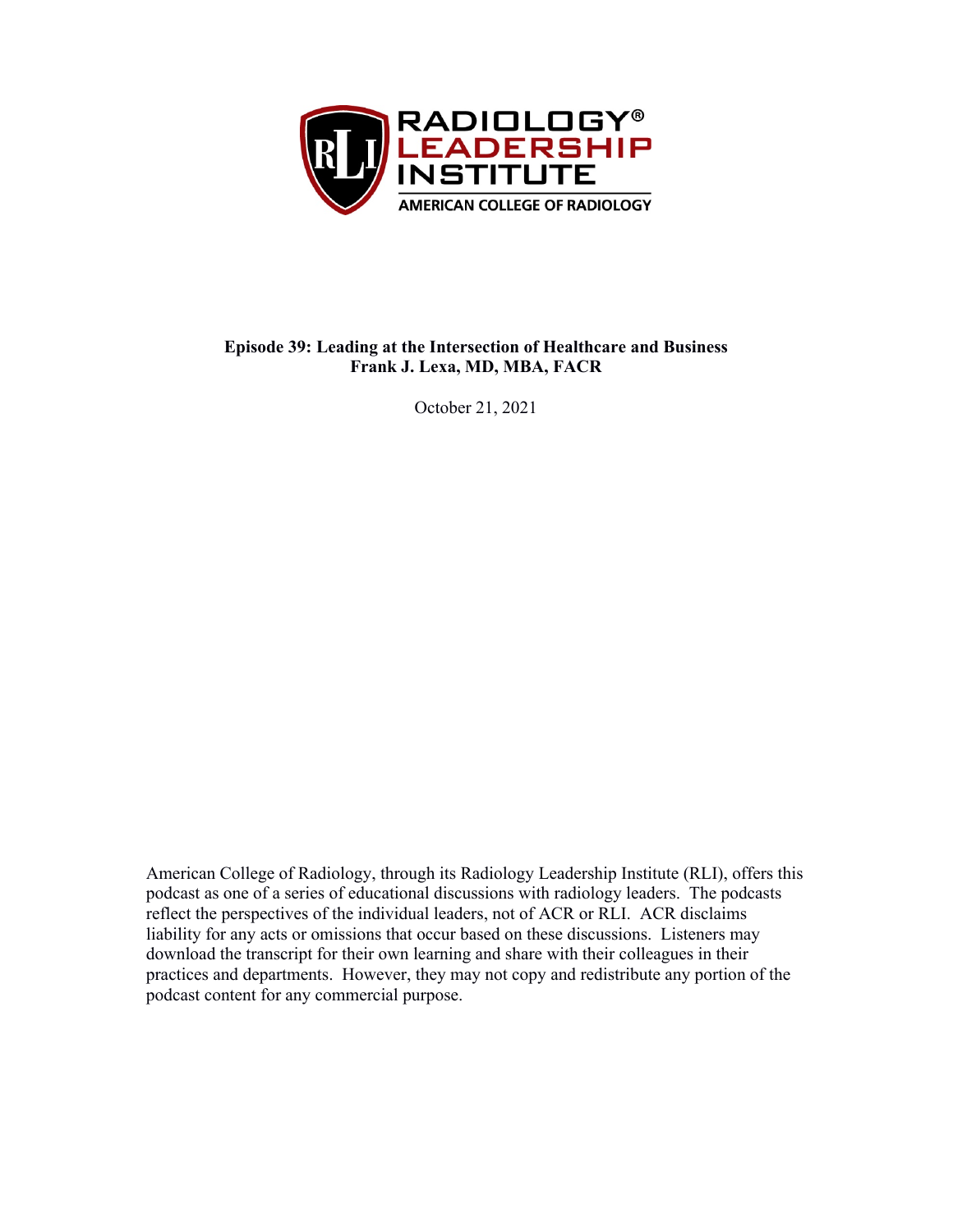# [00:00:00]

[music]

[00:00:14]

**Dr. Rubin:** Hello and welcome to "Taking the Lead," a podcast from the Radiology Leadership Institute that profiles radiologists as leaders, seeking insight and inspiration from a variety of perspectives and experiences. I'm Geoff Rubin. Today I'm speaking with Frank Lexa, Professor and Vice-Chair of Faculty Affairs in the Department of Radiology at the University of Pittsburgh, Chair of the Commission on Leadership and Practice Development of the American College of Radiology, and Chief Medical Officer and board member of the Radiology Leadership Institute of the ACR.

[00:00:46]

After serving his first four years out of training as an assistant professor in the Neuroradiology Division of the University of Pennsylvania, Dr. Lexa took a hiatus from academic medicine to pursue an MBA at the Wharton School. During and after which he served as consultant with the Boston Consulting Group, Director of Healthcare Acquisitions and Business Development for BTG International, general partner at Philadelphia Ventures, adjunct professor of marketing at the Wharton School for 17 years, and in demand for almost 20 years as CEO and consultant of Lexus Strategic Ventures, a boutique consulting practice focused on predominantly private practice radiology services, including joint ventures, succession planning, hospital relationships, conflict management, practice leadership, strategic planning, and business planning. Chair of the ACR International Economics Committee, co-chair of the ACR Strategic Planning Group, and proud owner of a pig named Piper, Frank Lexa, has unique perspectives on many aspects of radiology practice and has served as mentor to countless radiology leaders.

[00:01:50] [music] [00:02:07] [00:02:08] Frank, welcome. [00:02:09]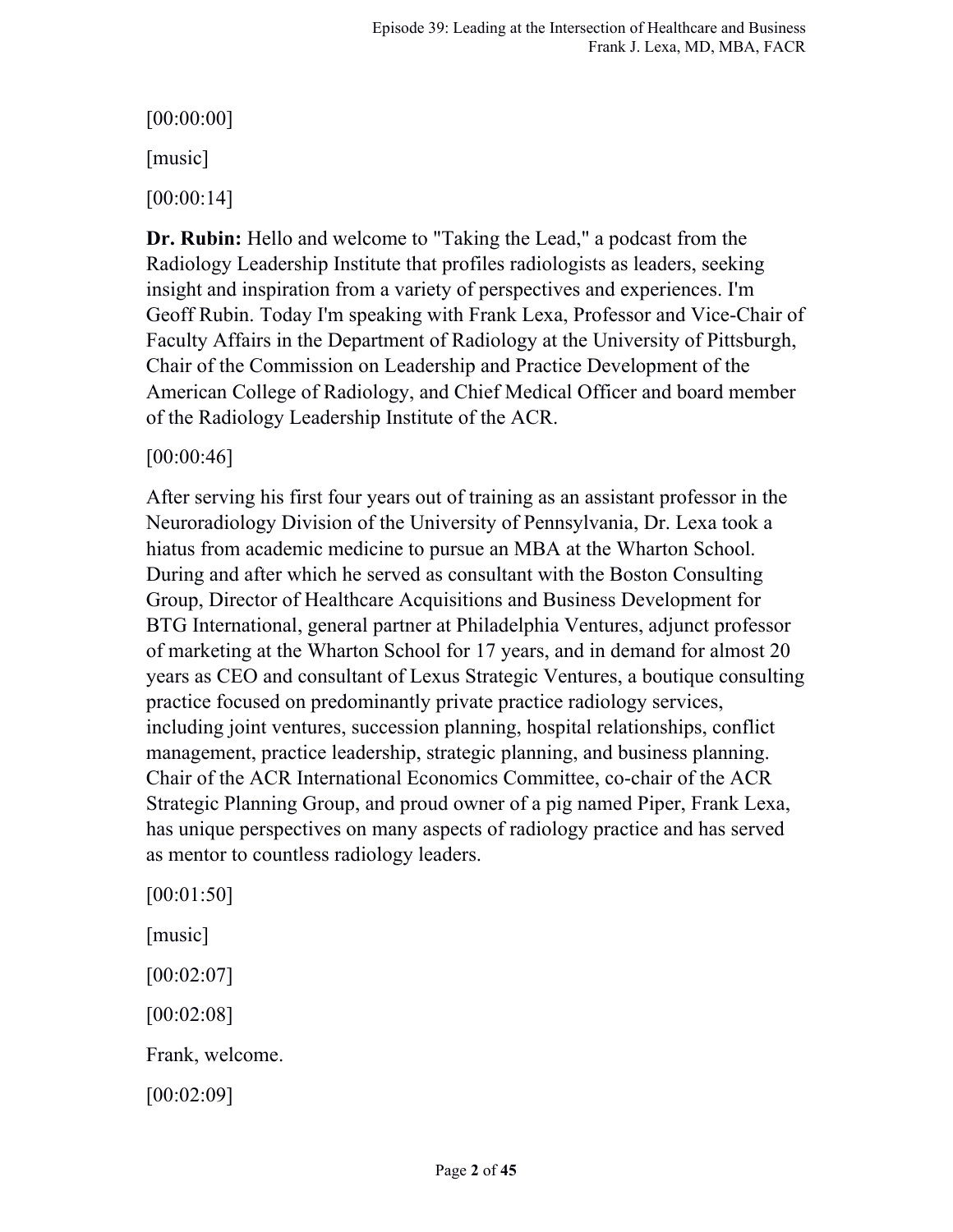**Dr. Lexa:** Thank you, Geoff. It's a pleasure to be able to talk to you today.

[00:02:13]

**Dr. Rubin:** So I like to start at the beginning. Where were you born?

[00:02:18]

**Dr. Lexa:** I was actually born in Detroit, Michigan because my parents had met at the University of Michigan.

[00:02:24]

**Dr. Rubin:** Were they on the faculty then or students?

[00:02:28]

**Dr. Lexa:** They were undergrads, that's where they met. And I was born right after my dad graduated.

[00:02:34]

**Dr. Rubin:** Oh, wow terrific. And so how long were you in Michigan?

[00:02:38]

**Dr. Lexa:** We lived in Detroit for a bit then we moved to Toledo where my sister was born and we moved back to Battle Creek so we were back in Michigan. And then we moved east when I was about five years old.

 $[00:02:50]$ 

**Dr. Rubin:** Five. And east to where?

[00:02:52]

**Dr. Lexa:** We moved to a suburb of New York City, and then later, we moved to Pennsylvania which is where I spent most of my life actually in a small town called Blue Bell which is about 20 miles outside of Philadelphia. And that's where I went to high school and in one way or another, I seem to keep moving back to Pennsylvania on a regular basis.

[00:03:14]

**Dr. Rubin:** How many brothers, sisters?

[00:03:17]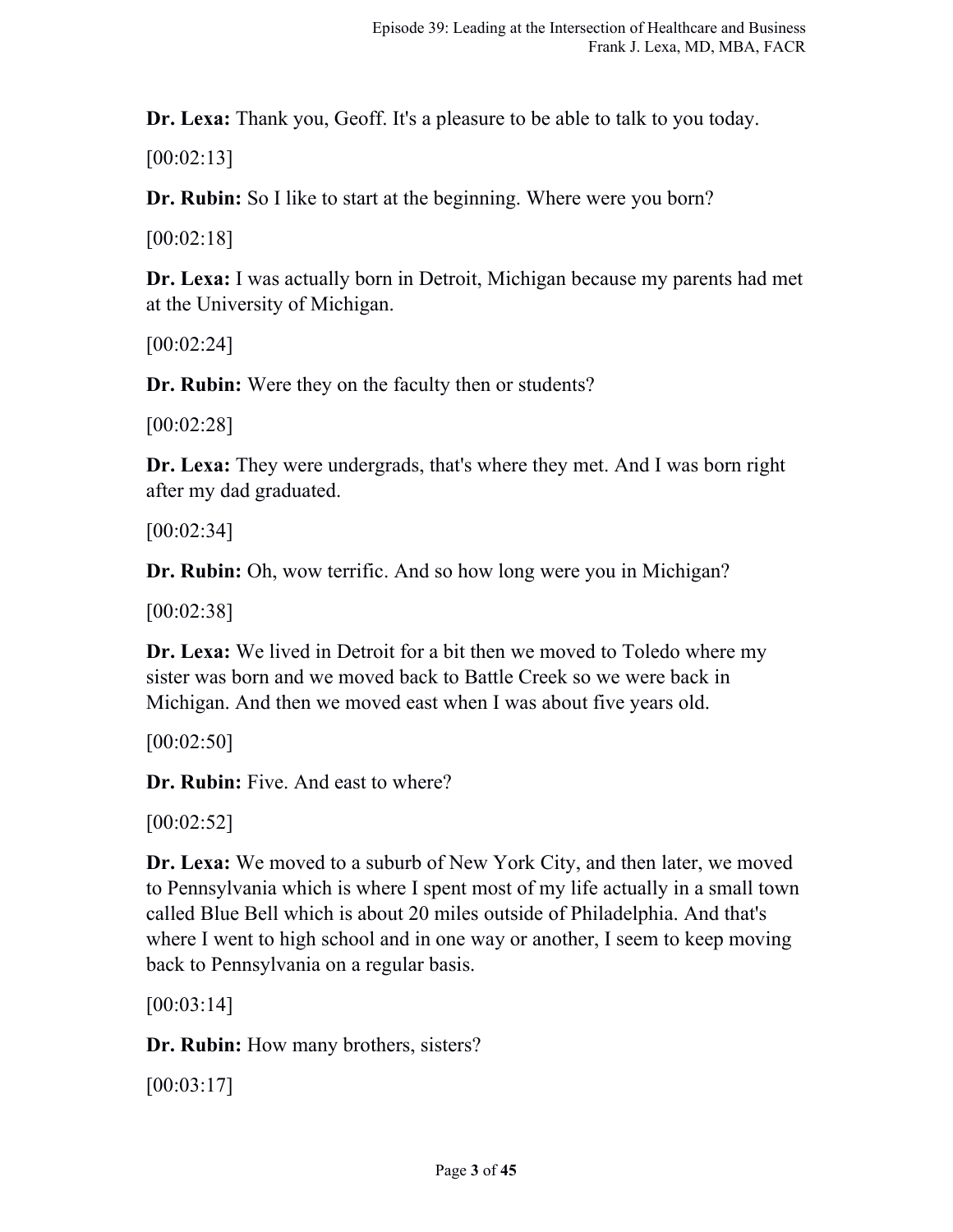**Dr. Lexa:** I'm the oldest of four. And the first one in the family to go to medical school. First one to get a terminal degree.

[00:03:27]

**Dr. Rubin:** Wow, okay terrific. And your parents, what did they do for work?

[00:03:34]

**Dr. Lexa:** My dad worked for a variety of computer companies, working sort of at the interface between computer science and business. So the reason we lived in Blue Bell was that's one of the major facilities for Sperry UNIVAC. And he worked on their mainframe computer systems and was involved in business development and marketing for Sperry. And then my mother was a homemaker.

[00:04:03]

**Dr. Rubin:** Got it, okay. Were there any activities that you were particularly passionate about growing up outside of going to school?

[00:04:14]

**Dr. Lexa:** Yeah, mainly, I was passionate about hanging around with my friends and just playing with them. I was particularly interested in swimming. I was a swimmer in high school and swam for a state championship team. So that ended up consuming a lot of my time. That and, you know, I had also been in the junior high school band. I played trumpet for a while. But eventually swimming kind of started to consume all of my free time. So that was a big thing for me in junior high school and high school.

[00:04:49]

**Dr. Rubin:** Yeah, no, that's great. And I noticed that a few years back you were honored as just a second member of the Wissahickon High School Hall of Fame from your high school class. Was it the swimming that led to that or any other activities in high school that set the path for that distinction?

[00:05:11]

**Dr. Lexa:** It was probably mainly the swimming and that... I don't wanna presume but I think it was also because I was the first person from the high school to go to Harvard and to get in. Yeah, I think it was partly that because I can remember that they mentioned that several times at the ceremony.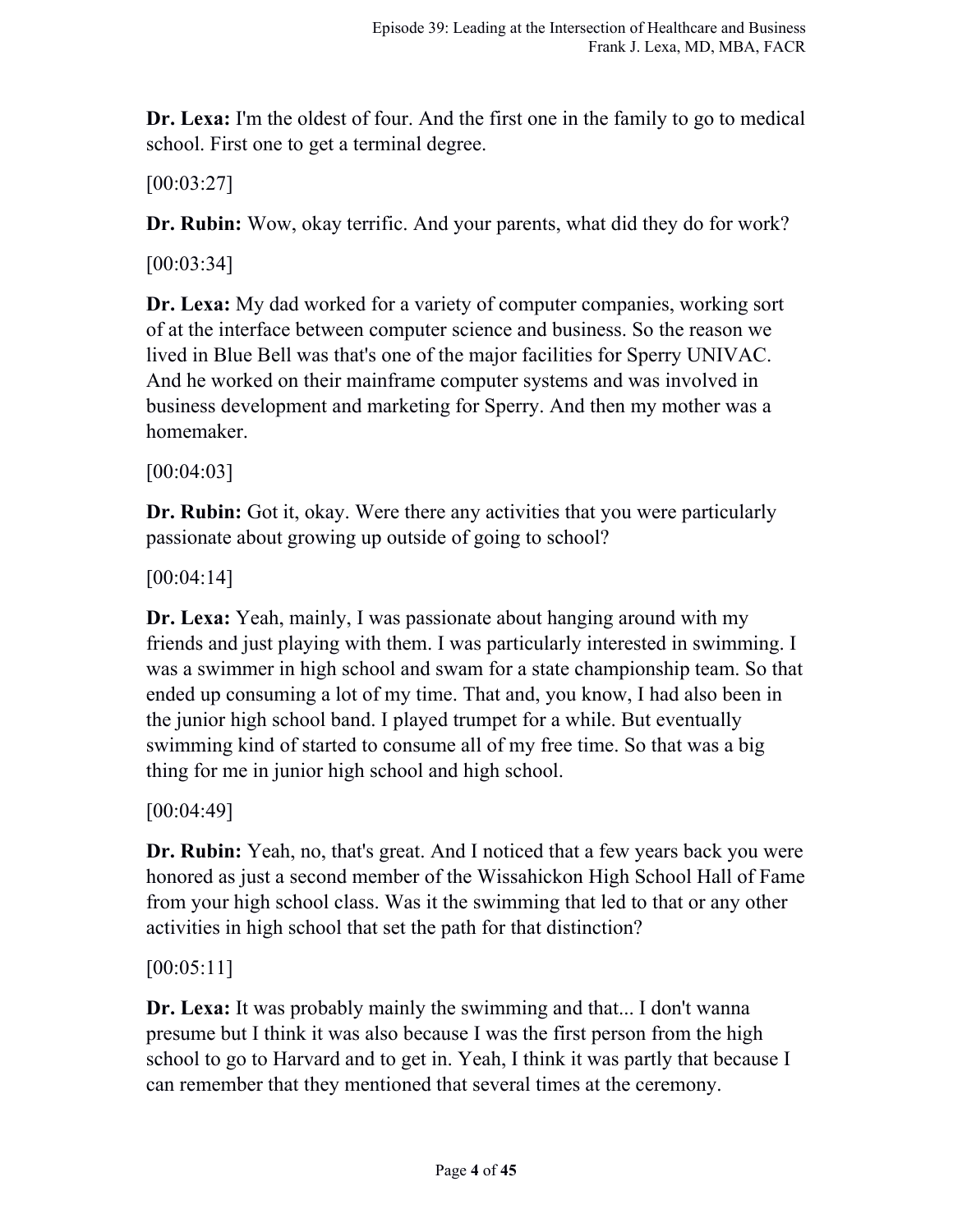## [00:05:29]

**Dr. Rubin:** You must have been a pretty serious student back in those days.

[00:05:33]

**Dr. Lexa:** I did okay. I don't know if I was serious. I don't know if my high school teachers would agree. But yeah, you know, I enjoyed learning and I was fortunate to be in a high school with some very good teachers and people were passionate about teaching. And so I think, you know, one of the things that I sort of took away from that was kind of an interest in teaching myself and wanting to teach. And one of the ways that I got through medical school without a lot of debt was I, you know, did a lot of teaching. I was a teaching assistant, things like that when I was in medical school.

[00:06:07]

**Dr. Rubin:** Great. And what was your first job?

[00:06:10]

**Dr. Lexa:** Oh, boy. Probably being a paperboy. I was a paperboy for a weekly local newspaper, "The Ambler Gazette." And then later, I had almost the entire spectrum of like goofy jobs that teenagers have. So I washed dishes, I was a busboy at a Woolworth's counter in a big urban mall, the Plymouth Meeting Mall. Probably my favorite job was being a lifeguard because my swim coaches gave me jobs...gave us all jobs working in the summer as a lifeguard, and that's...for a teenage boy that's a pretty good job.

[00:06:51]

And then, when I was old enough to drive, one of the jobs I had that I enjoyed was a car parker. So we would go out with a crew of people and we would work weddings and bar mitzvahs and things like that and just put the cars on a line. And then usually just got to sit around and eat food for four hours, the caterers are usually kind and then get the cars back to the people at the end. So it's kind of fun to be 16-years-old and driving somebody else's Ferrari. That was kind of fun.

[00:07:22]

**Dr. Rubin:** No doubt. Any lessons that you carry with you to this day from those early jobs?

[00:07:32]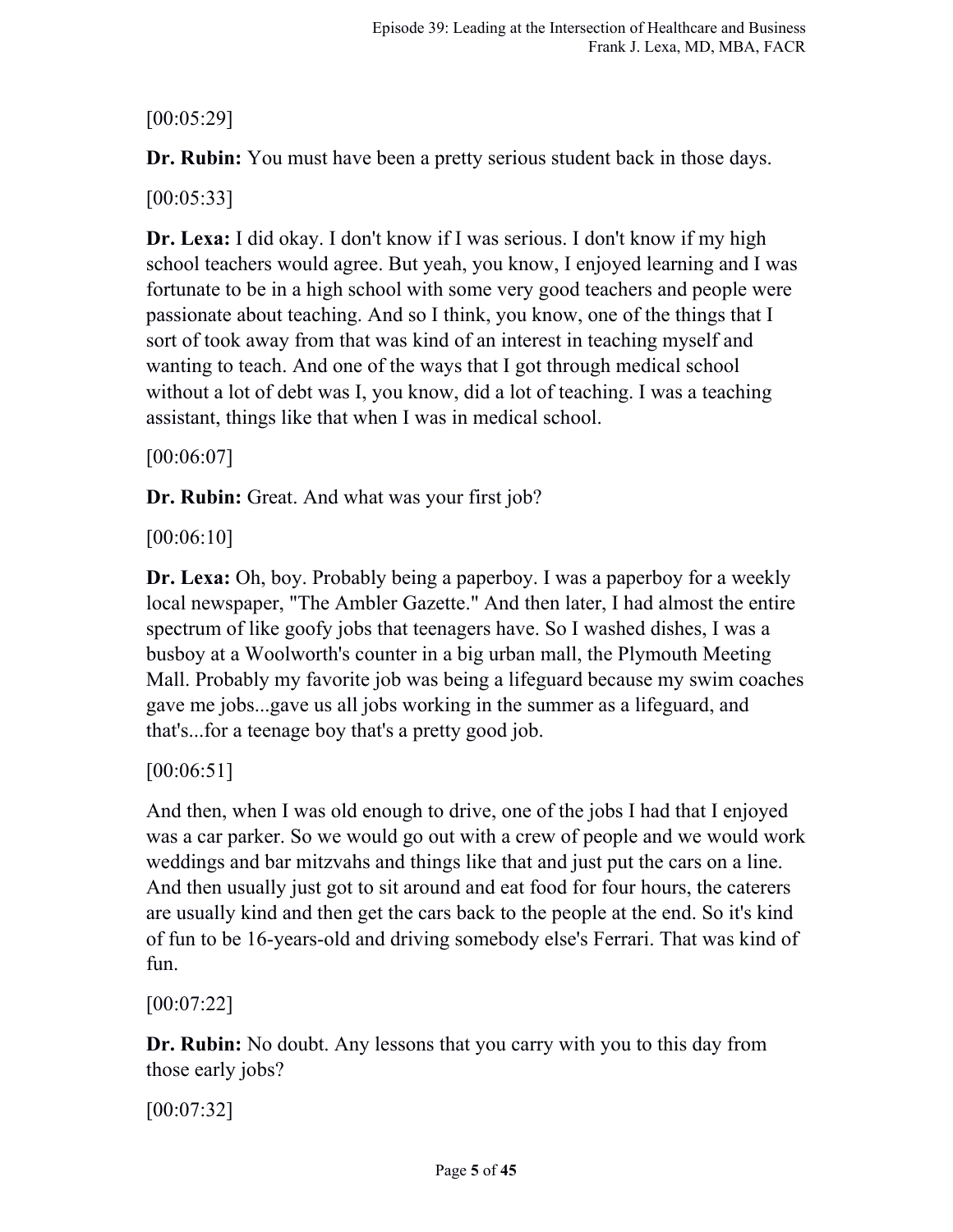**Dr. Lexa:** Wow, I haven't really thought about it that way. But yeah, I think that one of them is trying to help people be prepared for the jobs that you give them. Because I had many jobs where I was just told go do this and figure it out. And obviously, a little training to be a lifeguard and how to be able to park the cars. But typically, we were just sort of thrown in, we were treated as just sort of just get the work done.

### [00:08:00]

And one of the things that I sort of took away from it was, yeah, you need to train people and... You certainly notice that there are more efficient ways of doing things. But I hadn't really thought about it that way. But yeah, absolutely. Because you look around and you sort of scratch your head, at least I would, and say why don't we do this a little bit differently. And even with something as simple as how we were scheduling the lifeguards, you know, just sort of a little bit of a question and a contrarian and sort of saying, well, it seems like if we did it this way it would be easier for everybody. Yeah, that's a good question.

### [00:08:39]

**Dr. Rubin:** Your post-high school education seems to be a tale of two coasts, starting with Harvard for undergrad. How did you come to attend Stanford in the East?

### [00:08:49]

**Dr. Lexa:** Well, you know, after being at Harvard for four years...and I was there during the biggest snowstorm that they had had in 78 years I think, something like that. And one of the coldest winters that they've ever had. Was also there during...it snowed in May at one point I believe, if I'm remembering it correctly. And being in a place that's even colder and darker than eastern Pennsylvania, I think part of me really wanted to go to California. I also had made some good friends there who are from California.

## [00:09:22]

And originally, my plan was I was actually gonna try to stay on the East Coast, and I was actually thinking about trying to go to medical school in Philadelphia. And my dad said that he would pay for a trip to California if I wanted to apply to some California schools. And so I decided this would be a great way to go out and visit my friends. One of my roommates lived in Orange County and so I wanted to go out and visit him. And so I went out to take a look and, you know, I interviewed at UCSF and then I went down to Stanford.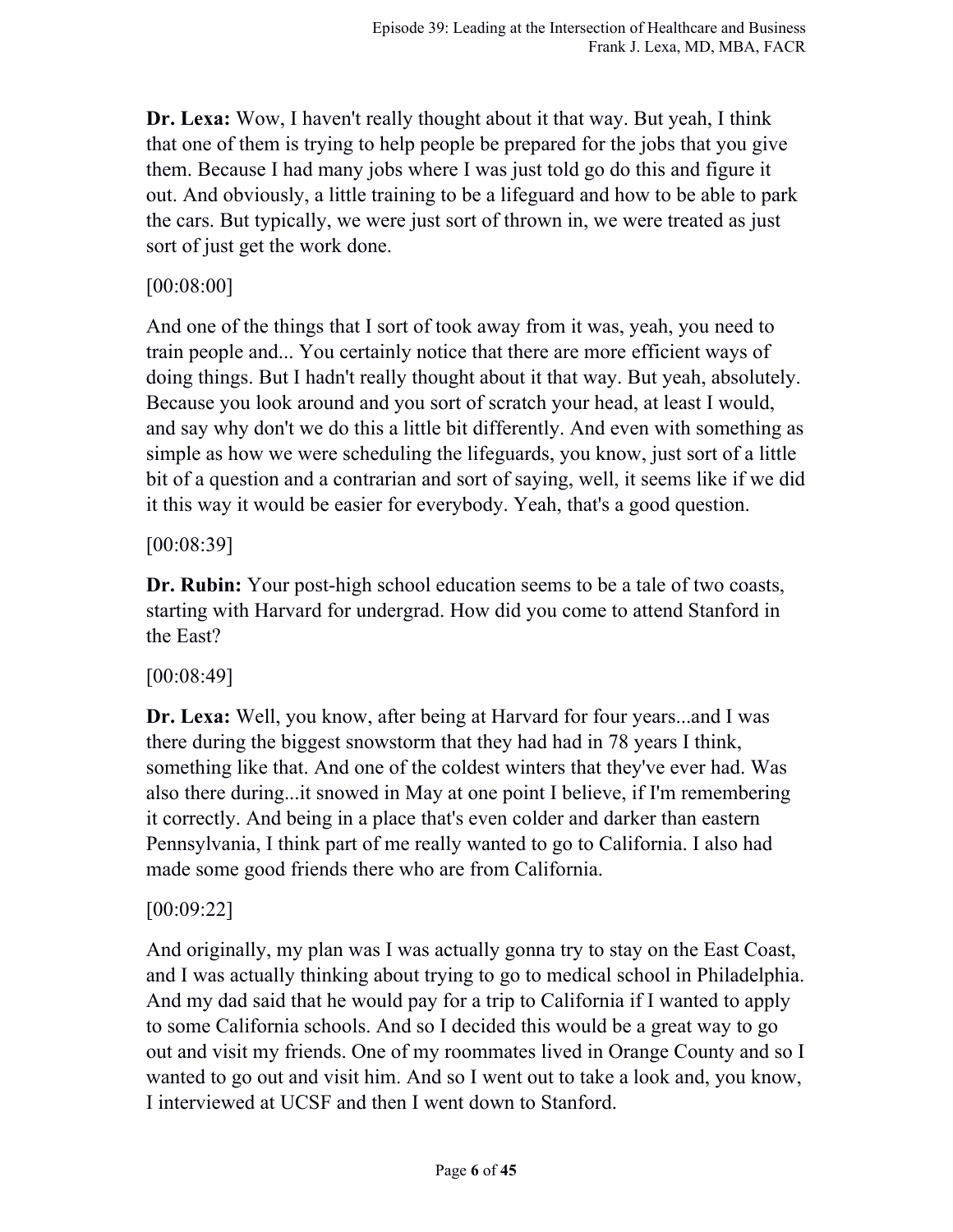## [00:09:58]

I haven't thought about this for decades, but I can remember very distinctly coming into the Stanford campus and seeing the palm trees, and also seeing the outdoor swimming arena, which obviously we didn't have in Boston and Cambridge. And thinking that if I get into this place, I'm gonna come. And fortunately, I got in. And so I just sort of upturned how I was thinking about all this and decided, I'd like to live in a place where you don't get several feet of snow in the middle of January and February.

[00:10:38]

**Dr. Rubin:** Understandable. Now, sort of rewinding back a moment to your Harvard days, what did you study while you were at Harvard?

[00:10:45]

**Dr. Lexa:** I was a biology major.

[00:10:47]

**Dr. Rubin:** And were there any extracurricular activities that you pursued in college, any leadership roles, particularly?

[00:10:55]

**Dr. Lexa:** There were several things that I did. I continued to swim there and so I was on the swimming team. And then after I had an injury and was cutting back on that, I joined the...worked on the radio station actually, and worked as a news director, and really enjoyed that. And along the way, I was in the band I played drums in the band and played the drum, the big drum. But yeah, mostly I again focused on my studies, focused on doing things with friends and you know, doing a little bit of traveling and things like that. But primarily, it was swimming, and it was, you know, the radio station and the band were kind of my main activities.

[00:11:38]

**Dr. Rubin:** And at what point did you decide to go to medical school?

[00:11:41]

**Dr. Lexa:** Actually, pretty early on. I almost went to a program that was a fiveyear medical program with Thomas Jefferson and state. So I knew pretty early on that I wanted to go to medical school, and I wasn't ashamed of being a pre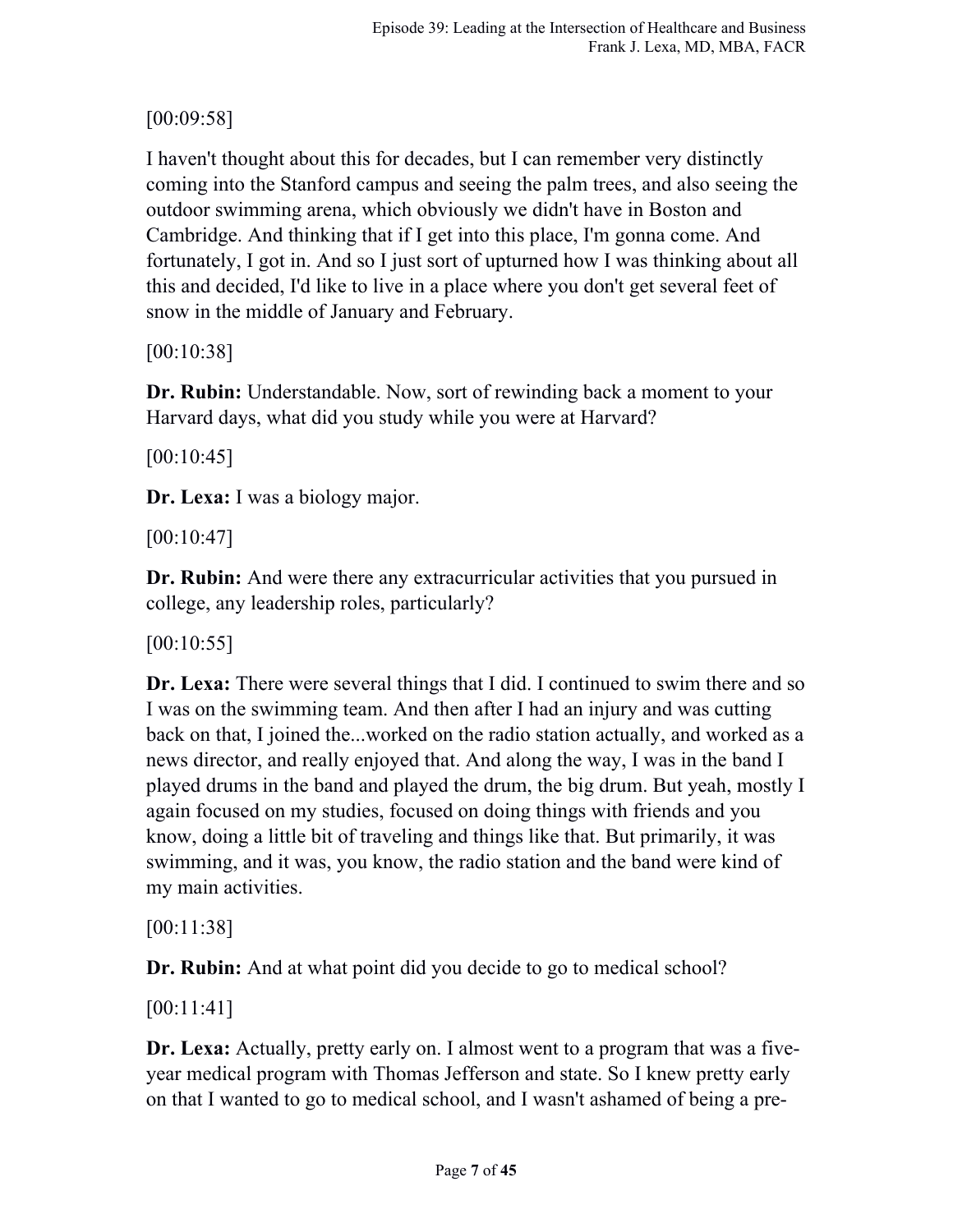med or anything like that. I knew it's what I wanted to do. But a lot of what I was doing in college was also... I was very interested in doing research. And so I did some research on bioluminescence and circadian rhythmicity, and things like that. And I just got very interested in sort of trying to understand how things work. And it's one of the reasons why I was so interested in neurosciences and ultimately took that route later on.

[00:12:26]

**Dr. Rubin:** Did you see yourself heading toward academia even at that early stage, or was that still a little [crosstalk 00:12:35]?

[00:12:36]

**Dr. Lexa:** I think I was... Yeah, it's a good question. I think I was keeping an open mind but deep down I always saw academics as sort of, you know, a nice convergence for my interest. Because I did enjoy teaching, I really enjoyed trying to figure out how things work. You asked earlier about things I did when I was little and when I was talking to some high school friends they remembered that I was always able to take things apart, put them together, fix things.

[00:13:06]

So yeah, I think that deep down, I was thinking, you know, doing a career where you can do investigative work and you can teach, was something that was attractive to me. So that was something that I wanted to do.

[00:13:21]

**Dr. Rubin:** Now fast-forwarding back to Stanford and medical school, at what point did you decide that radiology was the direction for you?

[00:13:31]

**Dr. Lexa:** It really came down to when I did my first radiology rotation, that was a big part of it. But there's also sort of a funny story or at least, you know, something that was a big influence on me which is, for a while I was thinking about doing neurosurgery, I was thinking about doing neurology. I had sort of decided that I was gonna do something that was brain-related. But it was kind of teetering you know, when you're a medical student you know, you kind of get influenced by different things in your environment.

[00:14:05]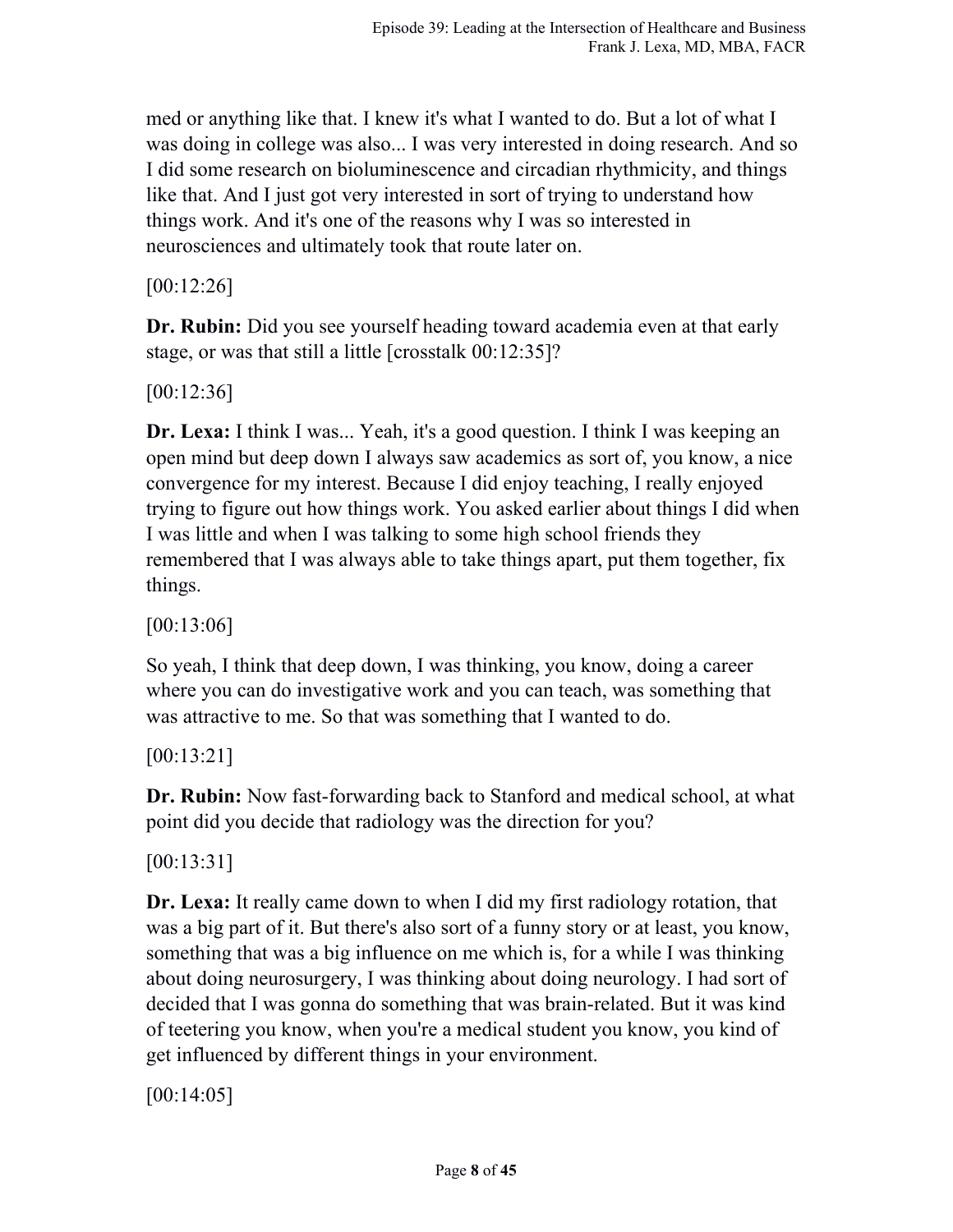And I was on a neurology rotation as a student. And by the way, my mentor at Stanford was a neurologist. I've done some work with him on retinal chemistry. And so, I sort of saw neurology as being a good fit for myself but started to really see some of the things that people were doing with CT and, you know, sort of things just be really interesting to do.

### [00:14:31]

And a couple of things happened. One was that on several of my rotations...we had some very funny radiologists at Stanford. I remember just going into the reading room and thinking they seem very happy and they were funny people. I tend to gravitate towards people who are funny, at least I try to. And then the other thing that happened was I was on neurology, and we were talking endlessly... It just felt endless anyway to me, I think must have been post-call. But it just gone on, we were talking and talking and talking about the differential.

[00:15:06]

And the attending was calling on people. And he called on me and said, "Well, what do you think we should do next with this patient?" And I just said, "Well, why don't we go down and see what the CT shows because that'll be the answer." And I think that's at the point where I think that probably both he and I realized that I'd probably better off as a neuroradiologist than as a neurologist because I like getting to the answer and I like cutting to the chase when you can.

[00:15:37]

And so, I just sort of felt at that point, like, would I rather be the person who's reading the CTs and giving out that information, or do I wanna be the person who spends an hour or two talking about the differential while you're holding the answer back? And I just sort of felt like I'm probably better suited to that role. So those were some big influences on me.

### [00:16:00]

**Dr. Rubin:** Yeah, well-considered. Now, you started out your radiology residency at UCSF and I guess for a year or so it seemed that the West Coast had won out. But then you headed back to the Ivy League and Penn for your final three years of residency and ultimately, neuroradiology fellowship. What led you to that pivot?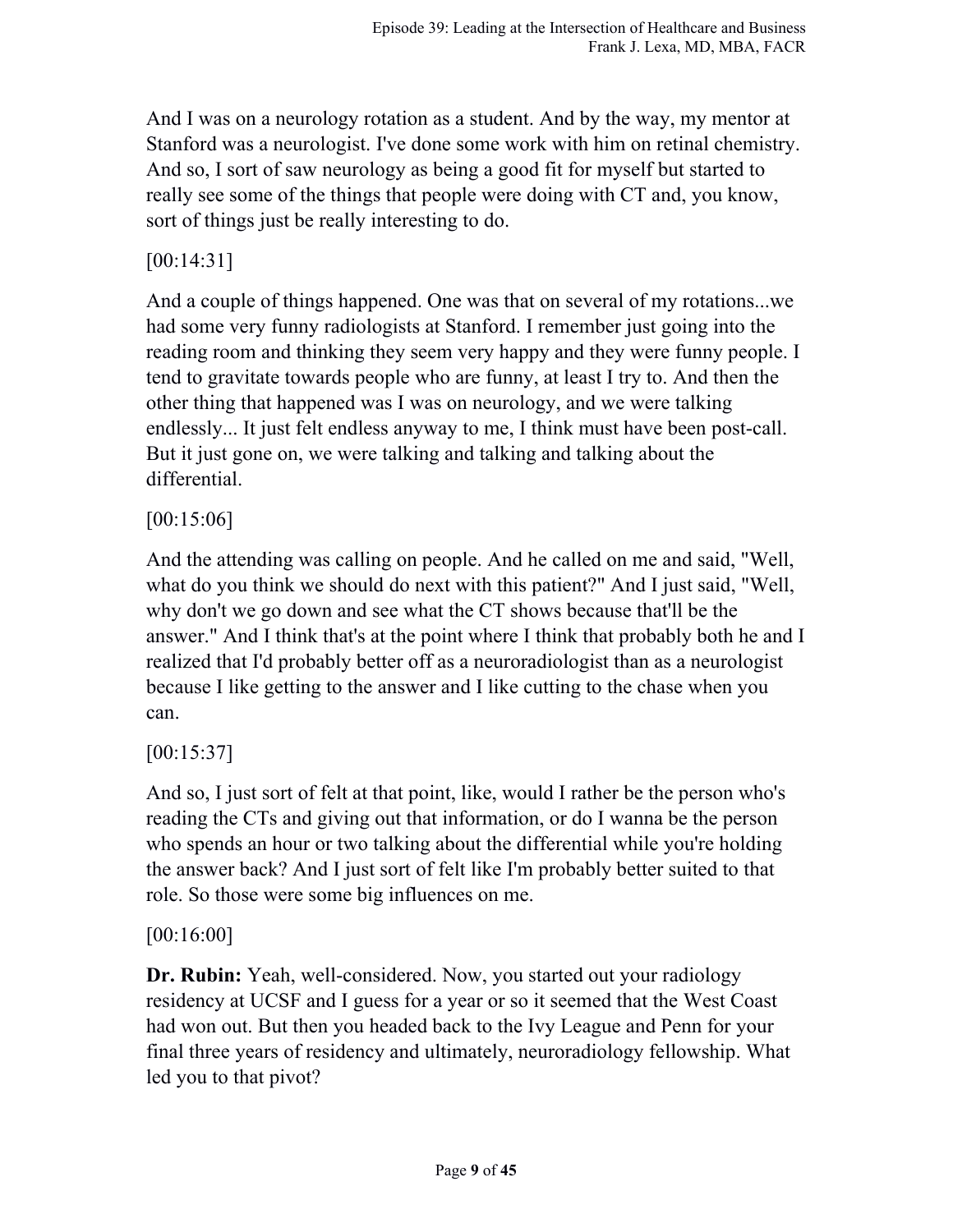# [00:16:21]

**Dr. Lexa:** Well, there were several things that were going on at the time and some of them were related to family. And if you look deeper at my path back and forth, I actually went to the East Coast, you know, to do my internship, so there was like a pull there that was personal. So I actually did the internship, then came back to the West Coast, then came back to the East Coast because again there was a family issue with my dad's health, some other things were going on. I took some time off, along the way and did some other things, and then decided that I wanted to be closer to home and closer to my father. So that's why I decided to go back.

[00:17:01]

**Dr. Rubin:** I see. Yeah, I understand. Well, I mean, great institutions, both UCSF and Penn, you know, all throughout are phenomenal places to train. As you completed your fellowship, what was your vision for your career at that point?

 $[00:17:19.]$ 

**Dr. Lexa:** Well, I did a Reza fellowship at Penn, so we did one embedded year within the residency. And by then I really had decided that I wanted to do academic work. And I was doing some research with Bob Grossman on white matter disease, and had gotten a ASNR Berlex Fellowship to do some research.

### $[00:17:45]$

And by the time I did my full fellowship year, I was very much interested in doing academic work at that point. And was particularly interested in doing some things with advanced applications. I did some research on magnetization transfer which won an award and, you know, just was very excited about the opportunities to do that kind of work.

### [00:18:12]

**Dr. Rubin:** So you joined the faculty of Penn in the Neuro Division with what...you know, looking back was a pretty typical early academic career focus for a top institution. You were lecturing and publishing on neuroimaging. But after just four years, you enrolled in the MBA program at the Wharton School of Business at Penn. What inspired that decision?

[00:18:33]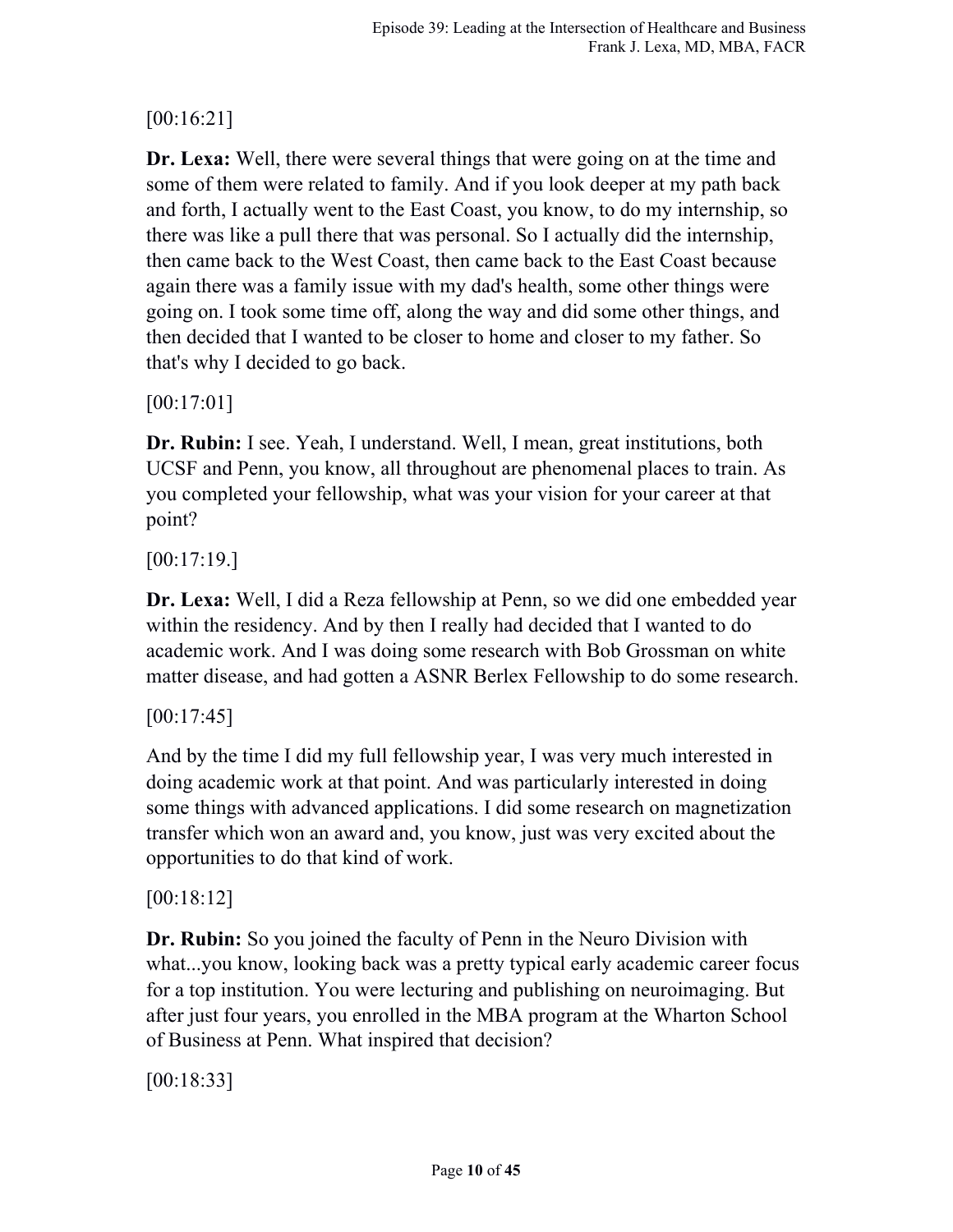**Dr. Lexa:** Well, it was an evolution. So when I started... I started my academic career in 1993. And I should say it was very typical sort of, you know, the kinds of things that you do when you're junior faculty. And one of my jobs was, I was the medical director for the Center for Advanced Magnetic Resonance and Spectroscopy at Penn. And a lot of that was seeing cutting-edge technologies that people wanted to try out on our magnets.

#### [00:19:03]

And one of the things that struck me was how many good ideas we had that weren't making it out the door at Penn. And part of that was also personal because when I did that fellowship year as a neuro fellow, we had invented something. And the team that I was working with we invented, you know, a chemical process for attaching gadolinium to larger molecules. And one thing led to another and you sort of saw just, you know, how we weren't always getting technology out the door.

#### [00:19:37]

And in particular, when they took me around... Since I was the lead person on the team, and we met with venture capitalists, I was sort of struck by just how there was a big gap between what was happening out in the sort of high tech marketplace, if you will, in the real world and what we were doing in our labs. And I started to see that there was a possible role to play in being the connector and being the person who helps get technologies out the door.

### [00:20:13]

So I actually started to take classes at night at work which we were allowed to do with our faculty stipend. And at the time, I was single, and at the time, my future wife was finishing up her training, was out of state, so I had, you know, a fair amount of free time. And one thing led to another and I just decided that it, you know, was very interesting to do this kind of stuff at night. So I was taking these courses at night.

### [00:20:38]

And then as it went along, I started to do some work for some companies on Wall Street and started to do some work with venture capitalists. And just thought that this would be a great second career, and just thought that this was very exciting. And you know, to go in and to work with a deal team just for a day, and be the person who helps them understand the technology, helps them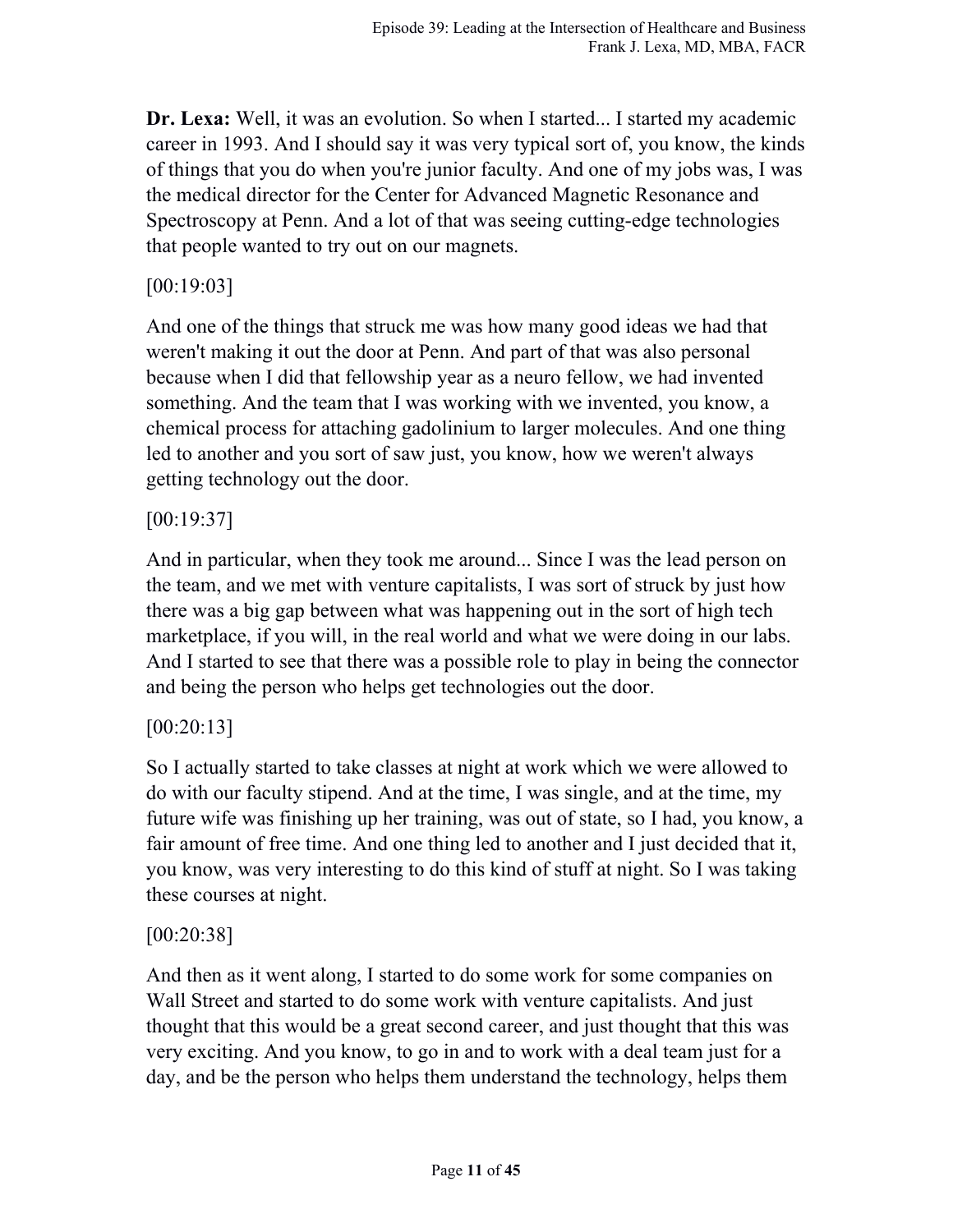understand the market for it, the limitations of it. And I just thought this was very exciting.

## [00:21:12]

And as it went along, you know, I started to think well, this would be something I could combine with the work that I was doing. And it was really doing what I thought that I was gonna do all along, which is be somebody who helps things, you know, to invent to develop and then get them out the door.

[00:21:32]

Eventually, I got to the point where the advice that I was getting from people was, "Well, you really need to get an MBA, you can't just take classes." Because, at the end of the day, you'll just be the medical person, you'll be the subject matter expert. But you can't really be one of the players unless you're also financially trained and you do all of that. So, that's when I decided to get the MBA.

[00:21:58]

**Dr. Rubin:** Yeah, it's a really interesting and articulate motivation for it, and one that is very much synergistic with what you were doing at Penn. Were there any mentors that you had at the time within medicine or outside of medicine that helped you see this path that encouraged you and essentially, you know, supported this move to pursue the MBA?

### [00:22:24]

**Dr. Lexa:** Well, probably the strongest person who influenced me was somebody who was outside of Penn, a gentleman who, unfortunately, is now deceased, Charles Burton. When I went to present my technology to his firm, he worked for Philadelphia Venture Capital. He's the person who took me aside. And quite honestly, the first thing he said to me was, "Frank, we don't think we should build a company around this technology. This is really a licensing play and I'm sorry to tell you that."

## [00:22:55]

So yeah, okay, it's like being told in Hollywood that somebody doesn't want your script or just... Yeah. So okay, so I've been rejected. But then he said, "Can you work for us? Can you work with us, because we need people like you because you seem to understand how we think?" And so he was very encouraging. And he really went out of his way to tell me you should do this.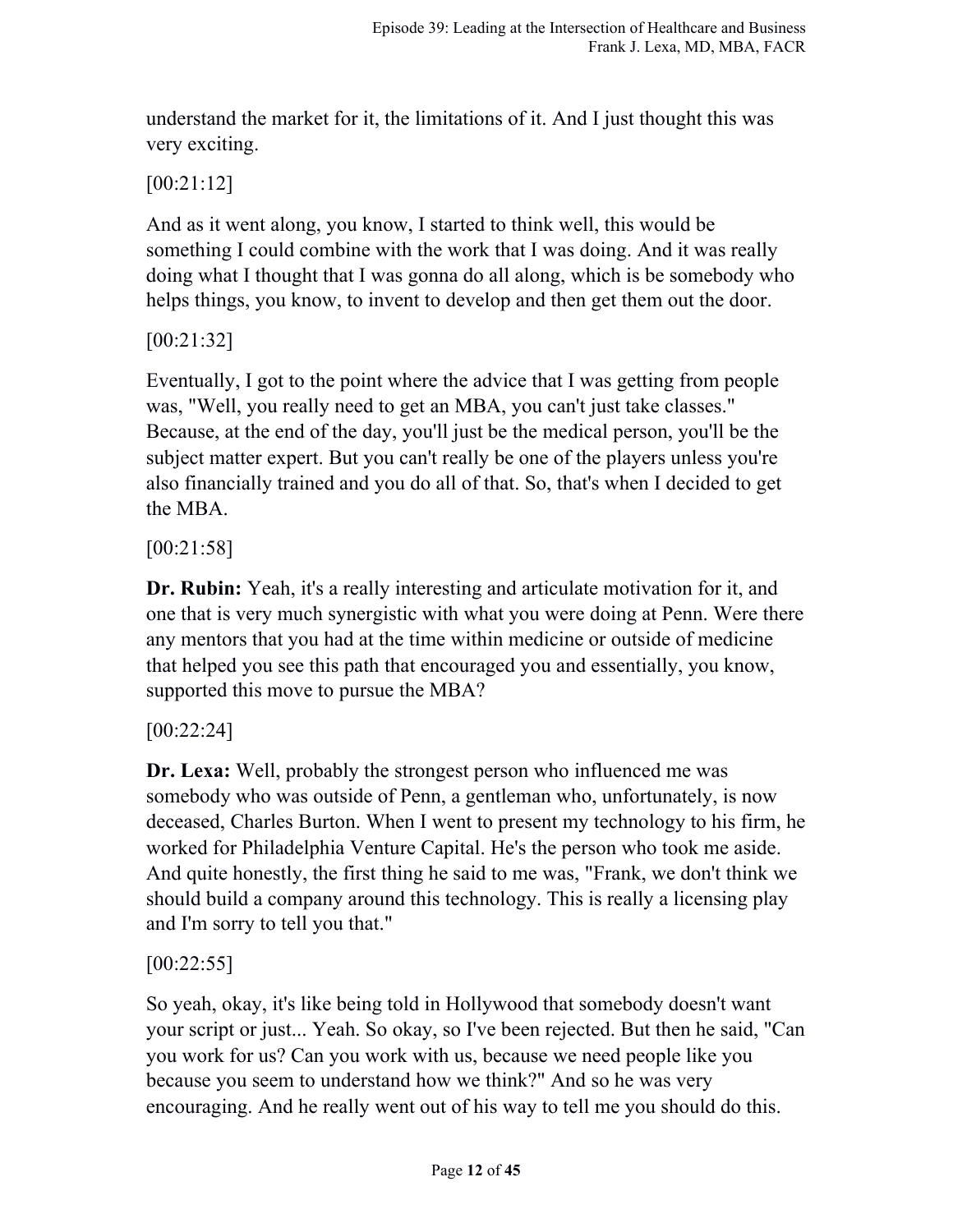And he encouraged me to apply to Wharton and to get an MBA. So he was one of the strongest influencers.

[00:23:30]

**Dr. Rubin:** Now, did you continue your faculty appointment in radiology while attending Wharton?

[00:23:36]

**Dr. Lexa:** I wish I could have done that, but when we had the talk, and I talked to my section chief about this, he said it just wouldn't work with the call schedule. And we couldn't figure out a way to make it work to his satisfaction. And in fairness, once I was a Wharton student, you know, I ended up deciding to be in the regular MBA program, not the executive program for a variety of reasons.

[00:24:05]

And it would have been hard. You would have had to really ask for...you know, in the end, you could do the work but it would be...scheduling it would have been difficult for them. And you know, being a junior faculty person is a 60 hour-a-week job or so, and you take call. And making that work with the Wharton schedule, other than the executive schedule, would have been difficult. But I would have liked to have done that. I ended up, you know, taking other jobs so that I could continue to do neuro while I was a graduate student.

[00:24:42]

**Dr. Rubin:** Did it give you pause? Did it feel like, you know, I've been working all these years, I'm on a trajectory to be a professor at Penn and I'm just gonna step off this cliff and completely go in another direction?

 $[00:24:57]$ 

**Dr. Lexa:** Yeah, it scared me a lot. And I wished that, you know, it would have been easier to combine things. I think it's a bit easier now with some of the changes that have been made at Wharton. And certainly, there seems to be more acceptance of getting an MBA now than there was then. I had people, you know, tell me, in addition to having people act like I was somehow a turncoat or, you know, I was going over to the dark side was something I heard more than once. And I had to try to explain that I'm not doing this to be a stockbroker, I'm doing this because I think that they have some really good stuff at Wharton that we can use.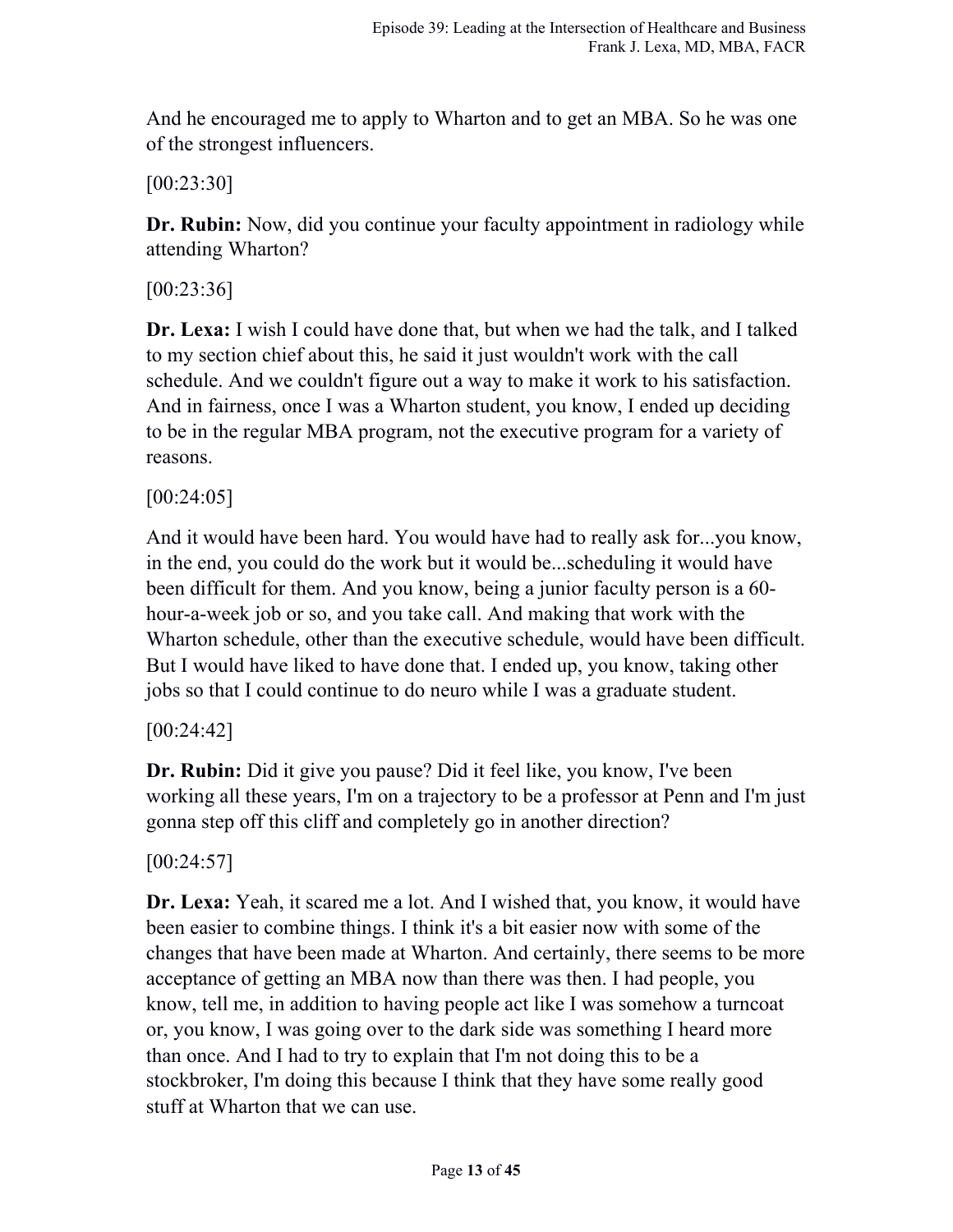## $[00:25:40]$

And also just again, that there's this need to really bridge these different worlds in a constructive fashion. And, you know, I've always been interested in innovation and technology, and that's really what I wanted to do most. But yeah, no, it was...you know, I'm not sure that it's...you know, you could still find places today where it would be true. But yeah, there was definitely some opposition.

## [00:26:04]

And there was also, you know, I think in my mind...and again, it's a great question because I haven't thought about this in a while. But yeah, I was you know, a bit nervous that in the end, this could have been, you know, just a dichotomy and I would never have been able to combine it in the way that I envisioned combining it. And I can tell you that in the years later that was always front and center and how I thought about it, was, you know, how am I going to combine these things? Am I gonna be able to find a synergistic way to do these things? And you know, it can be a struggle at times.

## $[00:26:48]$

**Dr. Rubin:** Yeah. Now, seemingly foreshadowing some of the next stages in your career, you became a senior fellow of the Leonard Davis Institute of Health Economics at Penn. As you were beginning your MBA program, can you take us through that appointment and what you and the Institute expected at that time?

## [00:27:09]

**Dr. Lexa:** Yeah, that's a very interesting place. And, you know, Wharton you know, prides itself in having the oldest sort of dedicated health MBA program in the country, at least they talk about that. And it's really because it's built around the Leonard Davis Institute. And it's really an interesting group of likeminded individuals who want to work in these interfaces. Like the one I just described in some ways, it's more focused on policy and the economics of healthcare, a slightly different interface but still the same idea.

## [00:27:47]

And it was just a really eye-opening place because you go in and what you find out is these questions that sort of nag, at least in my case, would nag at the back of my mind as I'm walking through the hospital, as a junior faculty person, or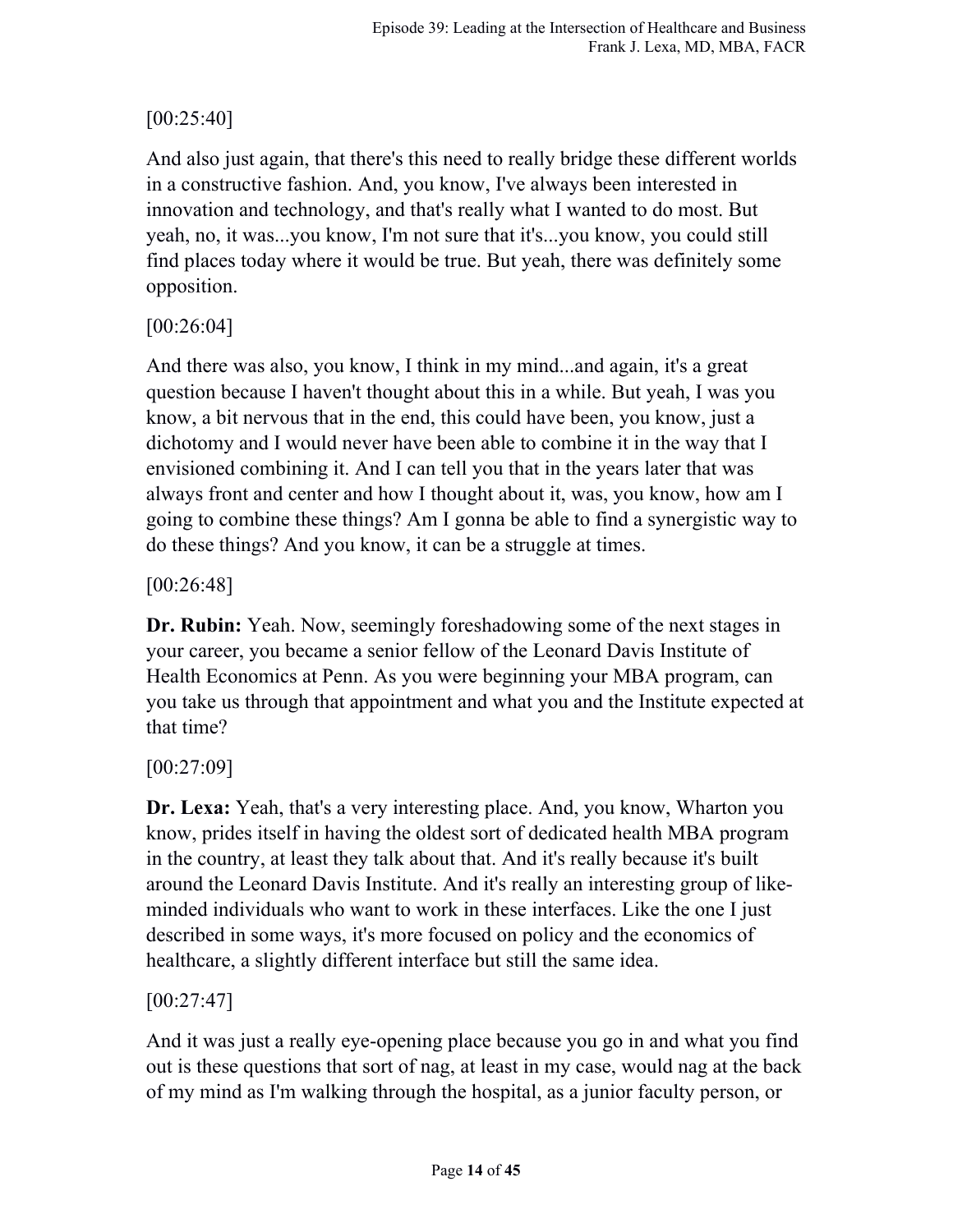even more distantly as a fellow or a resident. You sort of scratch your head and say, you know, is there somebody who knows something about operations? You know, I wouldn't even have known the phrase at the time, but I just sort of said, you know, there's gotta be a better way to do this, or do people think about this?

### [00:28:22]

And then you get into the building, and you find that there are a lot of people who are thinking about these things. And it was a lot of fun. And they're just...the Penn faculty, the people who work there I still get their newsletters and it's just very interesting material. And in many ways, it's cutting edge. They were doing health equity work before it became such an important part of the national conversation about health care. And so, you know, it was fun to be there. It was nice to do it concurrently because our classes at Wharton in health care were literally in that building.

[00:29:03]

**Dr. Rubin:** Yeah, I mean, I would imagine that not that many first-year Wharton students are also senior fellows of the Health Economics Institute.

[00:29:13]

**Dr. Lexa:** No, but I was kind of an outlier in other ways. I ended up...out of the 800 and some students in my class, I was the oldest one to actually graduate. There were one or two others who were around my age, one of whom was really having a midlife crisis, and it's not a good place to have a midlife crisis.

 $[00:29:35]$ 

**Dr. Rubin:** Let's focus in on your experience at Wharton a little bit. How would you describe your business school experience once you were in it, what things did you enjoy most?

[00:29:45]

**Dr. Lexa:** Boy, I'll tell you, I enjoyed almost all of it. I really liked business school. It seemed to be a good match for me even though as I said I was a little bit different. The sort of modal Wharton student in my class was about again 27 years old or so. They typically have about five years of business experience when they get in. I was again, one of the older people but it was... You know, the cliché about drinking from a firehose, spot on. And I loved it.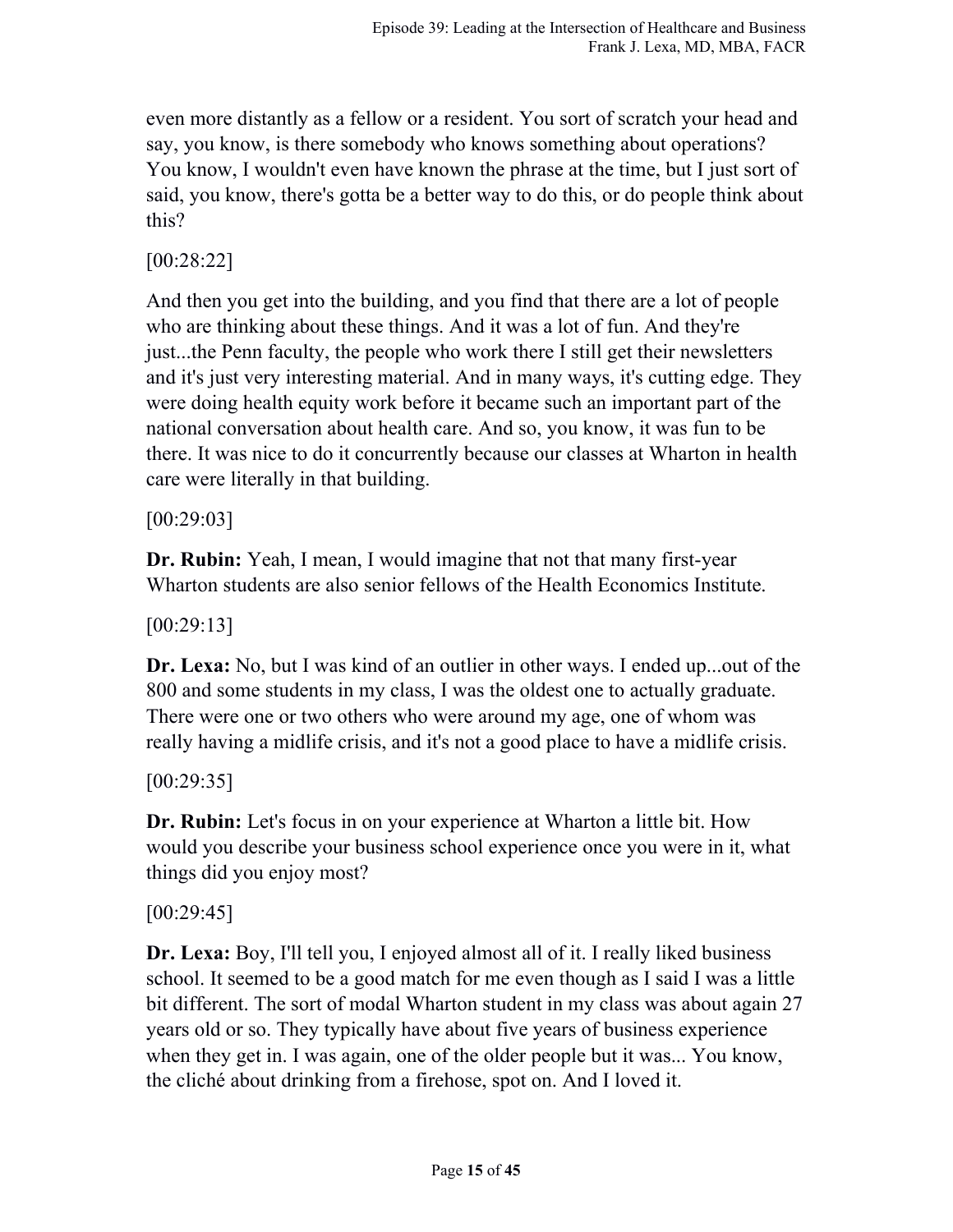## [00:30:16]

I was fortunate because I had done a lot of work at night before I went to Wharton. Some of the classes that aren't as interesting, some of the classes that are just a little more clunky or cumbersome, and how you have to take them, I'd already done those classes. So I was done with accounting, I was done with some of those things. So I got to do a lot of elective time which I loved.

## [00:30:40]

I got very involved with something called the Global Consulting Practicum which ended up becoming a huge part of my life later on. But I got a call when I was...and just to give you some context on what I was doing at the time, I was also working. So I worked for a group called the British Technology Group which does intellectual property licensing and venture capital angel investing. As you can tell from its name, originally, they were managing predominately things from the UK, but they were now based in the U.S. and doing a lot of work here.

### [00:31:12]

And being older, and at that point being engaged and then by my second year, I was married, you know, I tended to focus on, you know, doing my classwork and going home. So I was not, you know, going out partying every night which is more the Wharton thing. I was not as sociable as some of the other Wharton students but still, there were a lot of things going on. And I got a call from one of my friends in my cohort saying, "Frank, they really need somebody who has experience with MRI and they're offering a free trip to Israel." I said, "Oh, this sounds interesting."

## [00:31:49]

And it turns out that in the database which covers two years worth of students plus people in the exec program, so about 2,000 people in any one time, I was the only one who had MRI on my CV, the electronic database anyway. So I went and looked into it and what was going on was that they...this was a program where you would work with students from Israel on a project for about six months. And usually, they were young companies in Israel that were looking to enter the North American marketplace, U.S. and Canada.

[00:32:26]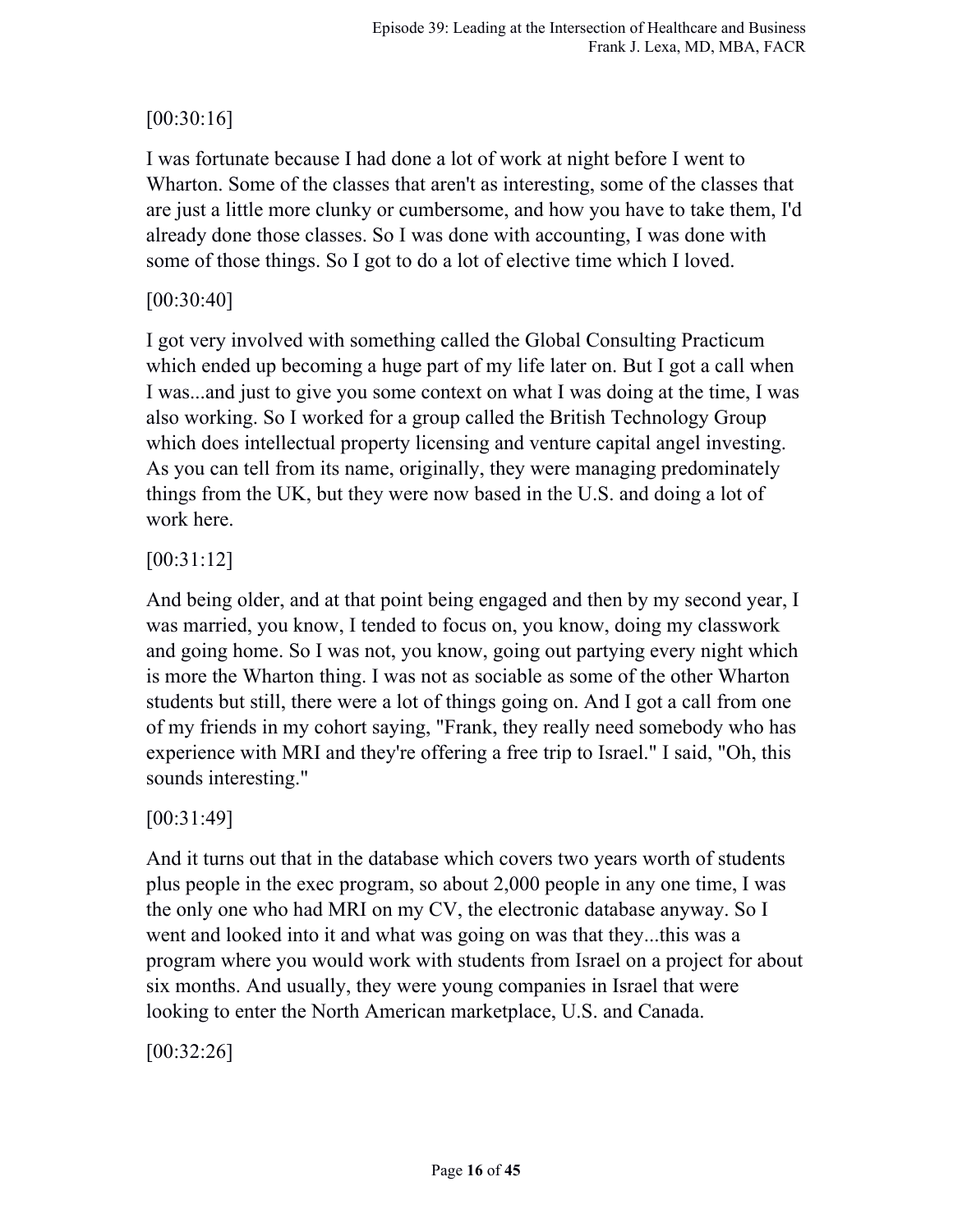And in this case, they actually were some scientists who'd worked on the Strategic Defense Initiative, and had figured out how to build small magnets to focus particle beam weapons and shoot things down in outer space. When the wall came down, they were looking for new applications for these technologies so these smart folks came up with ways to build very small MR systems and intraoperative MR systems.

### [00:32:51]

So that's what they were working on. They asked if, you know, I wanted to be one of the five people on this team. I said, "Sure." And that turned out to be kind of one of my major, if you will, extracurricular activities while I was in the MBA program.

[00:33:07]

And, you know, other than that, it was very much like I was taking the classes and then... Nobody takes classes in the summer so everybody leaves... They literally try to kick you off-campus so you should go out and get a job because that is the whole point. And I ended up splitting my summer doing consulting work with the Boston Consulting Group, and then also doing some work for Philadelphia Venture Capital.

[00:33:34]

**Dr. Rubin:** When you think back to the curriculum and the work with other students during business school, are there any things that you can pick out as being most valuable experiences to you in your subsequent roles?

[00:33:54]

**Dr. Lexa:** Yeah, it's a tremendous leadership training program and a lot of it is almost unconscious, it's just being thrown in and figuring stuff out. And certainly, like when I was doing things like working on the Israeli project, and then I stayed on as a TA and did some projects the next year, it's just figuring out how to make a team work, it's figuring out how to put a project together.

[00:34:21]

There also were some very strong negative experiences. One of the things that they do deliberately is they...you know, for some of the teams, you can't pick your teammates, they're picked for you, they're pre-selected. So I had to work with some people who were very difficult to work with, and very different expectations.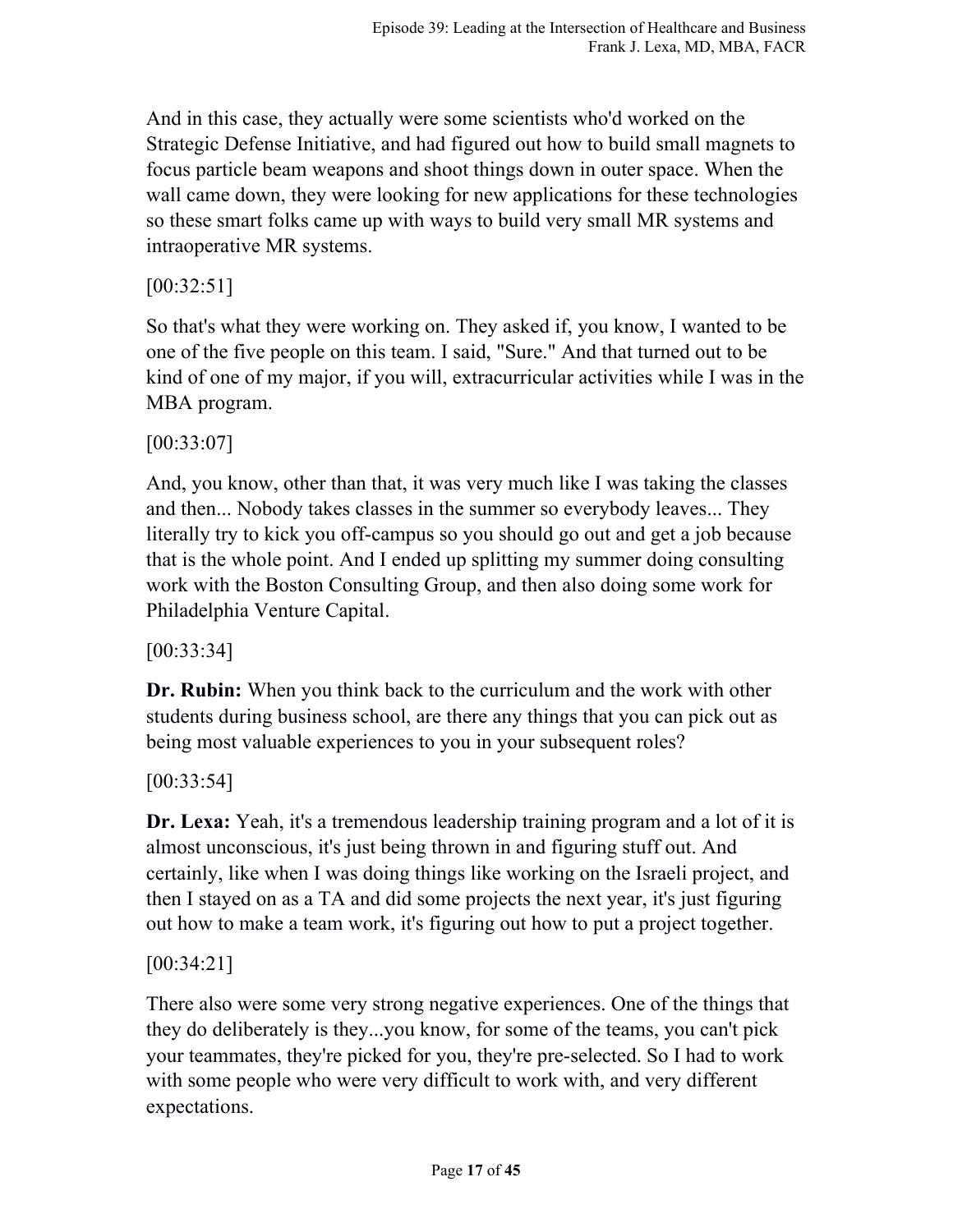# [00:34:44]

I mean, one of the pleasures, for the most part, of working on medical teams, is usually you're working with people who have pretty good ethics, pretty good work ethic, pretty much are able to do the job in front of them. I don't have to worry that, you know, somebody who's in the neuro reading room doesn't know how to look at an MRI, they do.

[00:35:10]

But I worked on teams with people who, you know, just didn't care. And you have to figure out how to get the work done anyway, you have to try to figure out how to motivate people and you learn to manage. And it's really trial by fire because your grade depends on what other people do. And you can flunk out [crosstalk 00:35:32.443].

[00:35:32]

**Dr. Rubin:** Just like real life.

[00:35:33]

**Dr. Lexa:** Yeah. And you don't always get to pick and choose. Now one of the things I did learn is, you know, pay a lot of attention to who you work with, and work really hard to try to find people who are keepers. But yet, I worked with one person who absolutely could not meet a deadline and we just figured out ways to trick him into getting the work done.

 $[00:35:57]$ 

And it's a constant...if you were to sum it up probably the thing you learn the most...at least the thing I learned the most in my MBA program, was understanding how to like, motivate and manage other people on a team because most of everything else you can kind of get out of the book. But I'll tell you, it's very different than working on medical teams. And it was challenging. There were days where I was really frustrated. And I'm used to working with scientists and doctors, and it's very different when you're working with people from some other domains.

[00:36:36]

**Dr. Rubin:** Yeah, those are invaluable lessons and invaluable skills to have. Now how do you approach recommending business school for practicing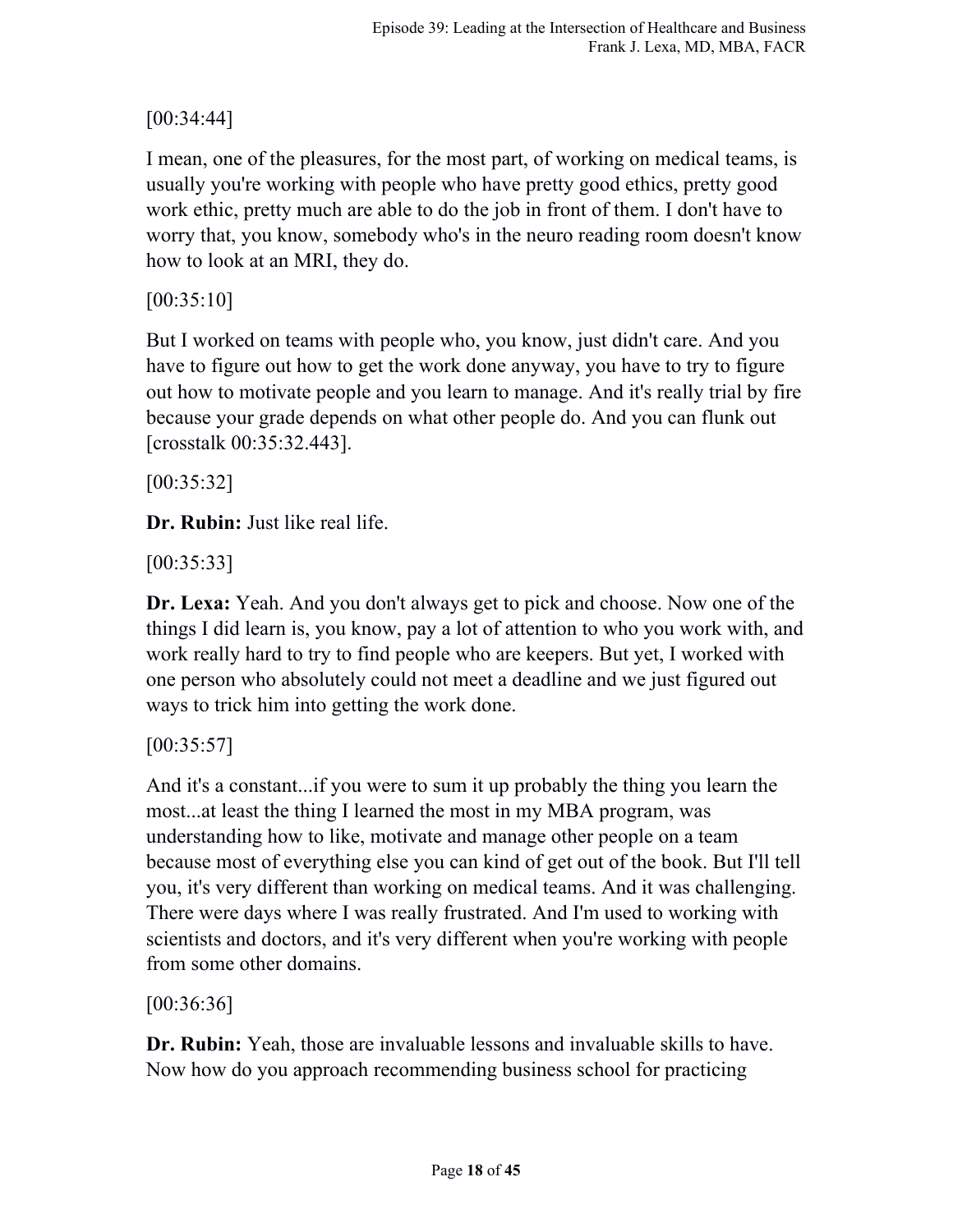radiologists? I mean, do you essentially recommend it to anybody who expresses an interest or any more nuance to it?

### [00:36:55]

**Dr. Lexa:** I get asked that so often, and particularly by young people that I've developed sort of like a little diagnostic algorithm that I walk through when somebody asks me because it's not for everybody. And for me, I start by really saying, "Well, why do you wanna go?" And I also ask them the same question that I got asked 100 times myself, which is, do you wanna continue in medicine?

### [00:37:26]

And I never wanted to leave medicine. I never wanted to stop being a neuroradiologist so much so that I was moonlighting, even when I was a venture capitalist. On 9/11, I was working at Graduate Hospital in Philadelphia because we had a quiet day on the venture firm that day so I was working over there, just reading cases.

### [00:37:46]

But if somebody just wants to learn the information, I tell them you don't need to pay \$200,000 for that, you don't have to spend 20 months of your life doing it. That said, I think for the right person it's a great experience. Like I said, I loved it. And you know, in a weird sort of, you know, kind of, sort of karmic moment, the person who replaced me at Penn when I left to do my MBA which comes out to be, you know, just under two calendar years. The person who replaced me and literally got my desk and my office decided to leave when I was graduating in May.

## [00:38:36]

So I actually got a phone call saying, "Frank, are you about done with Wharton?" Said, "Yeah, about done." "Well, have you thought about maybe coming back?" And even though I'd done all this because I wanted to take my career in something of a different direction... Even if I had done that, and had said, you know what, I'm gonna go back and do exactly what I was doing two years ago when I left, probably would still have the same desk, probably the same computer, same chair. Just go back in and just this weird time warp sort of way, I would have still said it was all worth it even if it didn't change my life, which it did. And even if it didn't open up all these doors which it did, because I thought it was valuable.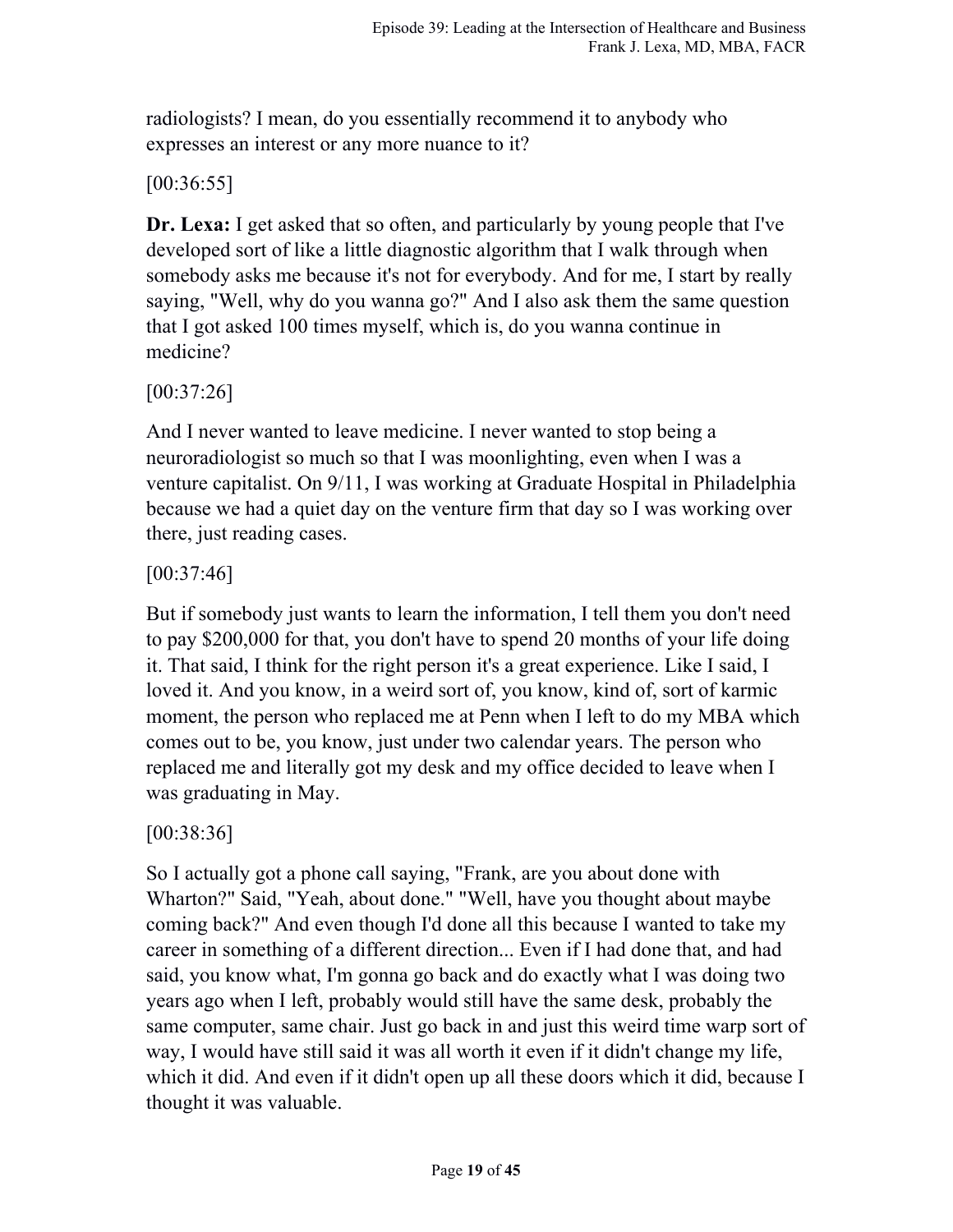# [00:39:23]

But to answer the question at a deep level, I'm usually asking why people are asking about it and what they wanna get out of it. And depending on, you know, why they wanna do it, I will say yes, I think that an MBA makes sense for you. But I would say that...most of the time I say that it probably doesn't make sense, it's probably not worth the time and the money for you. If all you wanna do is, you know, do something additional in your hospital in an administrative role, it's probably not necessary. But it depends and, yeah, I get asked that question literally a couple of times a month.

### [00:40:04]

**Dr. Rubin:** Yeah. Now, you've mentioned that while you were at Wharton, you engaged with BCG, the Boston Consulting Group, you also had this role as director of healthcare acquisitions and business development for BTG International. To what extent did those experiences potentiate and augment the Wharton experience? And just how formative was it for you to be, you know, deeply engaged in doing the work of those organizations, as opposed to just learning about them?

### [00:40:43]

**Dr. Lexa:** It was huge. And it was good, both during the summer and also during the school year because, at the end of the day, you really have to know how to apply these things. And, you know, I enjoy learning...you know, I really enjoy reading and learning things but you don't know how to do something until you do it. And one of the things that comes up and I certainly learned a lot at BCG is you learn how to manage a client, and that was invaluable.

### [00:41:19]

And even though I decided that, you know, I didn't wanna do strategic consulting as much as I wanted to do venture, and decided I really wanna be a venture capitalist, it was invaluable later when I was working in the Global Consulting Practicum. It's been invaluable in the consulting that I do out of my home, you know, this boutique consulting practice that I've had. And that's something that no one has written enough about, you know.

### [00:41:44]

Just how do you manage difficult people? How do you manage expectations? How do you set priorities? Because everybody who does consulting will tell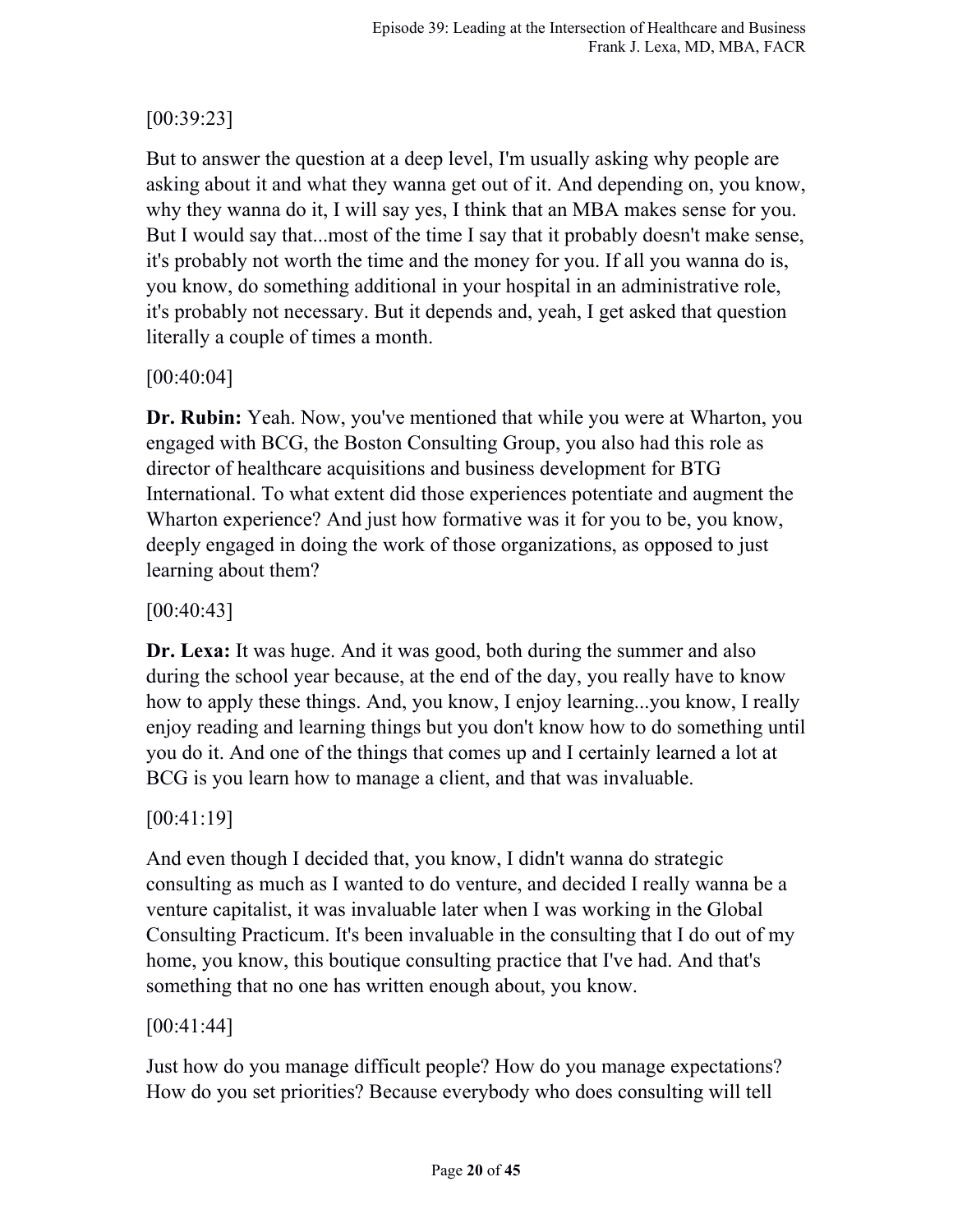you that if you're succeeding with the client, they're gonna start asking for too much and they're gonna push you too hard. And you have to learn how to settle. So I figured that out when I was at BCG, and that was invaluable.

[00:42:09]

And then with BTG, it's really interesting place to work because mostly you work with intellectual property attorneys. Most of their work is licensing. They were just kind of getting their toe in the water with doing investment work. And it's fascinating to see how they do the licensing contracts and how they do the valuations. And I learned a lot about that.

[00:42:38]

And again you know, Wharton is a very good school, I mean, there are lots of good MBA programs, but there are just some things that just aren't taught. And that area...I mean, Wharton didn't have anybody who was teaching that kind of stuff. But you look internationally and it's actually a giant industry, you know, intellectual property licensing is a huge industry worldwide. But it's just not...we had one class on venture and nobody talked...it was all about IPOs because that's the sexiest thing you do in venture. But nobody talks about all the other things that, you know, we do, including internal sales, you know, reconfigurations, licensing, lots of other things that you can do once you've created value.

[00:43:30]

**Dr. Rubin:** Now after business school, you mentioned that you sought to be a venture capitalist and you were. You joined Philadelphia Ventures where you stayed for three and a half years. Tell us a bit about your experience as a venture capitalist.

## [00:43:45]

**Dr. Lexa:** It's a very exciting field. And we were lucky, we were, you know, a good size firm. And good size, I mean, we weren't so big that you felt like you were a tiny piece of a large system, but not so small that you couldn't get things done. And we predominately focused on intellectual work and early-stage medical, biomedical, and also doing IT. And when we were...I guess we were on Philadelphia Ventures two when I started and we also had some side-by-side Japanese funds that we were running. And again, it was like drinking from a firehose.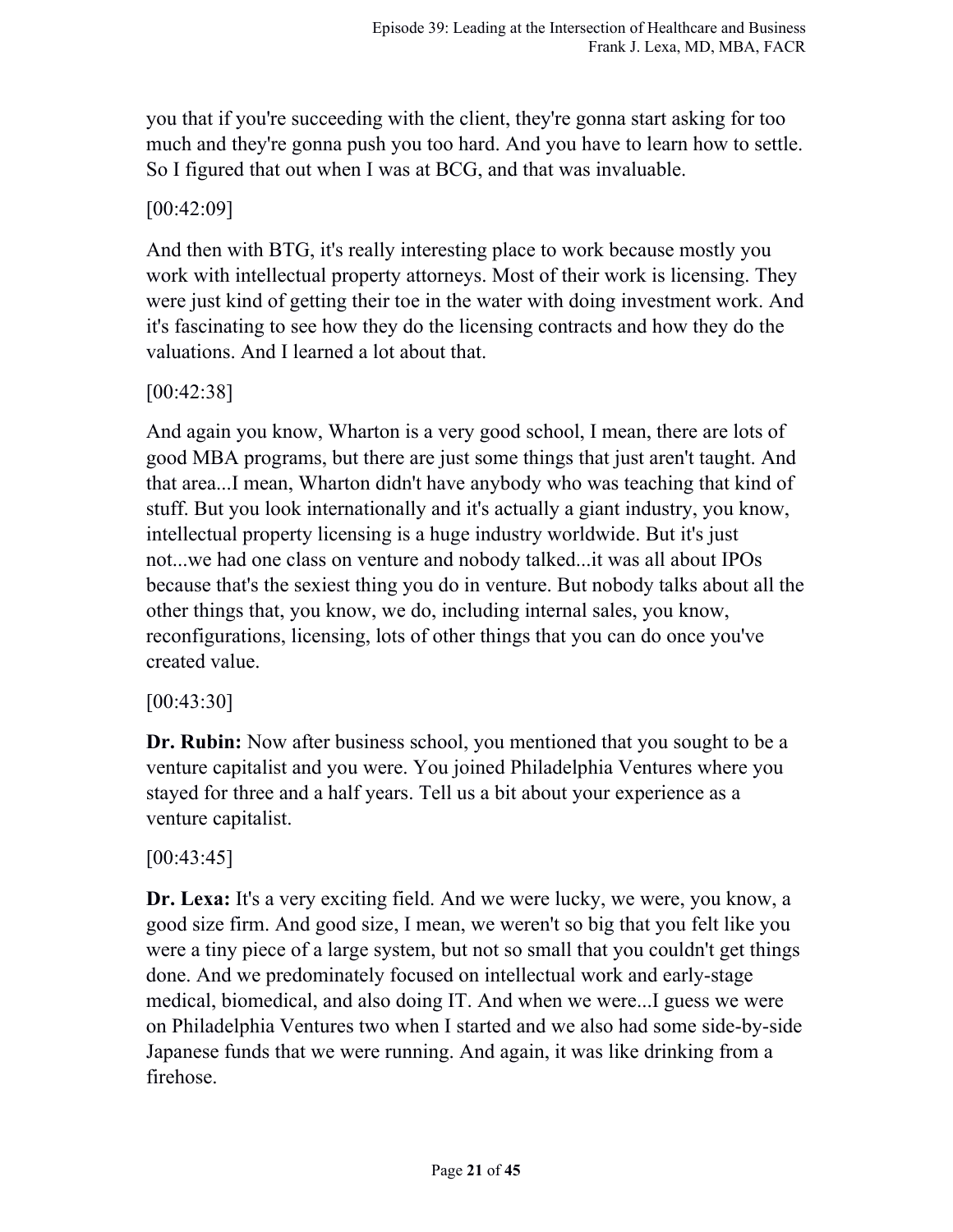# [00:44:37]

I had a chance to work with some people who were very skilled, taught me a lot. And I learned a lot about the industry, and I just had a lot of fun. But I also did learn that it probably wasn't the best place to be if you are, as I was, relatively newly married, and thinking about raising a family. So that was kind of the conundrum that I got into. In fact, we were there during the dot-com boom, and we were actually pretty smart about not doing stupid things during the dot-com boom. So even though there was like a global panic during that time period, we were actually performing well. We really had very little risk.

## [00:45:26]

But if you look at how a venture firm is constructed, a venture fund is constructed, excuse me, people, particularly pension funds, retirement funds, things like that, tend to have a limit on what percentage of a fund they can be. It's just their way of managing risk on their side. So what you don't want to have happen is have anybody withdraw from a fund because then it spirals down very quickly, the math doesn't work.

### $[00:45:55]$

So I got a call from a person I mentioned earlier, Chief Burton, Charles Burton. And I got a call from him saying, "Frank, you've gotta go and present to our investors." And I had to go to Switzerland and to France. And I said, "Okay, well just tell my assistant to put it on my schedule and I'll take care of it." He said, "Frank, you're not hearing me, you have to go now, to go..." because I was the only one in the office, who could even fake it in French or in German so that's my job to go and do it.

## [00:46:33]

So I went and, you know, I got a toothbrush and all that. Went home got stuff and then went to the airport. And I'd asked him on the phone, I said, you know, "You realize my wife is in her third trimester." And "Can I back it up on the Concorde if I have to?" He said, "No problem, just do what you need to do, just get this done." Said, "Fine." And the hard conversation was the one with my wife which was, you know, I'm gonna be going and you know, all that.

### [00:47:06]

And you do realize that... One of the things that's interesting about the industry is that...it's good and bad it just depends on what you like, is that it's very much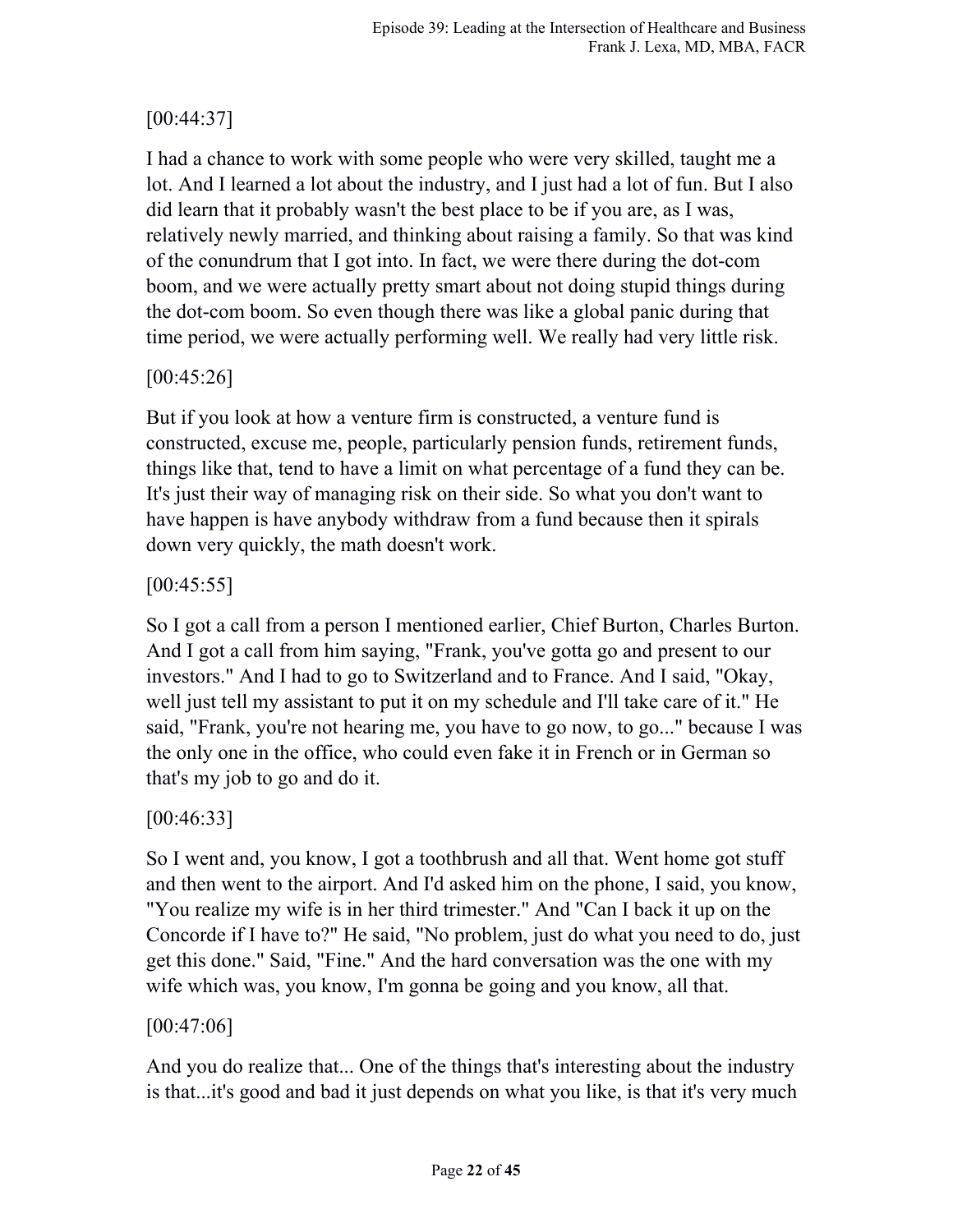feast or famine. So there are times where if you've gotten everything done and you're not raising money, you're not doing an IPO, it's actually a really easy job because there isn't that much to do. It's not like radiology where, you know, there are gonna be a certain number of scans that are done overnight and there's just a steady amount of work. It's just, it's feast or famine.

#### [00:47:40]

And as I said, there were days where I really didn't have anything to do. I was walking over to do what's basically glorified locums work just so that I could keep doing neuroradiology on a regular basis. You know, I eventually decided that it wasn't the best place for me to be at that time in my life. And my timing was really good, I really lucked out in two ways, both positive and negative. Because once I declared that I was gonna leave, I was kind of off the hook for what happened right after I left, which is one of our companies in California got into trouble.

[00:48:20]

And one of the things that happens when you're a venture capitalist is that if you have to fire a CEO, which it happens. And firing is a pejorative word sometimes, people who are good fits for an early-stage company aren't a good fit when the company grows to a certain size. And they're better at doing software development than they are at managing people or whatever doing marketing.

### [00:48:44]

But my partner had to go and live in...actually just down the street from the Stanford campus actually. And for him, he was thrilled, he has lots of friends out there and he was happy to be out there and be set up in an apartment and run the company until we could find a CEO to take it over. But for me, that probably would have been like a marriage-ending decision so... That would have been bad.

### [00:49:12]

So I think that, you know, that's my one regret about doing ventures, that I probably would have been better off doing it 10 years earlier because I think I would have been able to focus more on it and enjoyed it more. But you pack what you can into your life, and that's all you can do.

[00:49:29]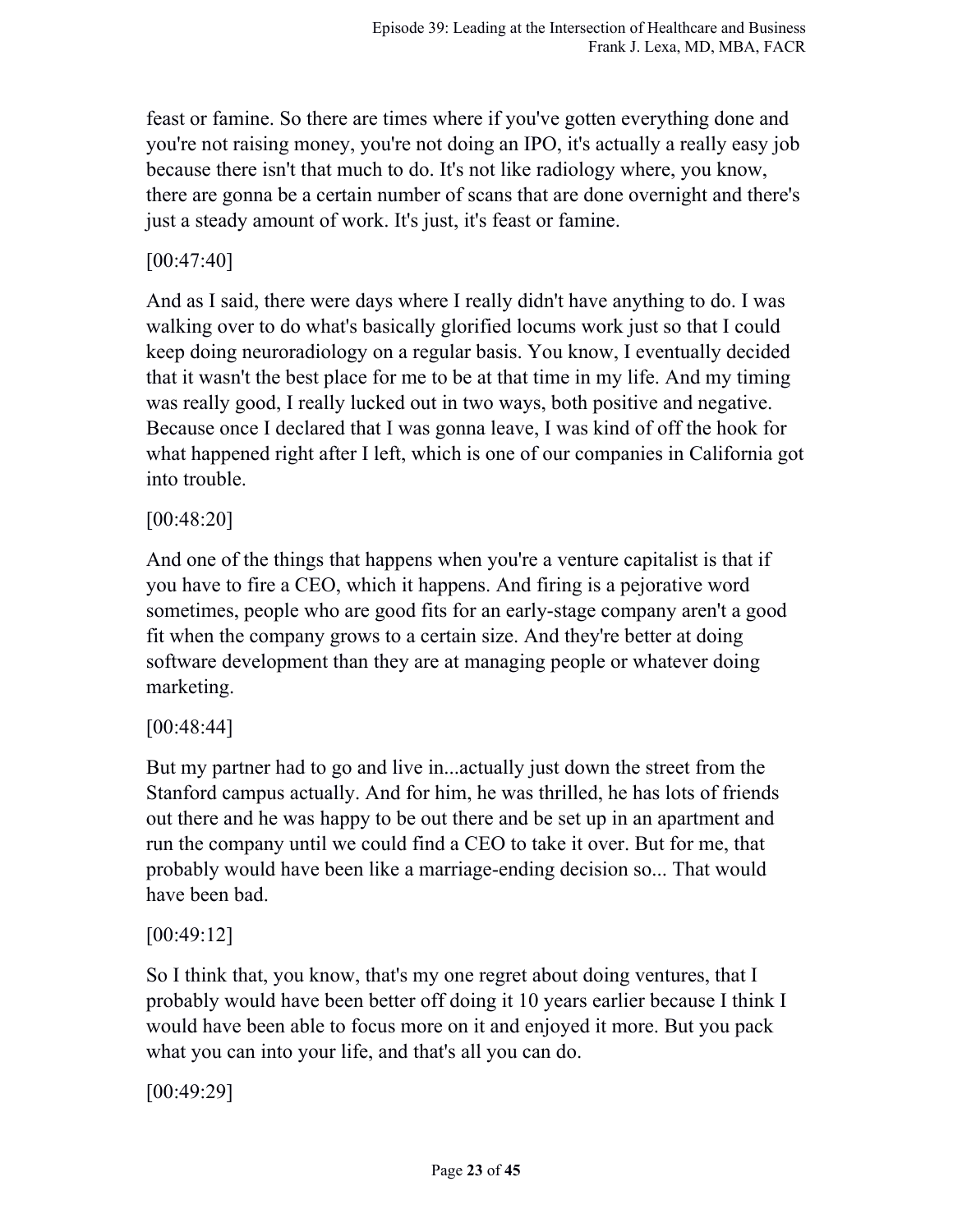**Dr. Rubin:** Yeah, I mean, it's a series of experiences that contribute to who we are and, you know, no doubt this was very formative. Now simultaneously after graduating with your MBA, you also became an adjunct professor of marketing at Wharton. Why marketing?

[00:49:49]

**Dr. Lexa:** Oh, yeah, that's the other part of that story that I just said or discussed, and I should have mentioned that. So what ended up happening was right around the time that I had decided that it was time for me to...that point I had, you know, relatively...my son wasn't even a year old yet, my first child. I decided that I really needed to think about getting out of venture capital and finding something else to do.

[00:50:19]

And I'm sort of scratching my head because now I'm kind of...was feeling a little bit of what you alluded to earlier, which is, you know, maybe I'm looking into the abyss. Like I gave up this good job at Penn and venture isn't probably gonna work out for me because of the timing issues. I get this phone call from a wonderful friend who was one of my mentors at Wharton.

[00:50:46]

And I think I mentioned earlier that I've done this program in Israel, Global Consulting Practicum. And had enjoyed doing it as a student, enjoyed being a TA. And she calls me up out of the blue and says, "Frank, do you have time to come out and talk, you wanna get lunch?" And I said, "You know, I said Trez, of course, you know, I'd love to." And she was asking me out to lunch to pitch me on the idea of joining Wharton faculty and working with her on the Global Consulting Practicum as a faculty person.

[00:51:20]

And it's resident within the marketing department just because the person who founded, Len Lodish, was at that time, the chair of marketing as a pretty famous marketing professor. And he had started this just because he had friends in Israel who he thought had great ideas but weren't marketing them well in the U.S. And that's why he founded it 20 years or so before I got involved with it. It was around for a long time before I got involved.

 $[00:51:47]$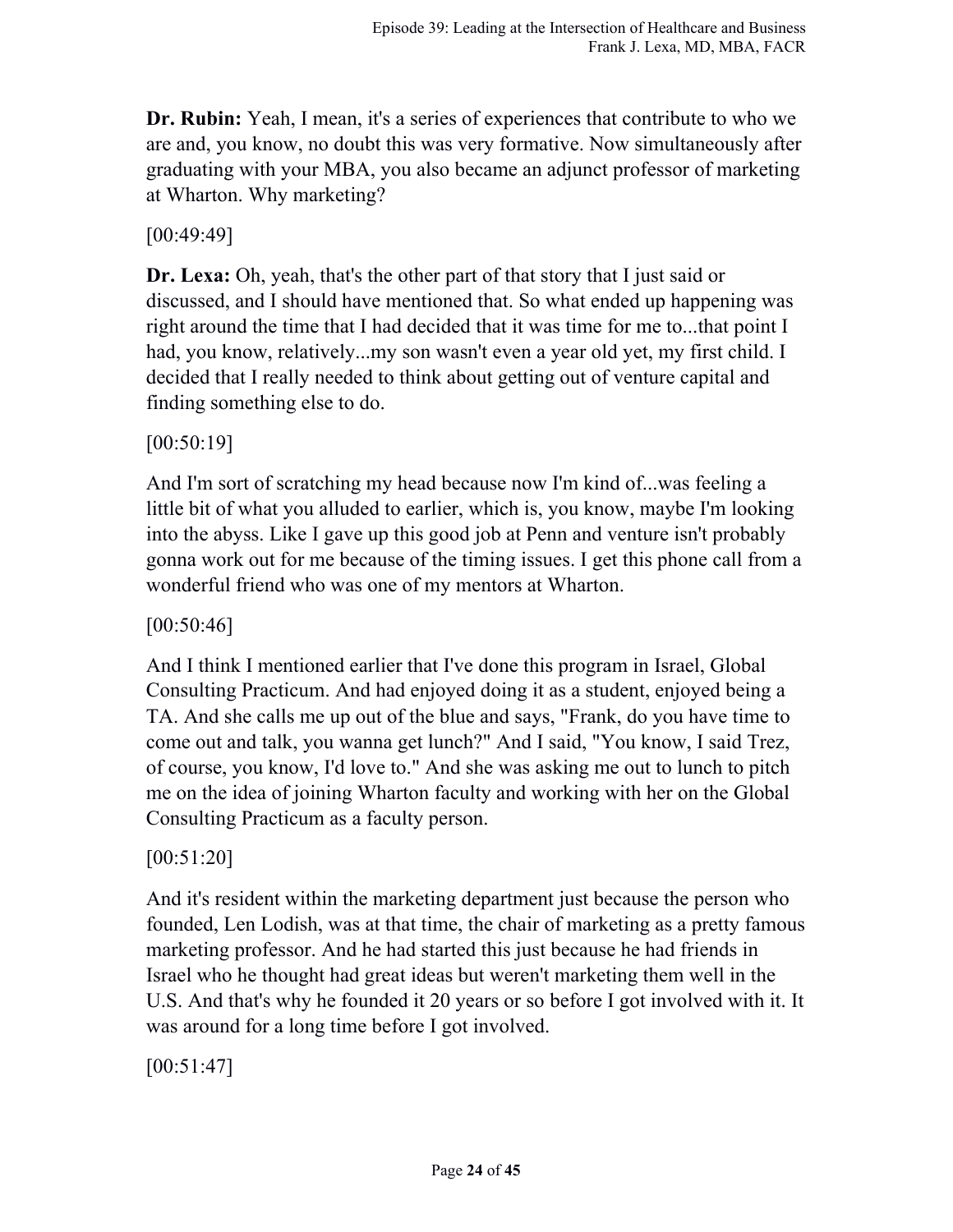But she invited me to do this. And, you know, I tried to be a little cagey because I didn't want to let her know that that sounded great, like a great idea. Right away, I just asked her a lot of questions, and I said I have to talk to my wife about it. But the timing was just perfect, I thought.

#### [00:52:08]

So in the summer of 2001, you know, we had had lunch, we had some more talks, we figured it out. What she wanted me to do was basically do two things. Was one, be another faculty person, try to bring a biomedical subject matter expertise to things because they were getting a lot of biomedical things from Israel. Also, at the time, they'd had a small program in Canada and a small program in Mexico, and for different reasons, neither of those were working.

[00:52:38]

And it's hard to be a Global Consulting Practicum with one country or at least one country besides the U.S. so we wanted to be... And she said, "Well, would you consider helping us grow into other countries?" And I said, "Well, which other countries?" "Well, which ones would you like to do?" Which is the best answer she could have given me. And I said, "Okay, I'm sold. Let's just get a contract together, let's do this, it's gonna be fun." Because I love working with her, I loved working with Len.

[00:53:08]

And as I said, it was really one of the most memorable things from my MBA time. And I just like to travel and I liked meeting people and working with people from other countries. So I thought it's gonna be great.

[00:53:19]

And again, just to remind you of the calendar issue, this was all signed in August of 2001. So a couple of weeks later, we had to have a meeting with, you know, people within the administration at Penn and went all the way up to the president of the university. Unfortunately, she was very supportive because, at the time, they were pulling students out of big cities in Europe, they were bringing students home. You know, the world is in a panic, we're in a panic. And the president of the university got it that you can't be a Global Consulting Practicum in West Philadelphia, you have to, you know, go overseas.

 $[00:53:59]$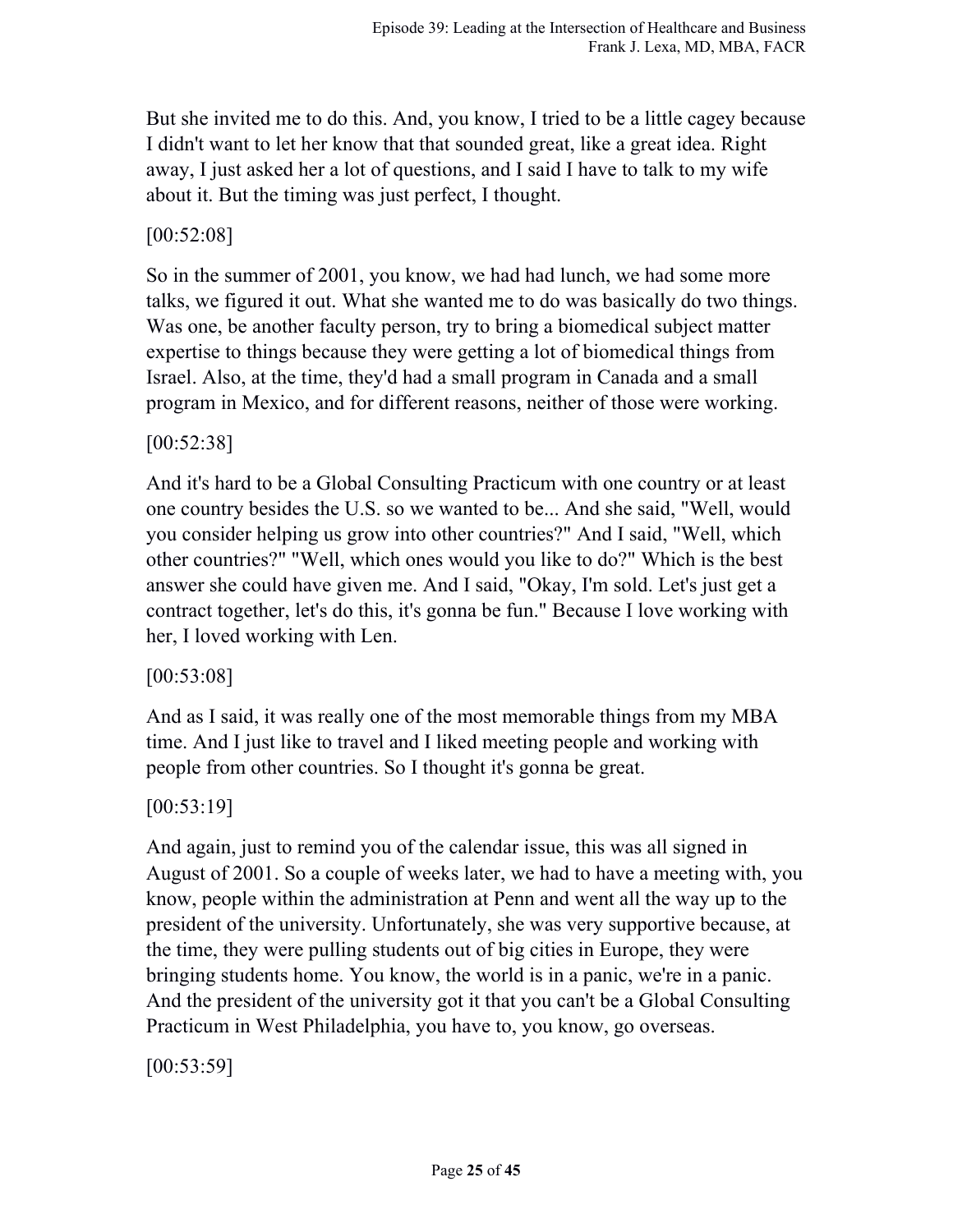And we worked it out with the university so that we could not only stay open, we actually expanded the program. And so yeah, we got into China, into Chile, into Taiwan. You know, I ended up moving to Spain, Peru, I did the Emirates. But it was really touch and go there for a moment because I sort of seesawed. And I can remember being in a meeting with Traz must have been on about September 13th or 14th. And said, you know, like, "What are we gonna do?" And fortunately, they supported us, and they allowed us to expand.

[00:54:46]

**Dr. Rubin:** It's fantastic. I mean, a particularly intriguing role that you held in those days was as professor of Management of Life Sciences is at the Instituto de Empresa, Madrid, Spain. Tell us about how that role came about, and what was that role?

[00:55:07]

**Dr. Lexa:** That was actually just an interesting thing that popped up. And what happened was in almost all the relationships that either I built or other people at Wharton built for us and the GCP, and the Global Consulting Practicum, we had a partner school. So almost always like, initially with the program in Israel, it was the Recanati School, Tel Aviv University. And the Instituto de Empresa is a very good business school that's in Madrid. And so I did actually the first project that we did in Spain, and it was actually was a biomedical sort of project, and we were working with some veterinarians in Segovia.

 $[00:55:55]$ 

And then one thing led to another and we were just doing projects regularly there, and they asked if I would teach there. And I asked what was involved. And actually, as things go, it was pretty straightforward and not...it wasn't a huge burden because it was a global MBA program. So except for a couple of key points on the calendar, the students were all working globally anyway. So the students would be in Japan or they would be in Romania, they'd be somewhere else and they would be working asynchronously in Madrid with each other.

[00:56:31]

And so the teaching periods were kind of like a five-day window and it was all done online. This was, you know, obviously done before they, you know, were doing things like Zoom and all that and Teams. But, you know, it was a chance to teach some really fantastic students. This was a global MBA program so it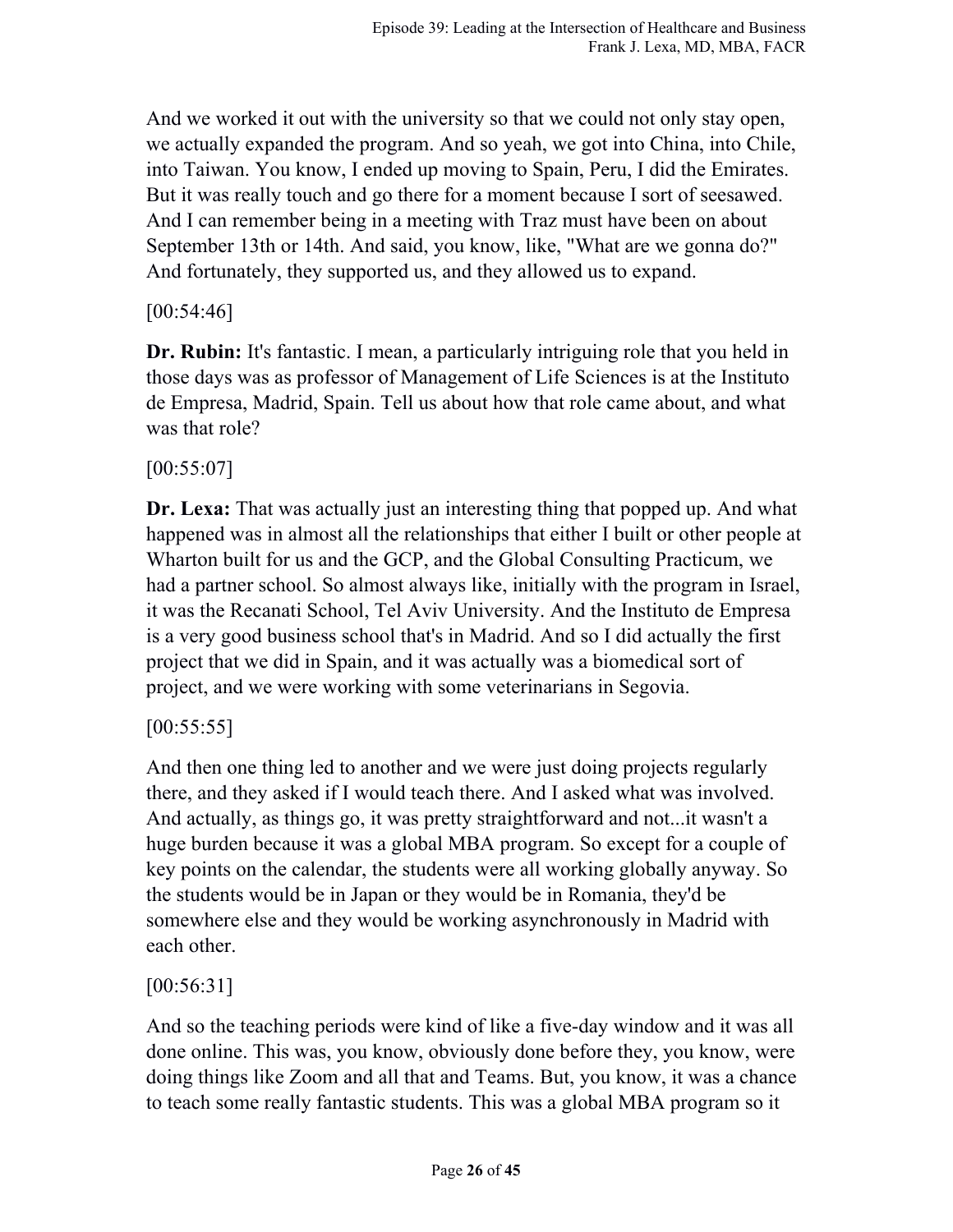was done in English. And these were students who were usually kind of midcareer in pharmaceuticals and medical device companies, a few of them were healthcare services. There are always a couple of doctors who were working as physicians.

 $[00:57:15]$ 

But it was a tremendous group... I mean, you know, we always talk about how we learned from our students, we learn from our trainees, these people were very, very smart. So I had people who were absolutely top-tier pharmaceutical executives. These are the people that are gonna run companies, you can just sort of tell how talented they are in their 30s. But anyway, it was a chance to do that for several years.

[00:57:40]

So except for an occasional trip to Madrid, or they would usually take one trip to the U.S. and they would visit several sites on the East Coast, you know, sometimes meet in Boston, a lot of it was just work that I was doing from my laptop. So that's a pretty easy way to teach. That was also something that I could do that was fairly family-friendly because I didn't have to go to Madrid, you know, for 10 weeks a year or anything like that.

[00:58:08]

**Dr. Rubin:** Yeah, fantastic. Now, about seven years after completing your MBA and nine years after you had left, you ultimately rejoined the Neuroradiology Division at Penn. What led you back?

[00:58:21]

**Dr. Lexa:** Well, it was just a desire on my part... I'm trying to figure out how to tell this. But I basically tried to go back to Penn earlier on, the medical side. But part of the issue that came up was, well, we don't have any part-time people. And since I had started in 2001 at Wharton, you know, I didn't wanna give that up, and again, I didn't wanna kind of just go back to exactly what I would have been doing at that point. I'm not gonna get the math right but, you know, almost 10 years before. I wanted to do a hybrid job is what I'm trying to say. So, you know, I contacted Penn and, you know, they were "Well, we want a full-time person," while I'm a half-time Wharton Professor more or less.

 $[00:59:15]$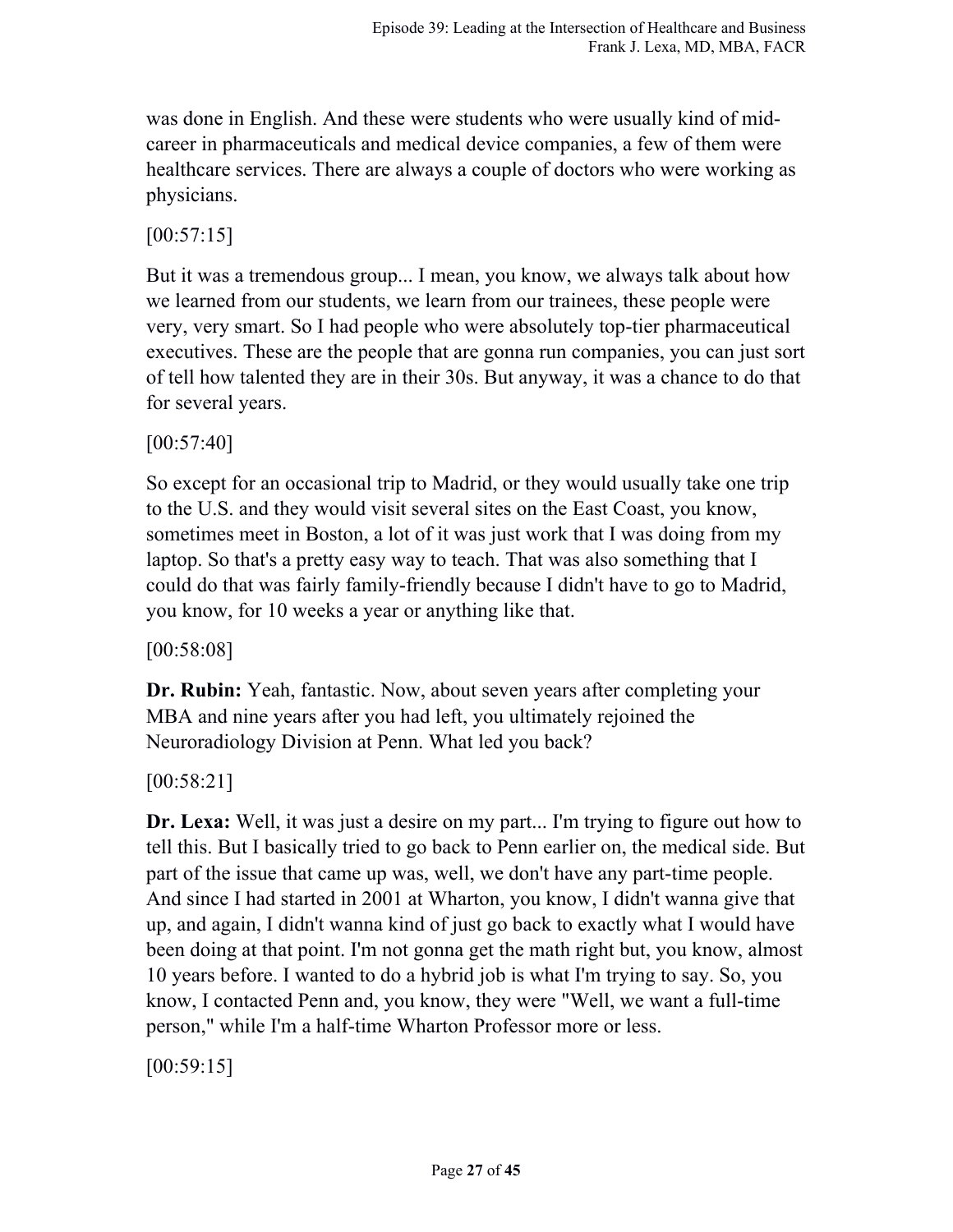And the thing about the GCP I didn't mention earlier is it's seasonal. You know, we would work for...sort of start around Halloween and go to graduation in May. And so, you know, it wasn't the whole year so I'm, you know, trying to figure out what fits with that.

[00:59:30]

And a wonderful friend at Penn named Bruce Kneeland asked if I wanted to do some part-time neuro with him. And he was the chair of Pennsylvania Hospital at the time, which had this sort of half in but not all the way in relationship with Penn. And he had some neuro faculty who didn't wanna work quite full time. So he said, "If you wanna come over here once in a while and read cases, by all means do that." I said, "Sure."

[01:00:02]

And I'm always open and transparent with people and I said, "You know, I had talked to the people at Penn and they had said there really isn't room, you know, for a full-time person but I'm not looking for full... You know, we wanted full time and this isn't really a way to do it, part-time person." And so I started doing some work with Bruce over there. And then eventually, the division chief at Hop asked me if I, you know, would like to work with him. And I said, "Sure" and did that as well for a while. And that's sort of how it evolved.

[01:00:39]

Then it really kind of evolved into what it was for a while which was, you know, genuinely a hybrid job. Where I was literally working some days at the hospital wearing a white coat, and then I would take the coat off and run across the street, literally, and just teach at the Wharton School. Most of the teaching I did there was project-based which is... Again, I prefer to sort of learn by doing and teach by doing and that's what we were doing.

[01:01:07]

**Dr. Rubin:** It sounds pretty cool. But three years later, you moved across town to Drexel as professor of Radiology. What prompted that move?

[01:01:17]

**Dr. Lexa:** Just a chance to work on some challenging things. You know, I really like challenges and I had a friend who was there and he was dealing with some challenging financial issues, he was dealing with some challenging programmatic issues with the residency.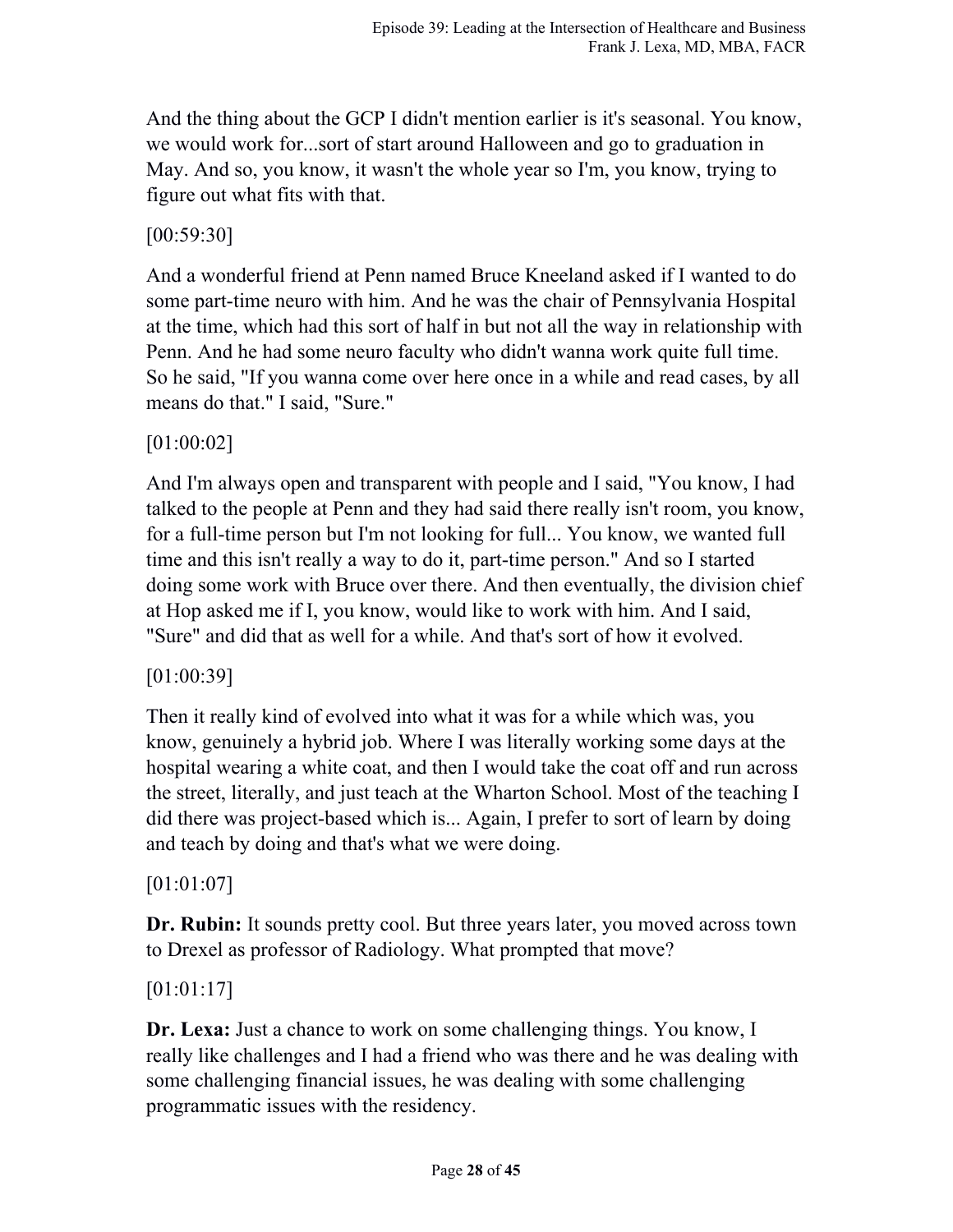# [01:01:36]

And, you know, as I mentioned a while back in this interview, I like to fix things and I like to work on things. And as much as I was enjoying what I was doing at Penn Med, you know, I would...to give them a compliment Penn runs pretty well and doesn't have some of the same kinds of big challenges that my friend was dealing with at Drexel. And you know, that was a big part of my decision to go there was just a chance to work on challenging issues.

## [01:02:07]

And I have to say that I may have gotten the cliché about you know, be careful about what you ask for. I mean, we were dealing with some very challenging issues there. But it was fun. And again, you learn a lot by working on those types of issues.

## [01:02:26]

**Dr. Rubin:** So having engaged in a variety of leadership roles at Penn, at Drexel, University of Arizona, and now the University of Pittsburgh, you've seen a diversity of academic health systems up close. Wearing your well-honed business school lens and your experience as a CEO and consultant for Lexus Strategic Ventures, your boutique consulting practice that you mentioned, what tendencies and outcomes have you come to associate with diverging organizational models for academic medical centers?

## [01:03:01]

**Dr. Lexa:** I've certainly seen a range. And I have been through some, you know, very challenging situations, including having a chair leave suddenly, and those sorts of situations. And I think that certainly one of the big lessons that I've learned is, you know, in one way or another, almost all of these organizations are matrix organizations, all of them have a matrix structure to them. And the key to both the short and long-term success really revolves around how well the elements of the matrix are working together. And when they work well together, you know, you see great things happening, when they don't, you see bad things happening.

## [01:03:49]

We certainly saw some bad things happen at Drexel after I left the hospital where I was working ends up in the news because it has probably one of the most spectacular meltdowns in the history of U.S. medicine, at least recent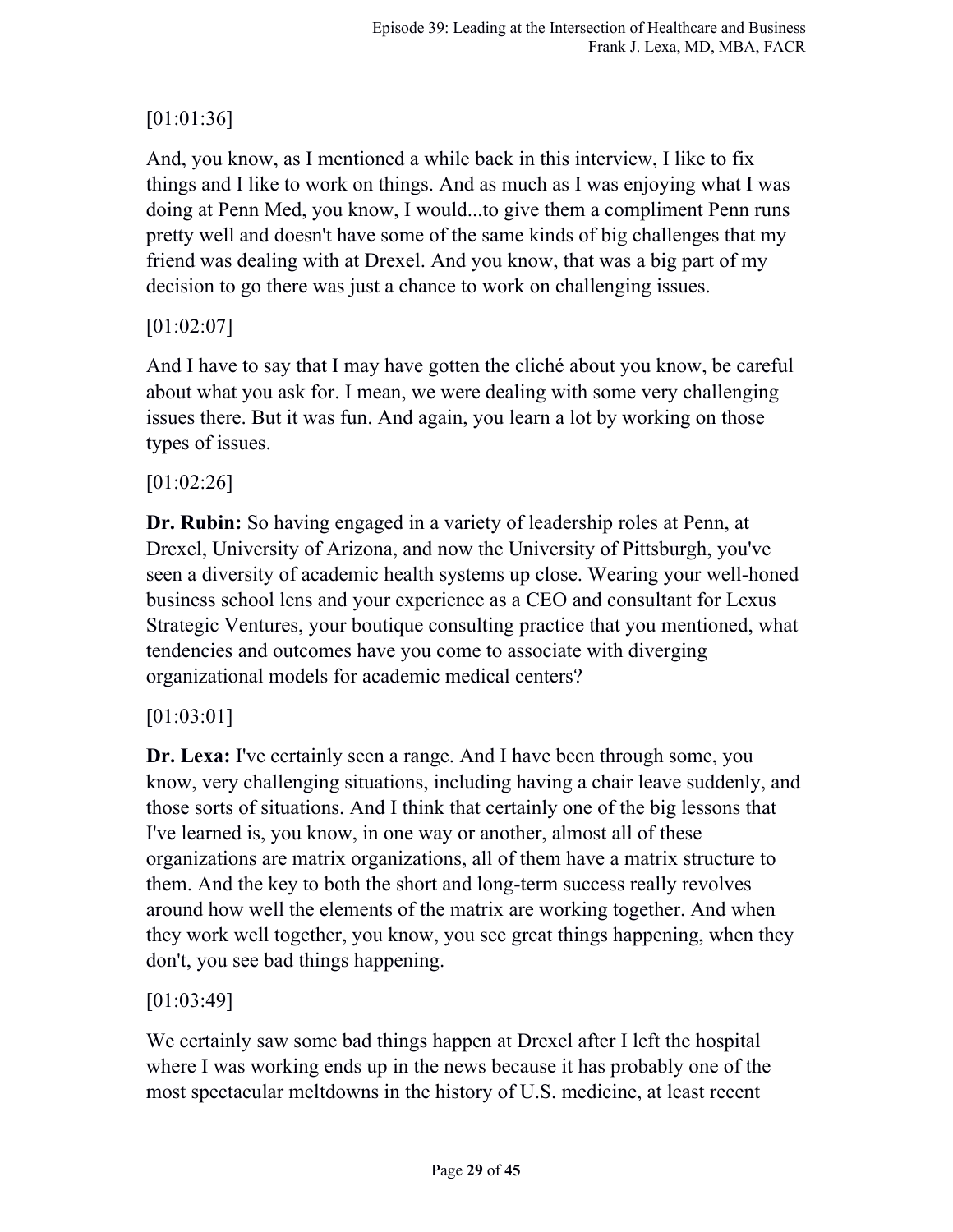history anyway. And someone was asking me about that and I sort of said, "Well, you know, it's sort of like the scene in "Zero Dark Thirty," where the helicopter is about to crash and they ask how many of the seals have been in a helo crash, and all these hands go up.

[01:04:17]

I think you learn a lot from being in rough situations and I don't shy away from that. I know we're in a perfectionist culture in radiology and sometimes people tend to paper over difficulty and even failure. But I think, you know, you learn so much from that.

[01:04:36]

And my lesson from a lot of this has been to certainly look hard at the organizations. And I think it's becoming even more acute as we move forward because we're seeing all kinds of challenges now. And I know that you and many of the listeners on this podcast are aware of these challenges, but now we're seeing labor shortages and we're seeing other issues that are arising.

[01:05:01]

And quite frankly, some organizations are designed well for stress, they're designed to be resilient, they're designed to be adaptive. And if you start using the mathematical terms, you know, the challenges are complex, not just the adjective, but the mathematical term. And if you're not adaptive, it's really easy to get broken and to get hurt.

[01:05:27]

**Dr. Rubin:** And as you look at these various matrices across organizations, are there any tendencies that you can ascribe to the organization that allows it to build an effective, and to maintain an effective matrix? You know, would you ascribe it to executive leadership? Would you ascribe it to legacy? Would you ascribe it to environmental conditions? What sort of is your sort of analysis, you know, when you sort of just sort of think through objectively about the organizations that seem to sail through versus those that just keep hitting roadblocks?

[01:06:11]

**Dr. Lexa:** I mean, it's a fascinating set of issues. And when I look at it, I think a lot of it comes down to, you know, it's easy to say it's the individuals but certainly, the leaders at the top make a huge difference. It helps to have people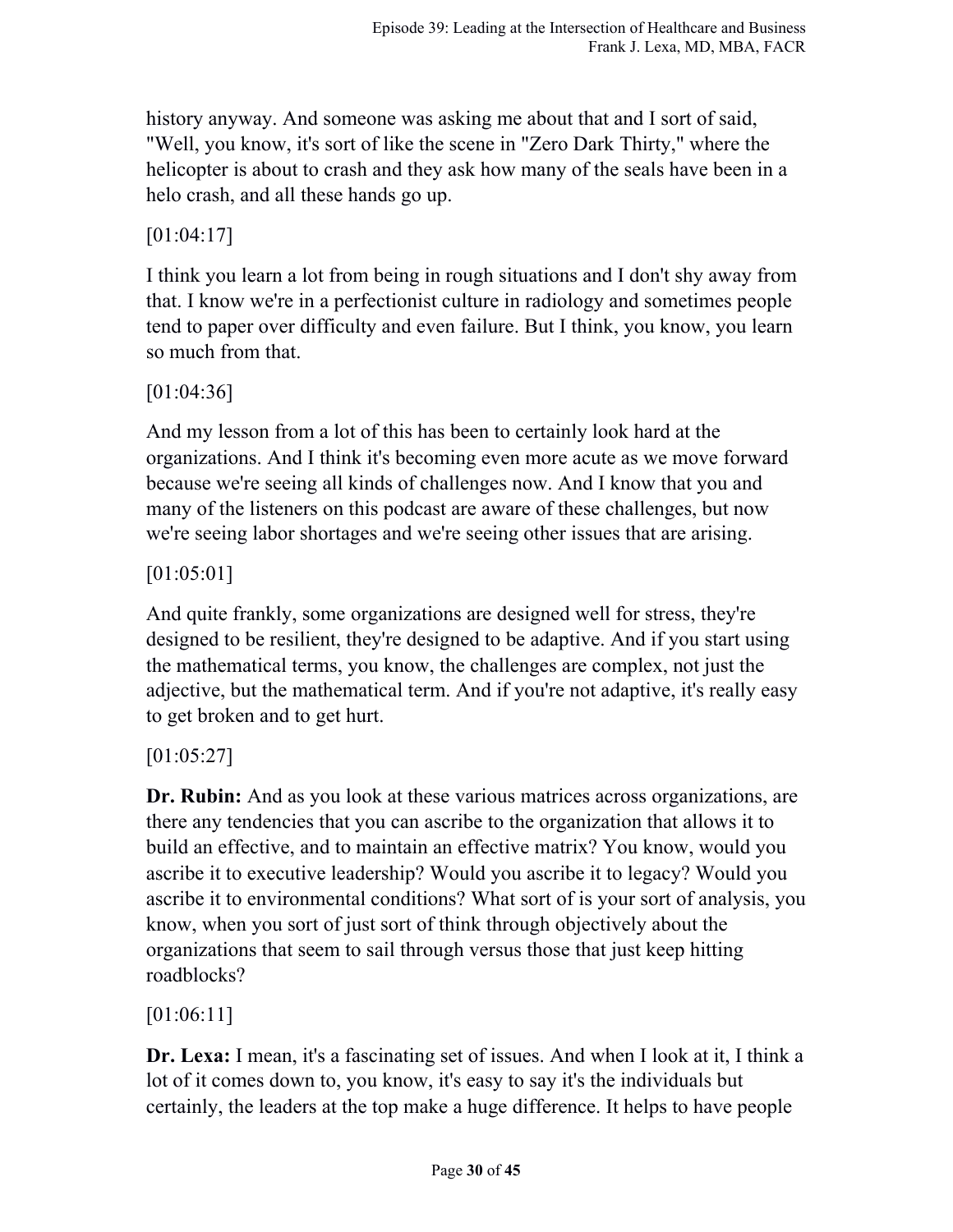who really understand what radiologists like you and me and a lot of your listeners have been through. And to understand our training, our points of view, understand what it's like to be in the hospital at 3:00 in the morning, and deal with a difficult issue.

[01:06:55]

Certainly having somebody who is a good listener on the other side of the matrix is helpful. I think genuine mutual respect at the...and not just at the top, but if you draw a matrix which you usually end up drawing is like two parallels that meet at the top, in the best of worlds, there also are rungs in between, at different levels. And so integrating those teams at, you know, the middle levels makes a huge difference.

[01:07:32]

I will tell you that one of the things that has been a real pleasure in my current job is that the person from the other part of the matrix who works with our department absolutely gets us and understands us. And, you know, because she's so good at her job, there's also a lot of respect from the radiologists for her. So I think that helps. I think it also helps if you have at least a certain number of people with some kind of a medical background who are on the other side. And it also helps if you have people who are planning deep into the future.

[01:08:17]

I think one of the ways you see matrices, or any organization...you saw this with COVID. Any organization that's not planning deep into the future, any organization that's planning on a 90 day, or a 12-month horizon, just gonna get slammed in healthcare. There are too many variables in healthcare, it's just too difficult. You have to be playing a long game if you want to succeed in healthcare.

## [01:08:44]

And the people who are coming in again with a one or two-year horizon because they're putting in third party money and they're taking it back out, those are the organizations that will do well as long as there isn't COVID, or as long as there isn't a change in the government, as long as there isn't a change in this or that or the other thing. But when things change, they break up and they get hurt. And we saw hospitals in Pennsylvania get into serious, serious trouble. And that is hospitals plural, not just some of the ones that made the national news.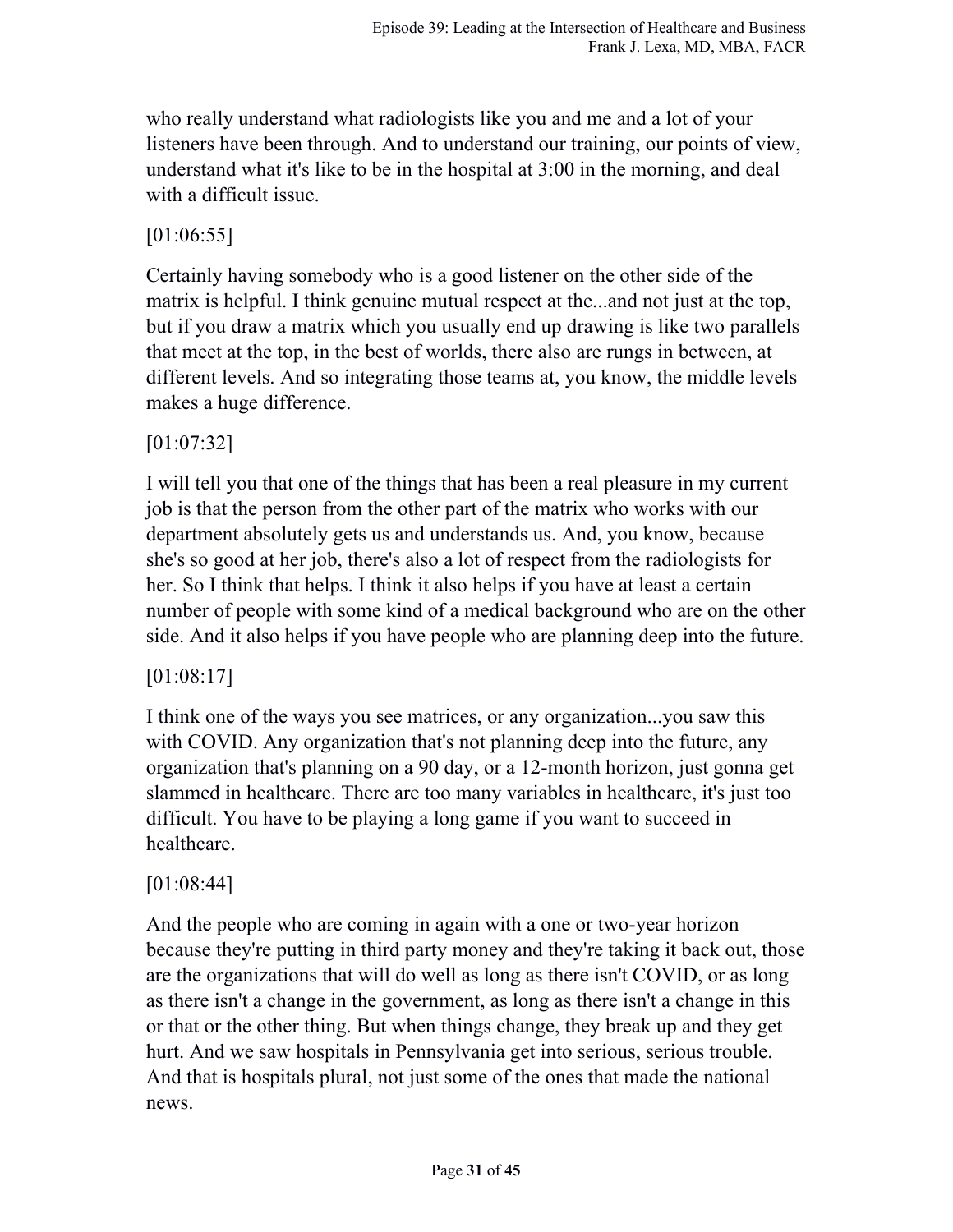# [01:09:17]

**Dr. Rubin:** Based upon your rich experiences, you published a book in 2017, titled "Leadership Lessons for Health Care Providers." Having read portions of the book myself, I can wholeheartedly recommend its pragmatic, no-nonsense advice. What were your priorities in writing the book, and with so much management and leadership experience, how did you approach focusing your message?

[01:09:42]

**Dr. Lexa:** Well, initially, the book grew out of some columns that I had written for Bruce Hillman at JCR. And one of the reasons why I wanted to write the book was just to give people a starting point. When I was...you know, you get asked all the time...I mean, after people ask you, should I get an MBA or not? And sometimes people ask, "Well, what are some good business books for me to read?" And, you know, "What should I look for?"

## [01:10:15]

And even though there are lots and lots of books on leadership, I didn't see anything that looked...you know, because I did a competitive analysis, I looked around first. And I didn't see anything that I thought was trying to teach leadership to STEM people, or to STEM plus med people. See lots of books make sense if you wanna go to Wall Street or books that are just interesting if you want to understand what it was like to work at GE or another famous company. And I just wanted to give people a starting point.

## [01:10:56]

And also, the tone I took with the book was actually also the same tone that I take when I try to teach leadership which is to first just let people in medicine or in STEM know that they should be leaders. Because I think sometimes we are gently...if you're good in science, or you're good at math, or you want to do neuroscience research like I did, you're kind of gently told, well, you should focus on that but you know, leave the leadership to us kind of, you know, conversation.

## [01:11:33]

And because many of us are introverts, and I would count myself as an introvert as well, then you're also told that you wouldn't make a good leader. Well, actually, there's good research from several places, including Stanford that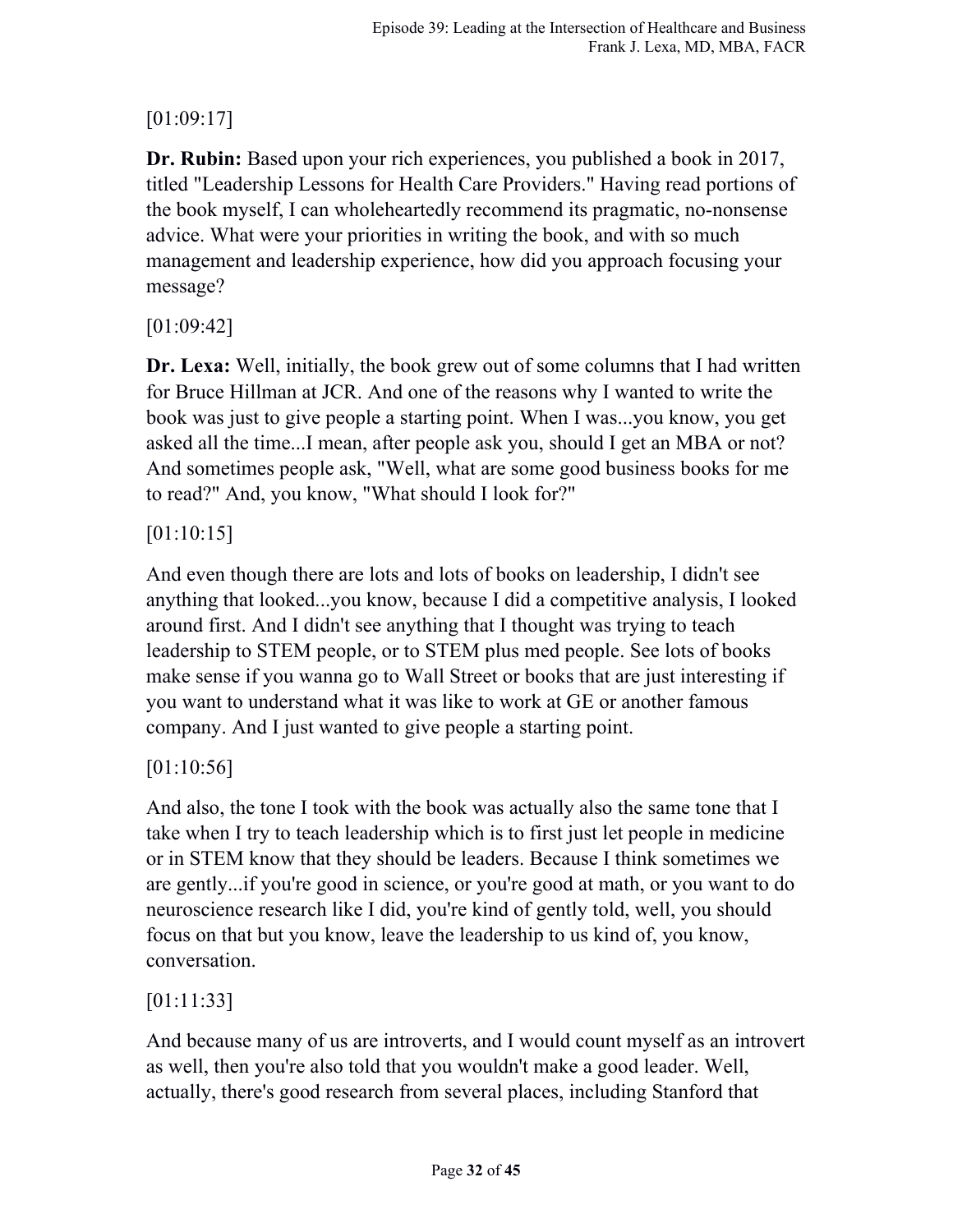shows that actually introverts make very good leaders under the right circumstances, and they're better leaders, sometimes than extroverts, even if they're not the people who naturally gravitate into leadership, occupancy.

## [01:12:05]

But I just wanted to also just even have a book that says you should be a leader. I mean, I know that sounds like baby steps but that is the first step, the first step. And I just literally was saying this to our residents and fellows when they were, you know, coming on board the new group came in. I was telling them, "You should be leaders and you should think about doing leadership" because particularly in a knowledge organization, you can't leave it up just to the chair. And if nothing else, you will understand how to better help and work with and serve with your chair and your organization.

### [01:12:49]

So some of it is more manifesto, and some of it is more didactic, you know, and elements of what you should do and what you might do for next steps. But I thought just even having a book that says you should be a leader was a starting point because I didn't find that when I was that age, and I thought somebody should write something like that.

### [01:13:19]

**Dr. Rubin:** Well, thank you for doing so. After returning to academic radiology following your years in venture capital, you began a long and fruitful period of engagement with national organizations, most notably the American College of Radiology, but the ASNR as well. Supporting executive and leadership education culminating in your roles as chief medical officer of the Radiology Leadership Institute, and the chair of the Commission on Leadership and Practice Development. As you have contributed to leadership training and radiology over a close to 20-year span, what do you see as the ACR's primary accomplishments in this domain, and what lies ahead?

### [01:14:04]

**Dr. Lexa:** Well, I think that, you know, the ACR has taken the lead within all the competing U.S. radiology organizations in providing leadership training. I think, again, it's hopefully, you know, created a paradigm change. And I've seen this in the younger folks because I think that's where we see the biggest impact where they understand that they can take on leadership roles that we want them to, and that we're willing to give them the tools to do so.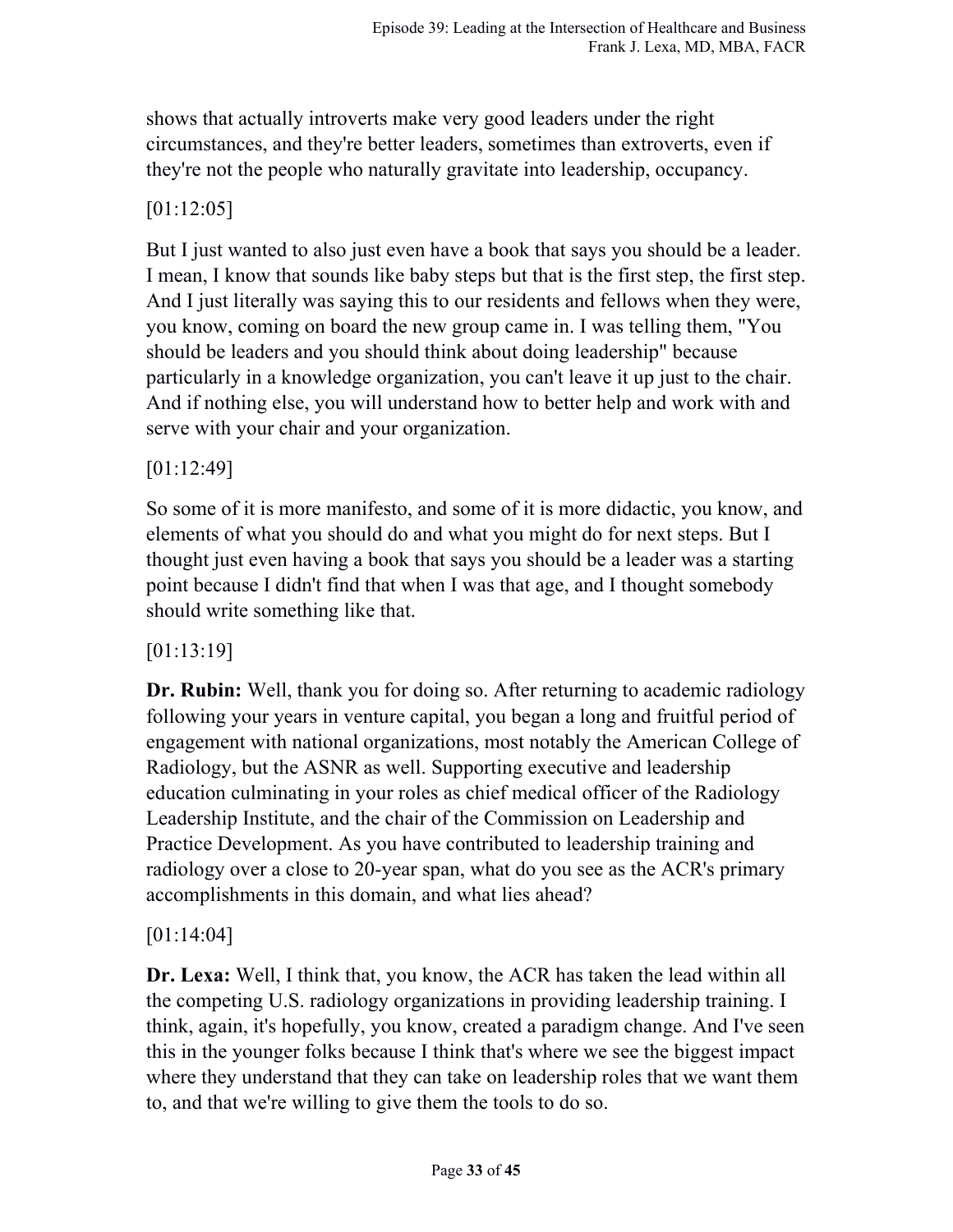# [01:14:38]

So we've seen a virtuous circle with many of the programs that you've worked on, and that other people have worked on, where we see people coming in and getting leadership training when they're young, and then going on to take on roles within their departments, their practices, and also with the ACR. And we track their involvement with ACR and we can see them taking on roles. And so I think that that's...you know, that to me is very satisfying because that's what we wanted.

## [01:15:12]

I think we've also made it easier to become a leader. I track how much it costs to go to Wharton, even though it's been a while since I've paid tuition or had a student paying tuition to hear me talk. And, you know, paying \$200,000 still doesn't capture all the cost of going to a place like Wharton.

## [01:15:35]

So I think that for many of the students and many of the people who we see in the RLI many of the learners to give them something that they can do without giving up their day job, without signing a huge check, without feeling what you alluded to earlier, which is something I've just suppressed for a long time this fear that you have to do one or the other. This fear that, well, I can't do neuroradiology which I love if I wanna do something like you know, venture capital, or strategic consulting which looks very interesting, and where I think I could make a contribution.

## [01:16:18]

We're giving them leadership training in a way that doesn't, you know, take them, you know, away from their day jobs. We're also doing things that are more family-friendly than many MBA programs are. And, you know, my hope is that anybody who wants to be a leader in radiology, you know, will be able to get the training they want from the RLI. That's what I hope for going forward. And also to do it in a way that is adaptive because radiology has changed dramatically during my almost three decades of experience at this point. And it's safe to say that that's gonna continue, but also to develop programs that are, you know, useful at every stage.

[01:17:07]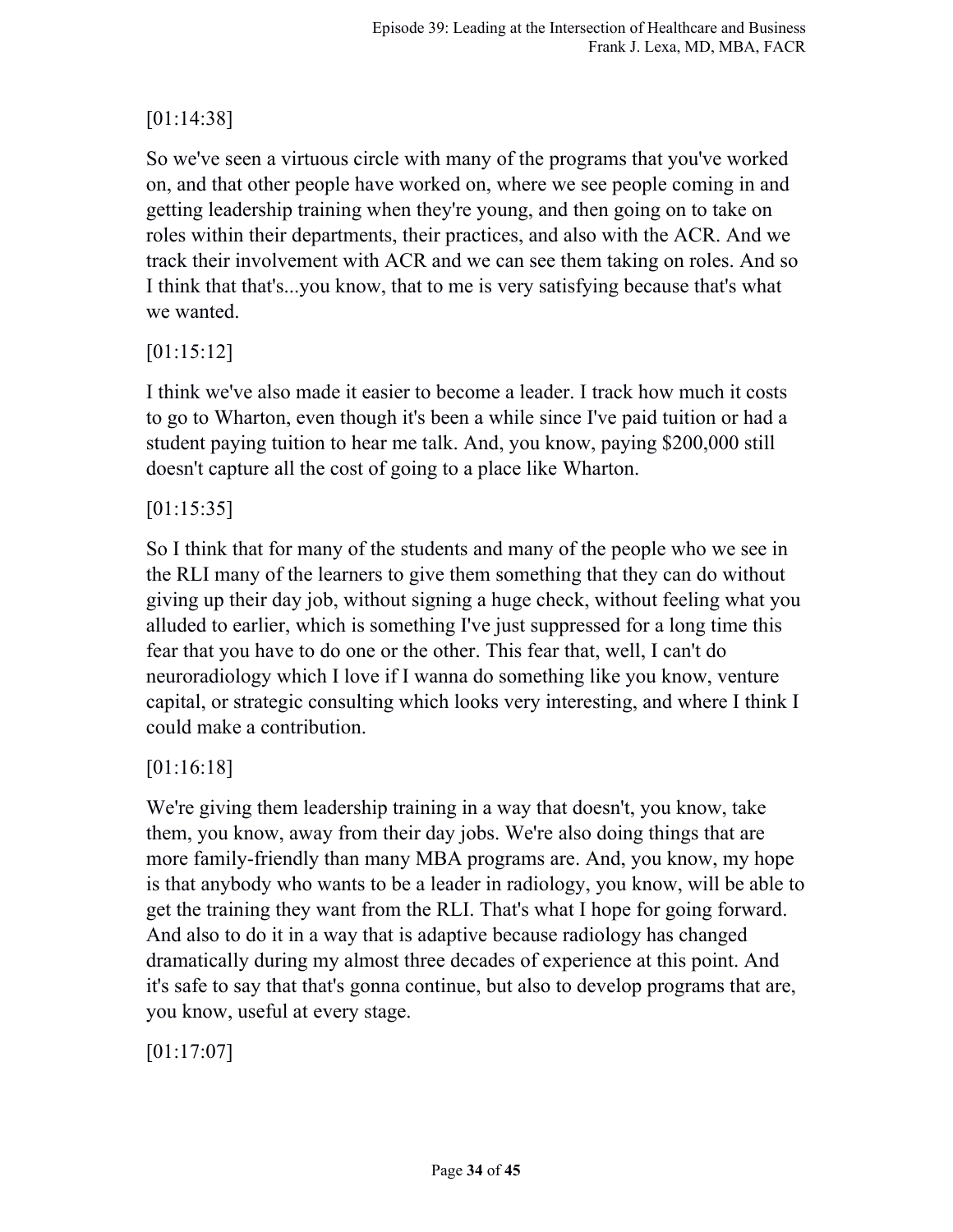You know, in the past six or seven years of my intensive involvement with the RLI, you know, I have wholeheartedly been prejudiced towards working to make sure that we get programs for our youngest learners in place. But also, having mid-career programs and we have...you know, you have a spectacular one. And then, you know, some more programs for advanced leaders, that's really I think gonna be kind of the next phase.

## [01:17:41]

And to revamp those so that we can help people, not just lead, but also just innovate and hopefully help radiology move in sustainable directions. Because I think many of us, as observers, are worried that what we're doing right now is going through a phase where it doesn't feel sustainable. If we look at workload, if we look at the labor market, if we look at job satisfaction and burnout, really think about ways that hopefully it will be as fun for the people who come out of training in the next five years as it was for us when we came up.

## [01:18:21]

**Dr. Rubin:** Between 2014 and 2016, you served as chair of the Strategic and Wicked Problems Advisory Group that was appointed by the chair of the Board of Chancellors. Firstly, which board chair established the group, and what were some particularly wicked problems that you addressed?

## [01:18:41]

**Dr. Lexa:** I think that was Bibb Allen who did that. Just a lot of them were you know, some of the same...it's a great name for I think something that's a little bit more in the line of sort of what we've continued to do since then as it's morphed into a lot of the strategic planning that the ACR does, but looking at some of these kinds of yeah, very difficult to solve problems. So issues...you know, at the time, we were talking about some of the issues related to burnout. We were talking about some of the issues related...and we're actually seeing some of the issues related to AI, I know that came up.

## [01:19:22]

But it was really being willing to look at things that are difficult issues. And the wicked problems, that's from an article that Harry Jha, he was the lead author, he and I wrote. Looking at problems where there aren't easy answers, there aren't ways to thread the needle, where you have to accept trade-offs. You know, but we were looking at burnout, we were looking at some of the turf issues that we were seeing.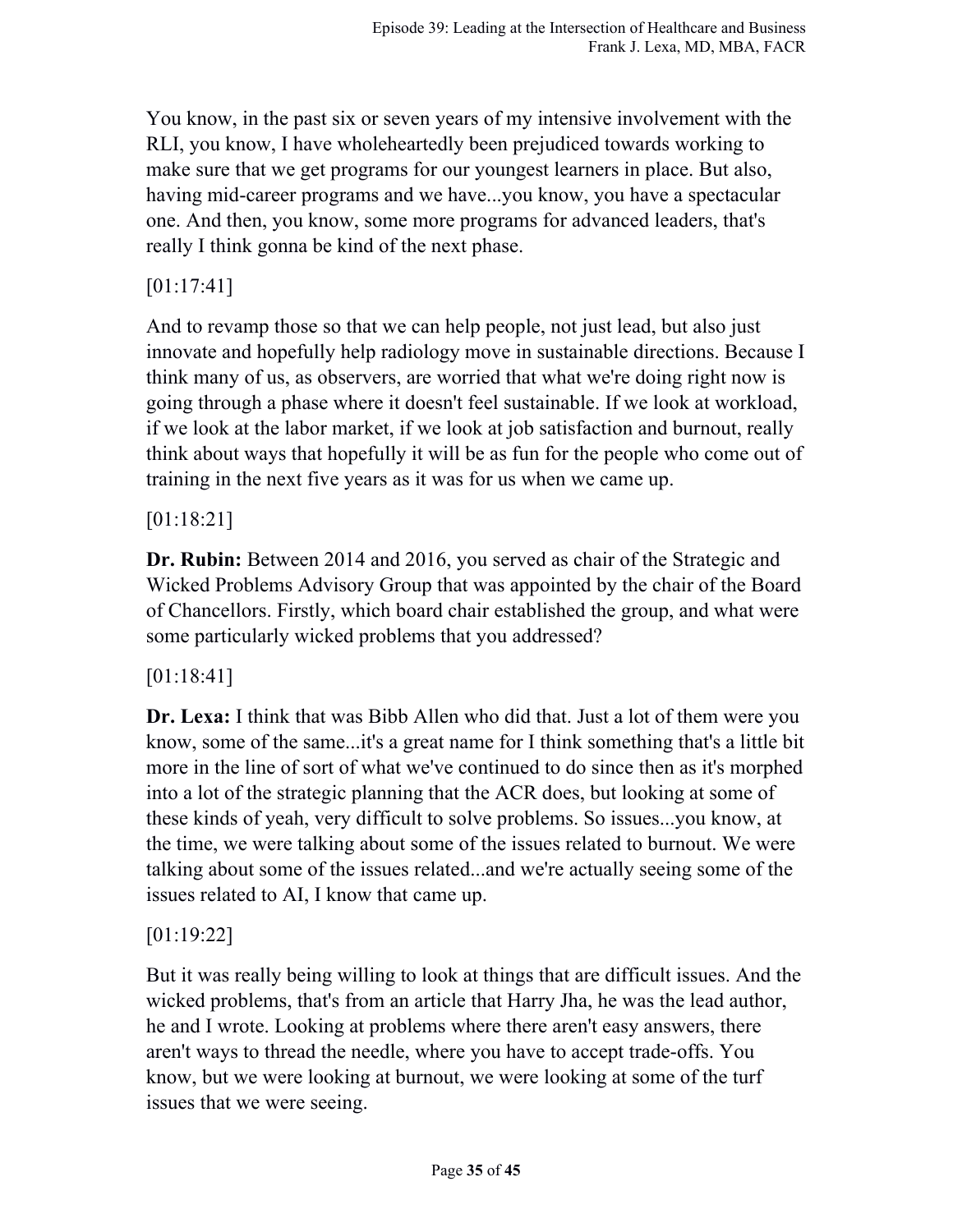# [01:19:53]

And just wondering also when, you know, the other shoe was going to fall with some of the reimbursement issues. And what would radiology do? And could we kind of change how CMS thinks a little bit with regard to, you know, cutting costs by just cutting our per-unit reimbursement versus trying to get them to pay us to not do things that aren't necessary and have a little bit more influence in that direction.

## [01:20:23]

And there was actually some very creative thinking because even creating a title like that I think empowers people to, you know, think a little bit differently and not just think linearly about some of the problems we face. But to look for more radical solutions to some of the Gordian knots we have to cut.

### [01:20:44]

**Dr. Rubin:** Yeah, it's a great point in terms of the naming. And what an exciting position to have been in, to be empowered to unpack those topics. Now, your experiences have developed remarkable expertise in a number of economic and market-related dynamics in the healthcare provider space, we could spend hours going deep on these. So for now, I'll need to just scratch the surface with you.

## [01:21:12]

Let's speak first on healthcare reform and payment models. The Obama administration and passage of the Affordable Care Act was a major inflection point that brought a sharp focus on value-based care and novel structures such as accountable care organizations. Now, 11 years after its passage, many of its high-profile elements that seemed most disruptive have not yet come to fruition. What are your thoughts on the arc of payment reform since 2010, and where do you see us going from here?

## [01:21:47]

**Dr. Lexa:** Yeah, it's a very interesting set of problems. I think certainly one of the things that Obamacare did not succeed in doing focuses it was as much insurance reform is it didn't look at many of the issues related to how we actually deliver the healthcare itself. So reforming how you pay for something isn't the same obviously as reforming how you deliver the care.

[01:22:18]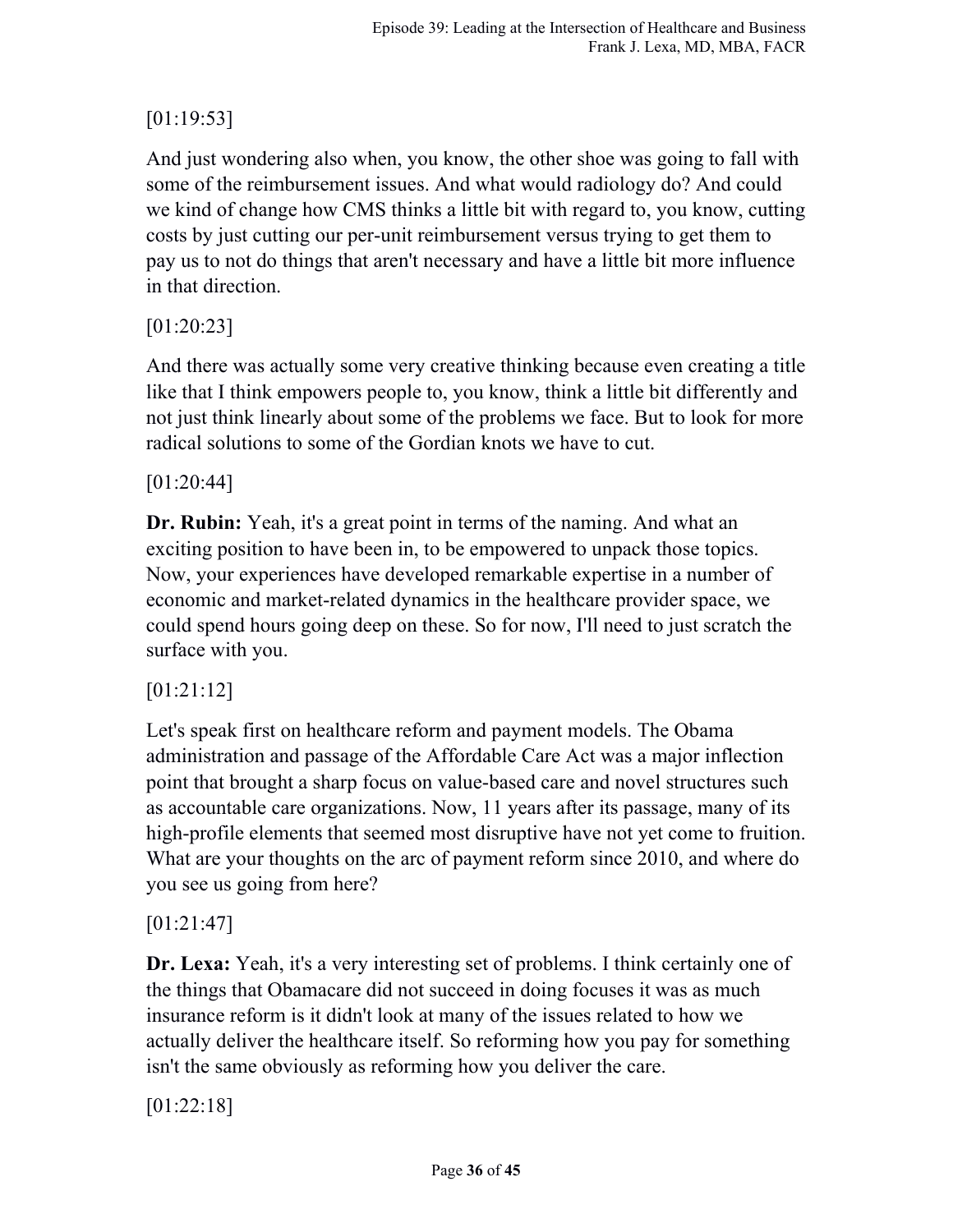Certainly, I would hope going forward...and again, I can tell you what I hope will happen. I can also hope we will have a government that can work better together going forward, particularly on big things. And obviously, the timing for when we're recording this we're seeing kind of a big log jam at the moment.

## [01:22:40]

But as we go forward, I would hope that part of any healthcare reform would start with something that I've been talking about ever since 2008, which is if you look at outcomes in the U.S. and look at costs in the U.S., you have to start with looking at the challenges we face with having a country that is just less healthy, to begin with. And that sometimes when we start these conversations and we say well, okay, we don't live as long as people in Japan. People in Japan live longer than any other major national entity on the planet.

## [01:23:17]

But then look at costs, the disconnect you can blame on many factors. But certainly, all of us have taken care of patients where I don't care what country you put some of my patients in Philadelphia into, they're not gonna live as long as people in Japan do because of just the way they live and what they do.

[01:23:39]

So I think part of it is prevention, and really focusing on preventive care in a serious fashion. You know, I see some of the things on Twitter and, you know, people angry and I think rightfully so, that they're taking care of patients who are unvaccinated. And I hear people hinting that they're going to go against their oaths that they took when they were doctors because they're so angry that the patients were doing this.

## [01:24:06]

But part of my answer to some of that is if you look...in most of the EDs where I've worked, most of the patients who I'm seeing have a lot of self-induced health problems and a lot of it is behavioral. And I know some people will judge me for saying that because it sounds judgmental but it's just a fact. And I think that healthcare reform, by and large, has to focus on ways that we can help people be healthier are priority, as opposed to what we do.

## [01:24:43]

I think we have spectacular ways of taking care of people who are very sick. I have friends who are in, you know, countries in Europe, and one, in particular,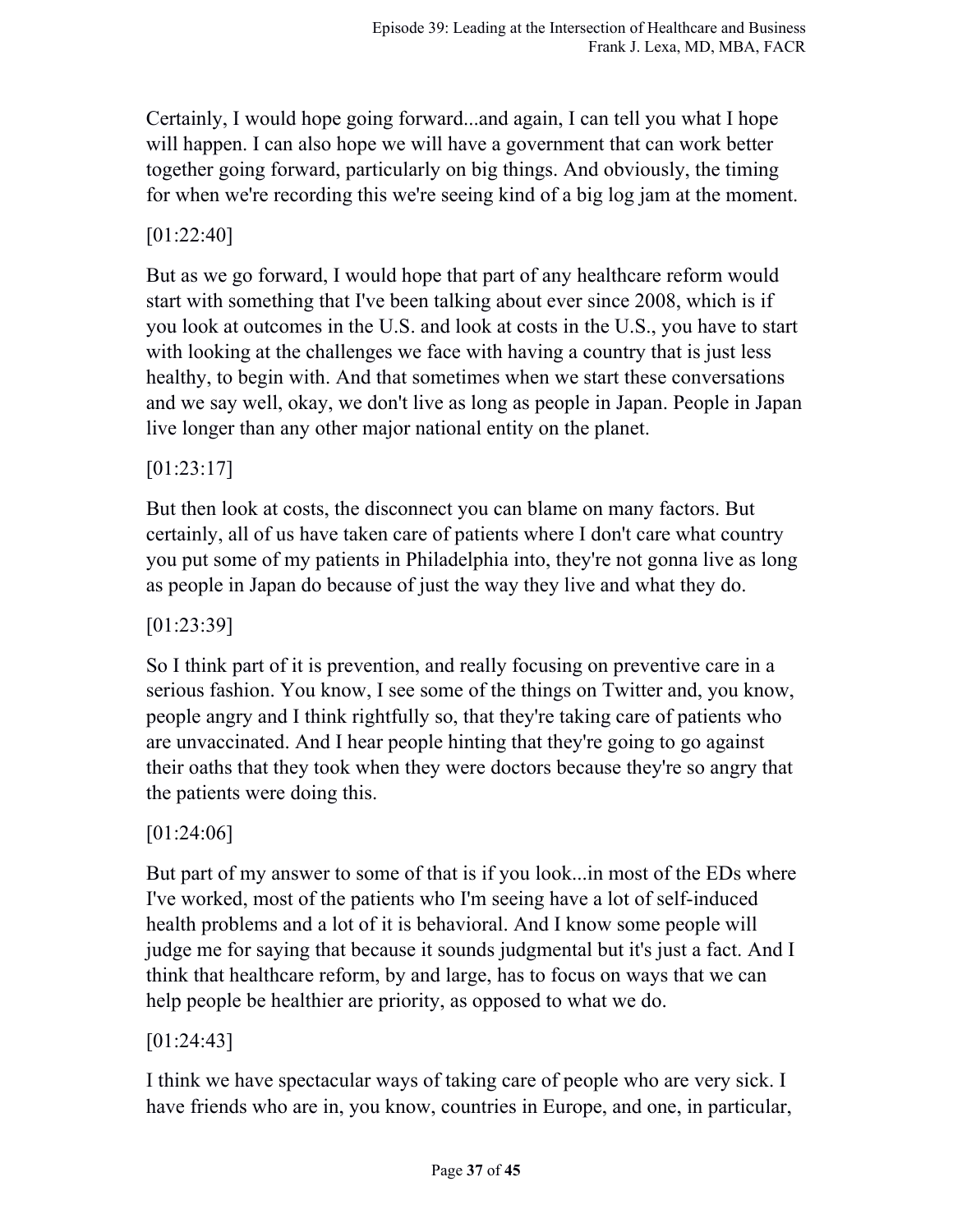has told me several times that he would...he and I are both bicycle enthusiasts and he tells me if he's ever in a bike accident he hopes it happens in the U.S. because he's so impressed with how hard we work for trauma patients and what we can do. And you know, we're great with things like that and with oncology.

## [01:25:14]

But at the end of the day, prevention is still I think the key to so much of what we're doing. I think the incentives have to realign. And, you know, I would hope that in the future, the next wave of healthcare reform, you know, looks hard at many of the things that we do. And I certainly hope that it's not as simple as saying, well, we need fewer 3 Tesla MRIs because, you know, that's not really the source of the issues, but it's an easy one. It's an easy thing for people to focus on.

## [01:25:52]

But at the end of the day, I think like many physicians, I would welcome the right kinds of healthcare reform because, you know, I mean, we see these problems every day. And, you know, I do unindicated...you know, I see unindicated studies, I see unindicated healthcare. And, you know, all of us have, you know, multiple stakeholders. So, you know, I have elderly relatives who are in the system, I've got kids who are gonna be paying for this, someday I'm gonna be in the system, you know, as a patient. So my hope is that we figure this out. I hope we have a government that can get on the side of its better angels and get this done.

### [01:26:36]

**Dr. Rubin:** You have spoken extensively and written eloquently on the topic of consolidation, and the corporatization of radiology. Focusing on the currently dominant force of private equity in these trends, and the fundamental need to extract rents on behalf of its investors and general partners. What do you foresee as the natural history of the private equity era in radiology, and the inevitable churn and practice ownership, resulting in the need for liquidity amongst investors?

## [01:27:09]

**Dr. Lexa:** I mean, that is a really tough, tough problem because I'm having a lot of trouble understanding what the end game for this can look like. And I'm not sure it's the best industry for private equity to be in, I'm not sure it's a great match. And I would say that there's certainly some evidence that it's not a great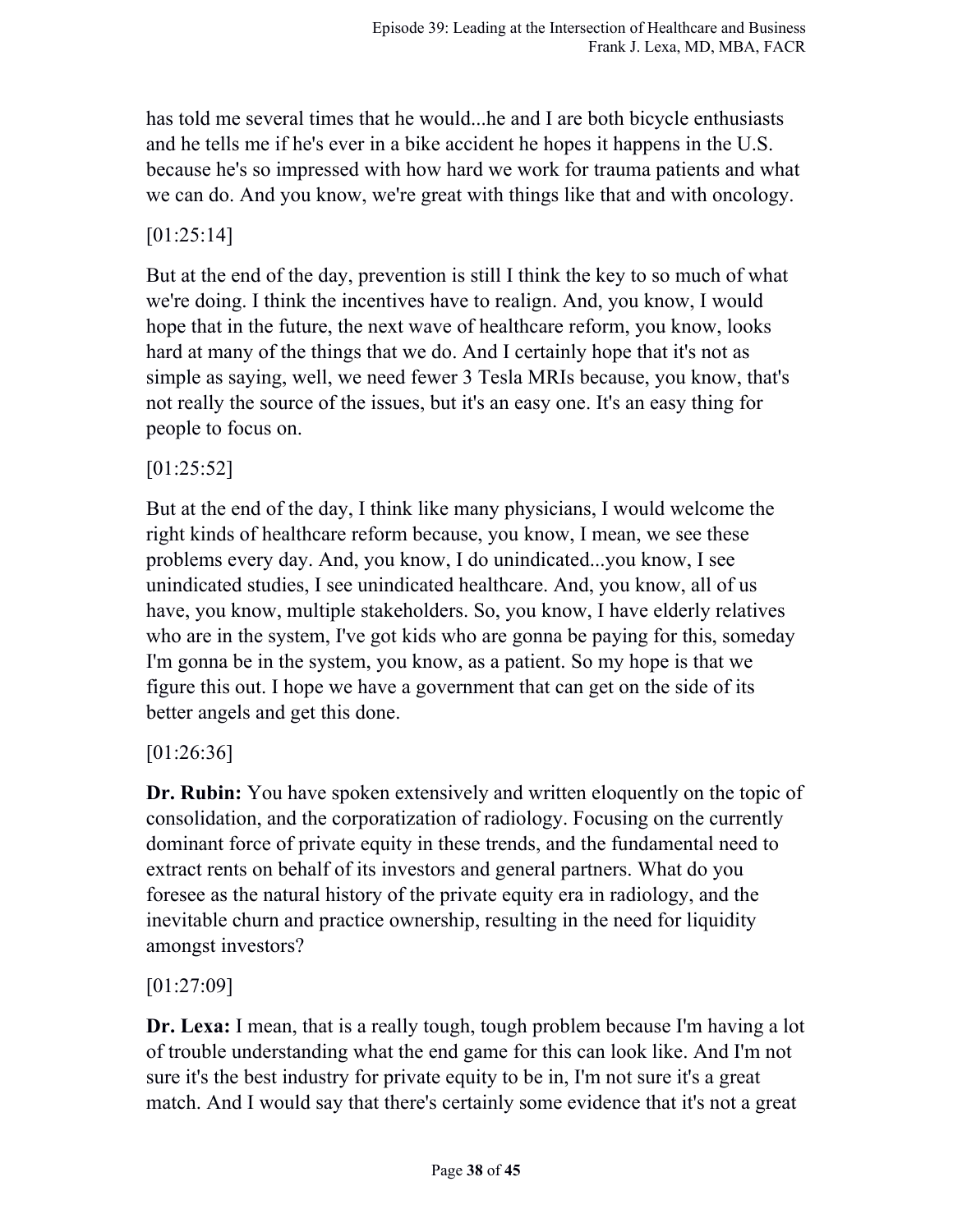match. I think when you look at more broadly...and not to pick on private equity. But if you look more broadly, at corporatization and healthcare, I think you see that parts of it can be corporatized, and corporatized reasonably well, and some parts can't.

[01:27:55]

And my concern is that you're gonna see overreach on the part of third-party investors who are coming in. These things get a lot of momentum once you start. One solution if you can't find a way to get to a liquidity event is you just keep getting bigger and you keep borrowing more money. So I am as fascinated as everyone else's by, what are they going to do with these things? Who's going to buy them?

[01:28:30]

In the long run, yes, the investors want their money back. And if you start to calculate the time value of the money that's been invested in some of these things, it needs to be a lot of money to make them whole. And having been on the other side, I understand the pressure you're under when you have retirement funds and other entities investing with you, I get that and I understand that.

[01:28:55]

I think when you look at the nature of U.S. healthcare, I find it hard to believe that a handful of large national companies can do as well as, you know, lots of medium-sized entities at delivering healthcare. Yet, I understand how somebody could pitch an idea that says that, you know, at the end, we wanna take over 40 or 50% of U.S. radiology. Something like that almost happened in Australia. It ended up not happening quite that way and the story gets more complicated. But I can certainly imagine why an investor would want to go that direction.

### [01:29:44]

Again, I find it hard to understand who's gonna buy it and why it's going to be more valuable than aggressive private practices and well-run academic departments. But, you know, there was somebody who worked in Washington on healthcare reform who, in front of an audience in Pennsylvania, said that as far as they were concerned, there's only really room for about 10 or 15 academic medical centers in America. So sometimes people outside of medicine have some peculiar ideas about it.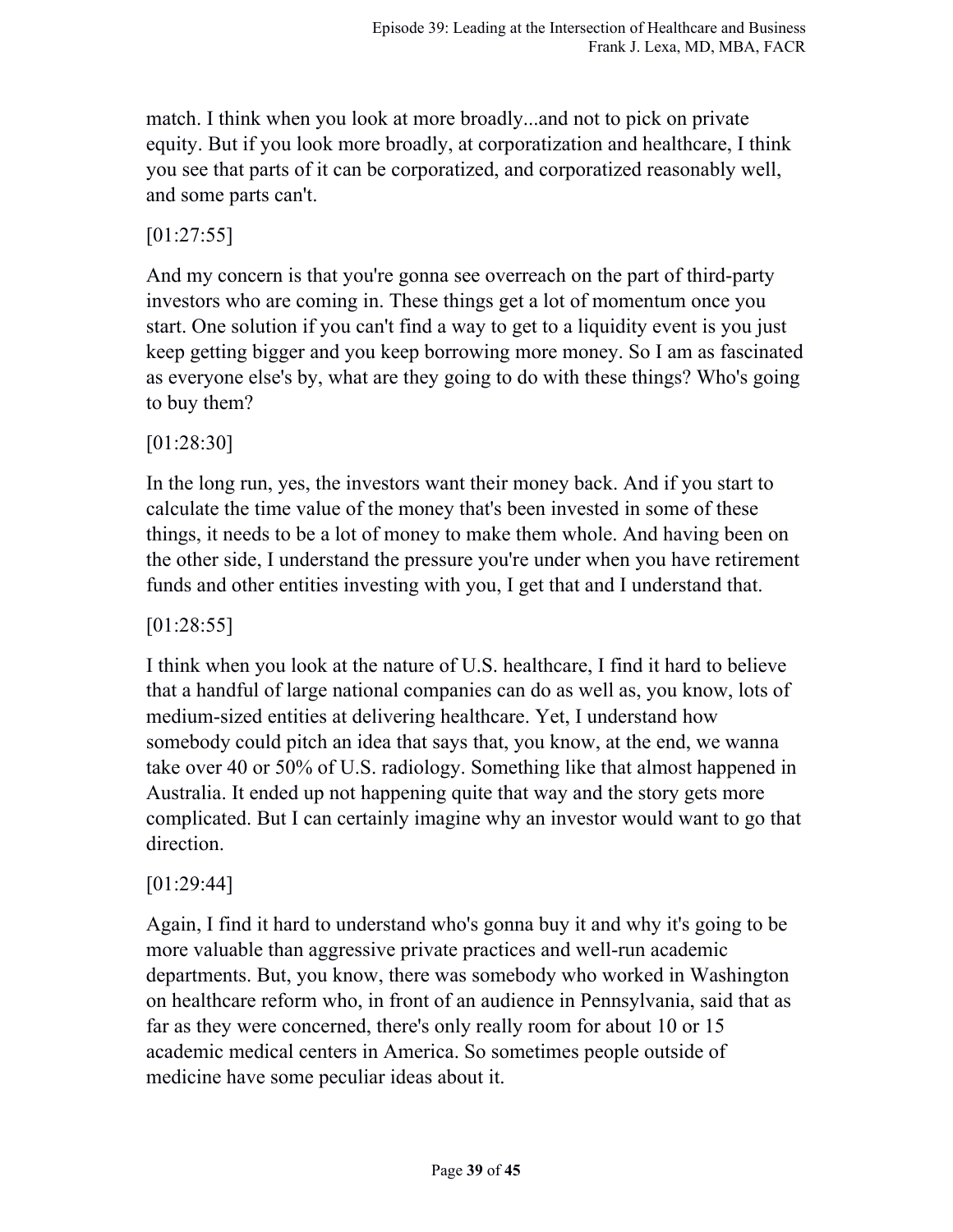# [01:30:21]

I think that we will be writing this story and rewriting it until long after I'm gone. Because I don't think anybody has a great vision of sort of how we marry these two entities, these two domains together at the magnitude and the scope that people are trying to do it. So I don't have a simple answer.

## [01:30:49]

**Dr. Rubin:** No, it wasn't a simple question and I didn't expect a simple answer. I mean, you know, essentially, you know, it's the convergence of market forces against a very highly specialized operation that most people don't understand. And there may be some things whether it's the education of the populace about the sophistication of healthcare. I mean, it's a laudable goal whether we could ever get there and help people understand to help direct the market. But as I mentioned, something we could talk about for hours.

## [01:31:26]

You have been active in international radiology for a number of years now, including your current service as vice-chair for Leadership Education with the International Society of Radiology. Our healthcare system and economy in the United States is so dynamic and seemingly idiosyncratic. What lessons can U.S. radiology leaders learn from their counterparts abroad?

## [01:31:50]

**Dr. Lexa:** Well, we can all learn a lot from each other. And that's been one of the fun things about serving with the ACR in an international capacity. And certainly, we can learn a lot from countries where people are allowed to say no to studies, that's one area we can learn. I think we can also learn that sometimes other governments actually do interesting things that are good. And so the notion that it's, you know, either a red solution or a blue solution to use the current terminology, or it's either a free-market solution, or it's a monopoly solution.

## [01:32:30]

Now, there actually are interesting ways that people get things right. And I think one of the fascinating things about working with such a wide variety of people is you do get a sense that, you know, in many cases, their governments actually listen closely to what they're doing and they work together. And, you know, I don't wanna call out any one country, but I'll just say that one of the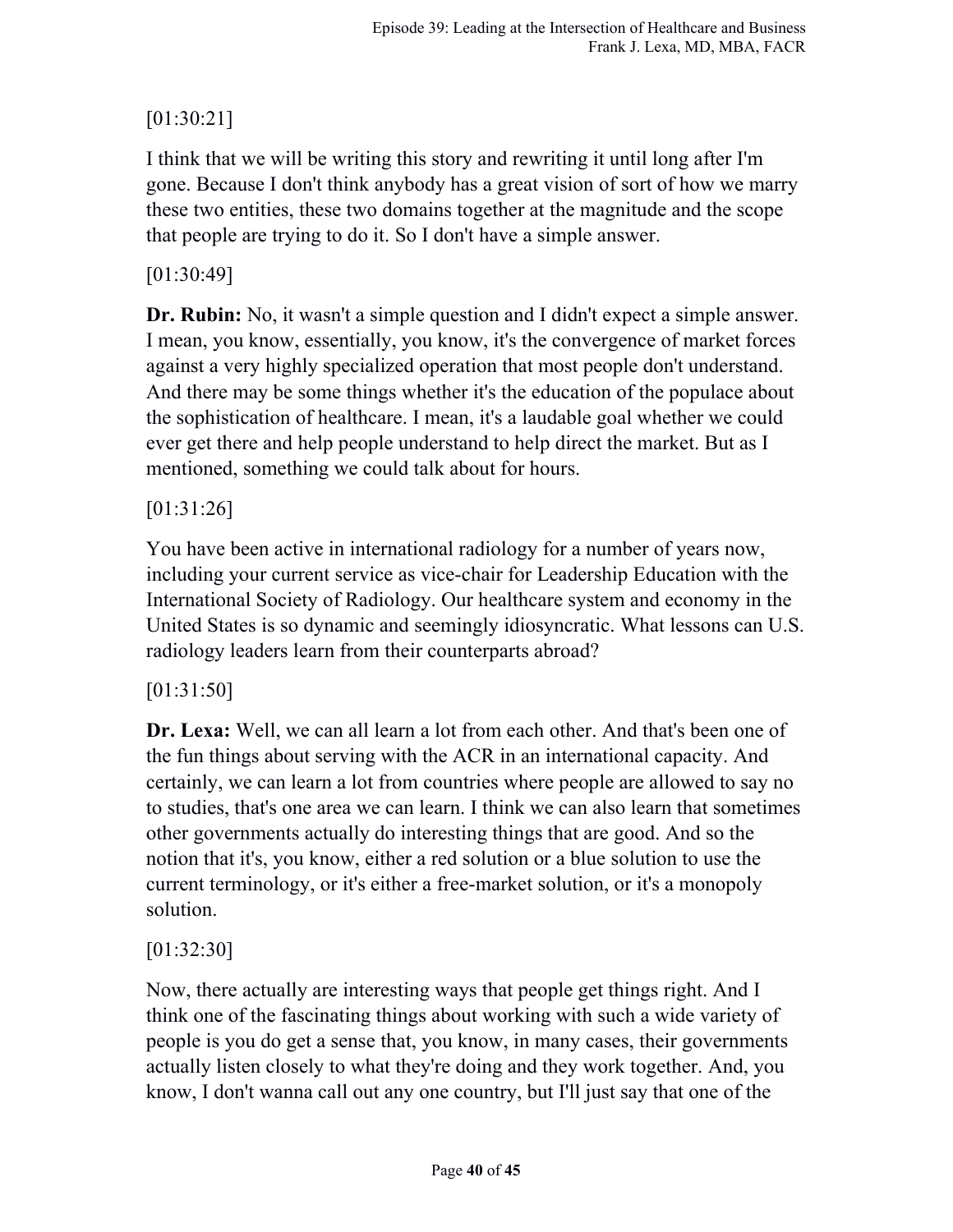countries where I have worked as a physician, the government basically tells, you know, the healthcare system, here's how much money we have to spend. And you know, to put it in pretty clear terms, it's do the best you can with what we're gonna give you. And so they get a budget and you know, what, they deliver pretty good health care.

[01:33:20]

So it's also to get away from the notions we get into in this country where either the government is horrible, or the government is wonderful. The answer is it depends, sometimes it's good, and sometimes it isn't. But some of our colleagues overseas actually get some pretty good things done.

[01:33:39]

**Dr. Rubin:** So I'd like to turn a moment to family life. One of the concerns I hear expressed amongst radiology leaders is work-life balance and in particular, as it pertains to raising a family. Can you share some details of your journey with us?

[01:33:53]

**Dr. Lexa:** Yeah, and I agree it's very hard to balance. Radiology is a demanding job and it's particularly demanding if you need to travel or do leadership work. You know, one of the things that's been fun for me has been to try to take my children with me on some of the things that we've done in RLI and with some of the chapter meetings. And that helps, it helps that he understands a bit about what I do. And then also it helps that, yeah, spending some more time together and travel together which we both like to do. So that's been one way to ameliorate it but it's been hard.

[01:34:29]

And in fact, one of the weirdest things about COVID has been having them actually watch me read cases from home and at least sort of seeing like, well what it is I do. Because normally when they were growing up, we never took anybody into the hospitals but, you know, with their college and high school being closed down, we were all fighting for the basement office where I have the monitors.

[01:34:56]

**Dr. Rubin:** In addition to spending time with your family, what sorts of things do you do to unwind? Do you have any hobbies that you like to pursue?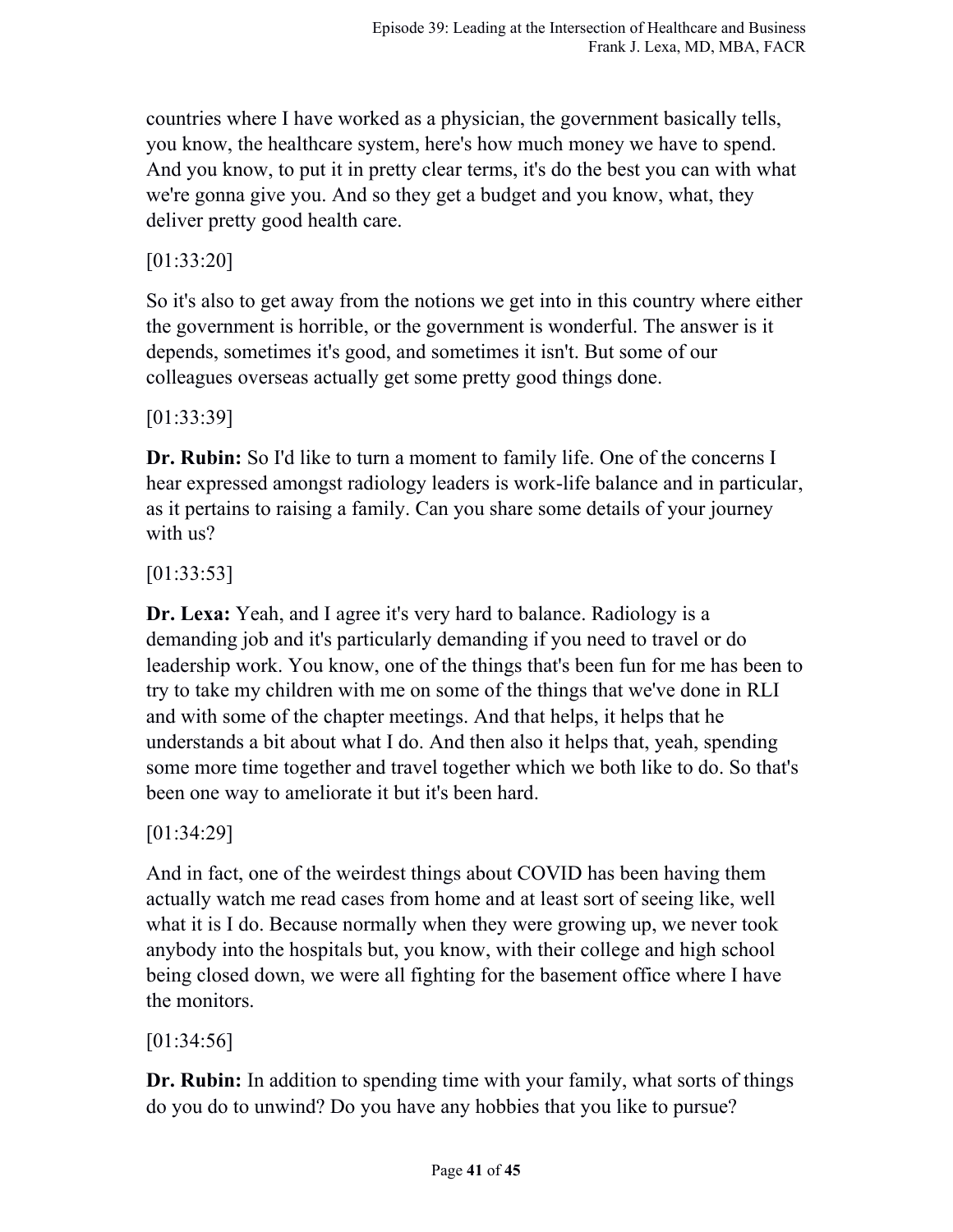# [01:35:03]

**Dr. Lexa:** I have hobbies, I wish I had more time to pursue them. But we like to ski. My wife and I actually met talking about scuba diving. So that was part of a lot of the travel that she and I did together. Actually, our honeymoon was at the Barrier Reef in Australia it's where we got married. I love to bicycle. And in fact, when I was working in Arizona as you are now, I didn't have a car for the entire time I was there. I just used bicycles. So I just love to bike mostly for fun, occasionally to raise money for things like multiple sclerosis, but mainly for fun.

[01:35:42]

**Dr. Rubin:** That's fantastic. Biking in 118-degree weather is definitely dedication.

[01:35:49]

**Dr. Lexa:** Yeah, you gotta get up early in the morning.

[01:35:54]

**Dr. Rubin:** Excellent.

[01:35:55]

**Dr. Lexa:** Afterwards it gets to be wicked hot, yes.

[01:35:58]

**Dr. Rubin:** Now pets, do you welcome any nonhumans into your family?

[01:36:04]

**Dr. Lexa:** We have always had pets in our house and we probably always will. So right now, at the moment, we have two dogs. One is a Portuguese Water Dog and we got him because he's hypoallergenic and got some people with allergies. Later we got a rescue who is supposed to be a Porti also, she's that plus something else, but we're not quite sure what the other part is. And then most recently, we got a pot-belly pig from a rescue that's up near Doylestown, Pennsylvania.

[01:36:39]

**Dr. Rubin:** A pot-bellied pig, and how did that opportunity develop?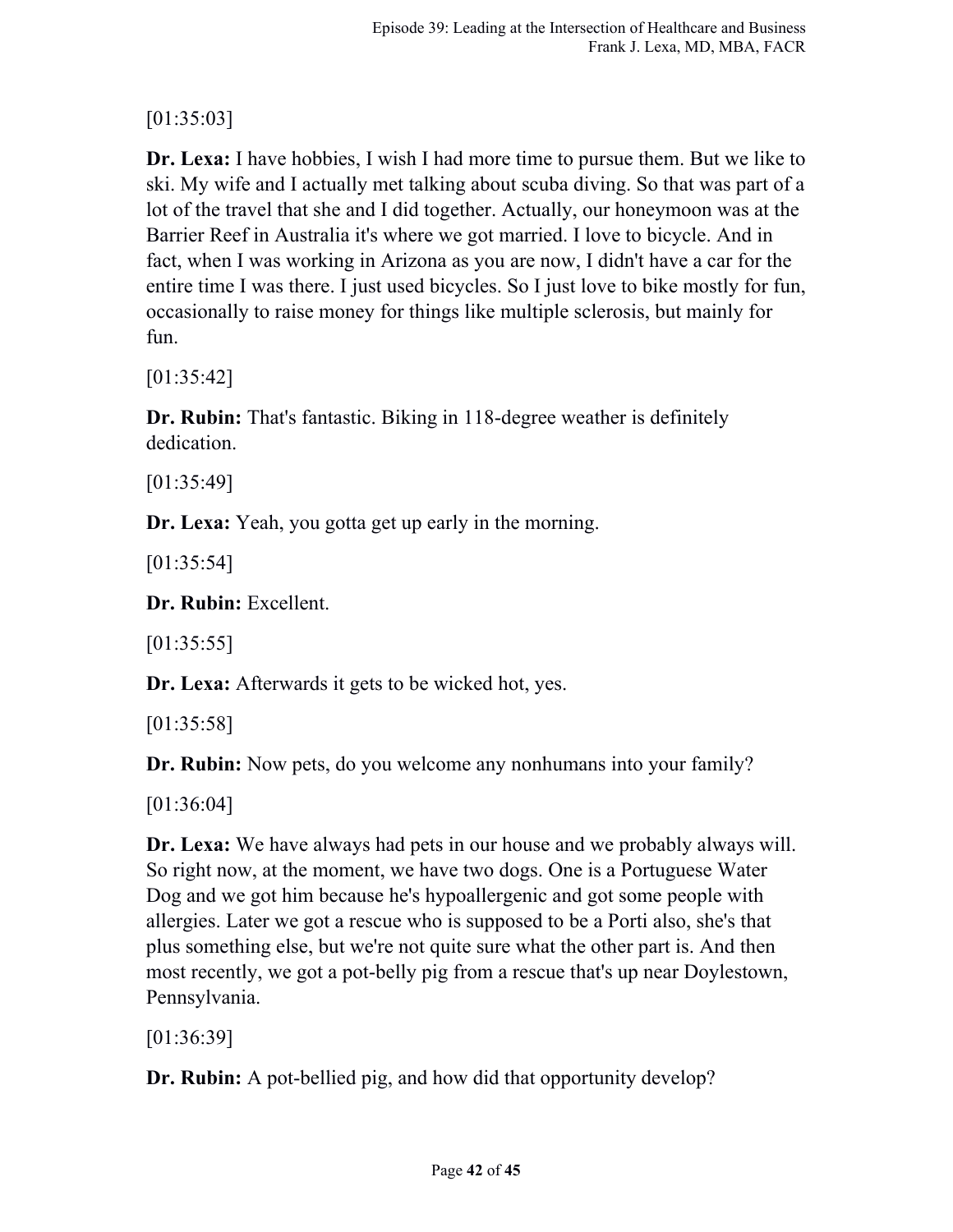# [01:36:44]

**Dr. Lexa:** Well, my son had always wanted a pig. And actually, his Spanish teacher in junior high school had one and he met the pig and thought the pig was great. And one thing led to another and we went out to look at this farm that this wonderful lady runs where she's got over 100 pigs that for one reason or another are in her care. And some of them are actually retired entertainment pigs or pigs that have been on TV and things like that and then now they're sort of retired and living with her.

[01:37:21]

But anyway, we went to look and we just fell in love with this pig that was just about a year old. And she had been put up for adoption because she was living in a place where you're not allowed to keep pigs. And it turns out that in my township, because I checked the rules before we got her and actually you can have several pigs before you have to register as a farm. So we ended up getting her and she's been a lot of fun. She likes to FaceTime and do some... She's very clever. We had to put child locks on all of the kitchen cabinets again just to childproof it because otherwise, she likes to open things.

[01:38:04]

I came back from a trip once from overseas and just by the time I came in the door and put my bag down and said hello to my wife, Piper had already opened up the roller bag, had found the chocolates inside, and was carrying them away. She's very clever.

[01:38:22]

**Dr. Rubin:** Sounds like it. How much does she weigh?

[01:38:25]

**Dr. Lexa:** She's not that big. She was definitely the runt of her litter and so she's only about 80, 85 pounds, so she's not that big.

[01:38:33]

**Dr. Rubin:** And full-grown at this point?

[01:38:35]

**Dr. Lexa:** Right now she's full-grown, yeah. She's several years old now and we don't expect her to grow anymore.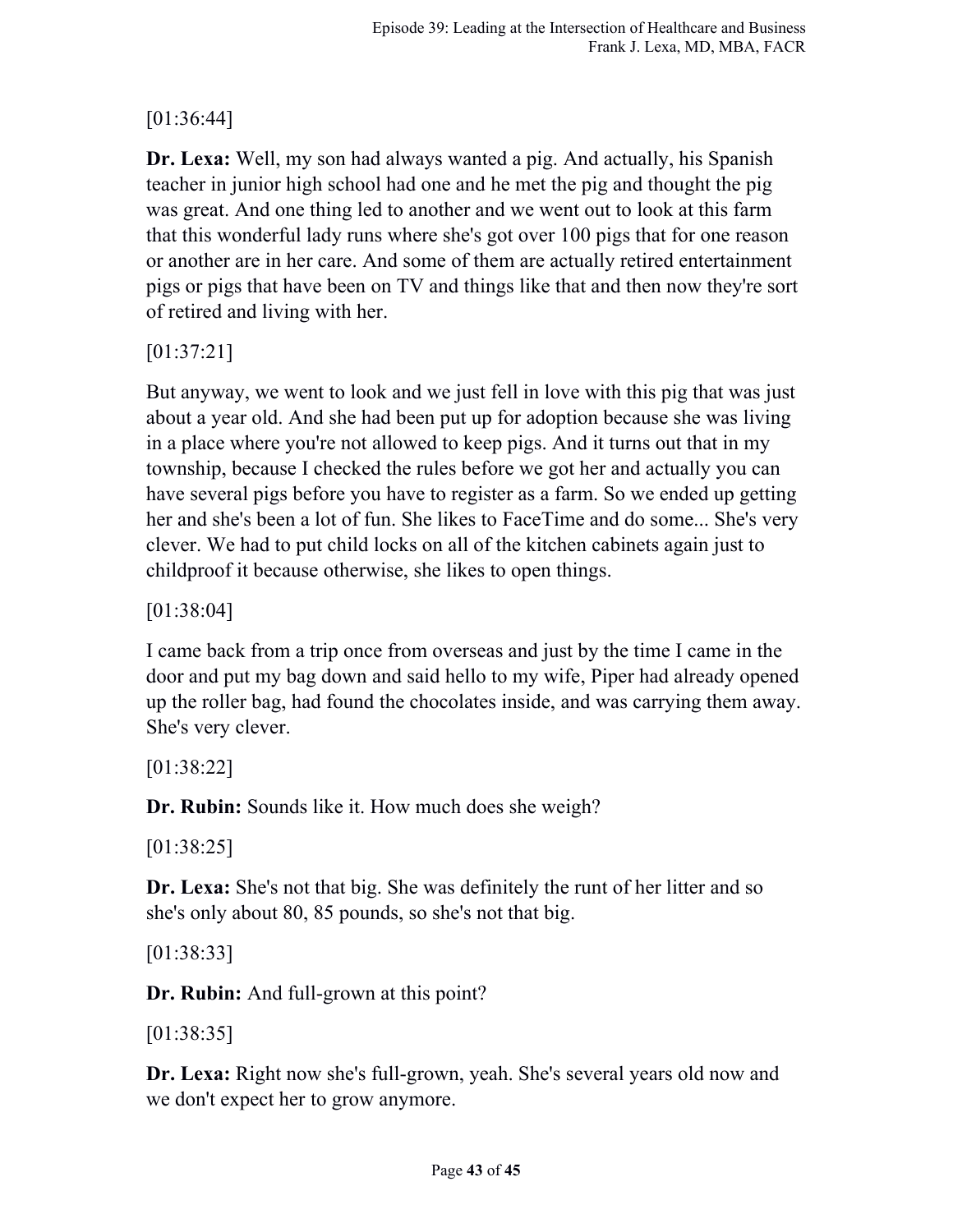## [01:38:40]

**Dr. Rubin:** Looking ahead and we have certainly framed up a number of challenges and wicked problems and complexities associated with our field. But what excites you the most about radiology?

## [01:38:56]

**Dr. Lexa:** Well, it's probably the same thing that, you know, got me excited that day when I was on the neurology service. It's this notion that we're gonna be able to cut to the chase. That we're gonna be able to do things with radiomics that are gonna allow us to really have high impacts on people's lives for the better. That we are gonna be able to help people understand what they need to do to live long healthy lives. That we are gonna detect diseases earlier, that we may know years in advance that you are at risk for something and that we can get you on the right path earlier.

## [01:39:41]

This ability to see inside somebody's body, this ability to get away from you know, all of the sort of ambiguity and just get right to the source of the problem. I have seen so much change in the last 30 years just in neuro. And I freely admit, I don't claim to be an expert on anything except neuro. But when I look at neuro, I see our ability now to see tiny blood vessels, to see tiny plaques from MS, to developing biomarkers for, you know, horrifying diseases like ALS which has actually claimed one of my close friends.

## [01:40:22]

And ironically, when I was a medical student I can remember sitting around drinking coffee late at night while we were studying, and we said, "What's the worst disease?" And most people voted for ALS. To see now we're gonna see biomarkers for ALS, we're gonna see...and just that they're gonna be things that I can't even imagine that are gonna happen in the next 10 years.

## $[01:40:45]$

And I think that's what makes radiology so exciting is that, you know, we are continuing to move the diagnostic stuff faster than the therapeutic stuff and, you know, that's a great race. And we push them, they push us, that's...and we're doing way better than we were 30 years ago. So it's just the thrill of seeing the progress, that's what I like.

## [01:41:11]